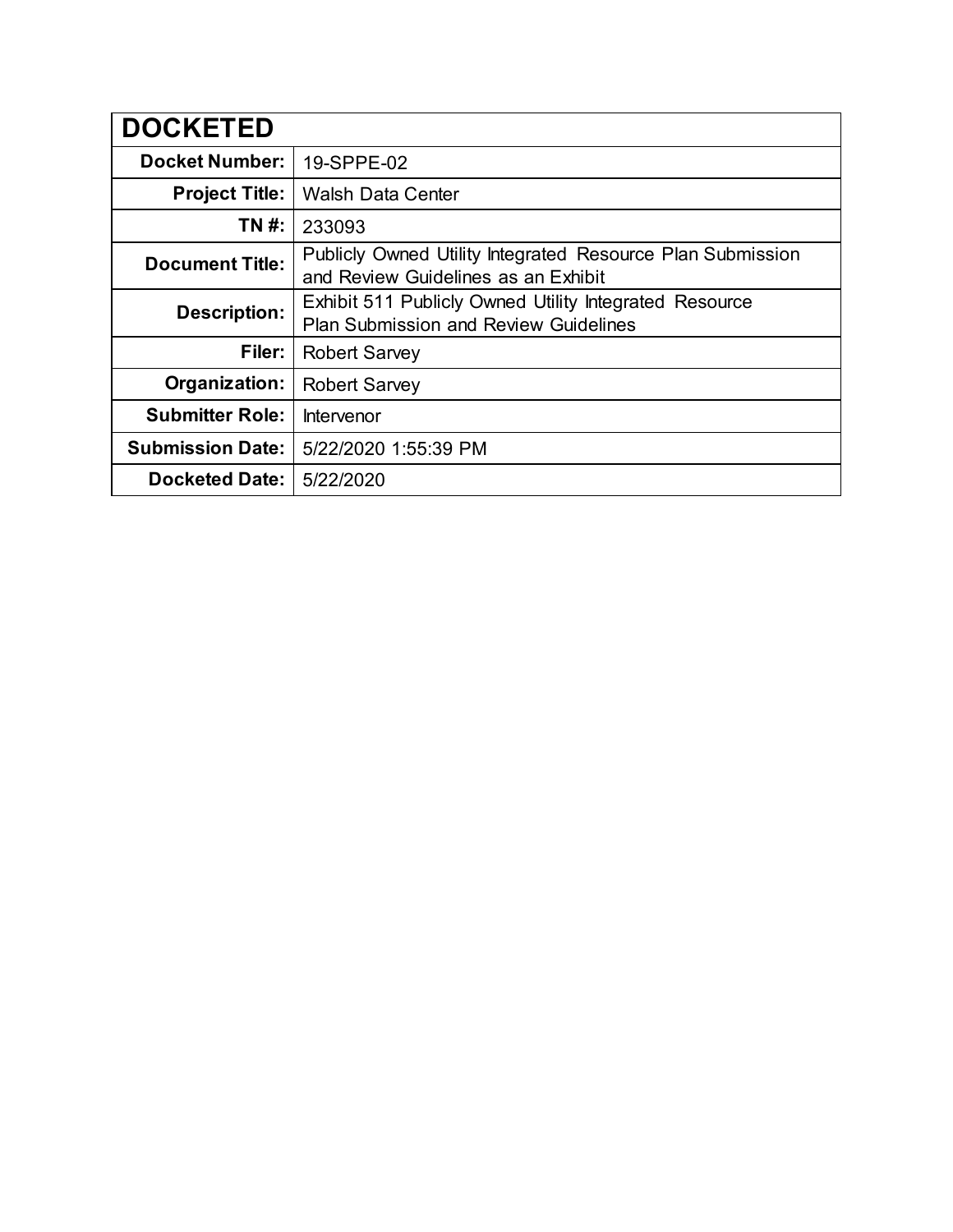# **DOCKETED**

| Number:                      | Docket   $17$ -IEPR-07                                                                                                                                       |
|------------------------------|--------------------------------------------------------------------------------------------------------------------------------------------------------------|
| <b>Project Title:</b>        | <b>Integrated Resource Planning</b>                                                                                                                          |
| $TN#$ :                      | 221045                                                                                                                                                       |
| Document<br><b>Title:</b>    | Publicly Owned Utility Integrated Resource Plan Submission and Review<br>Guidelines                                                                          |
| Description:                 | ***SUPESEDES TN 220089***Publicly Owned Utility Integrated Resource<br>Plan Submission and Review Guidelines. Publication Number CEC-200-2017-<br>$004$ -CMF |
| <b>Filer:</b>                | Raquel Kravitz                                                                                                                                               |
| Organization:                | California Energy Commission                                                                                                                                 |
| Role:                        | <b>Submitter</b> Commission Staff                                                                                                                            |
| Date:                        | <b>Submission</b> $9/5/2017$ 5:28:43 PM                                                                                                                      |
| Docketed $9/5/2017$<br>Date: |                                                                                                                                                              |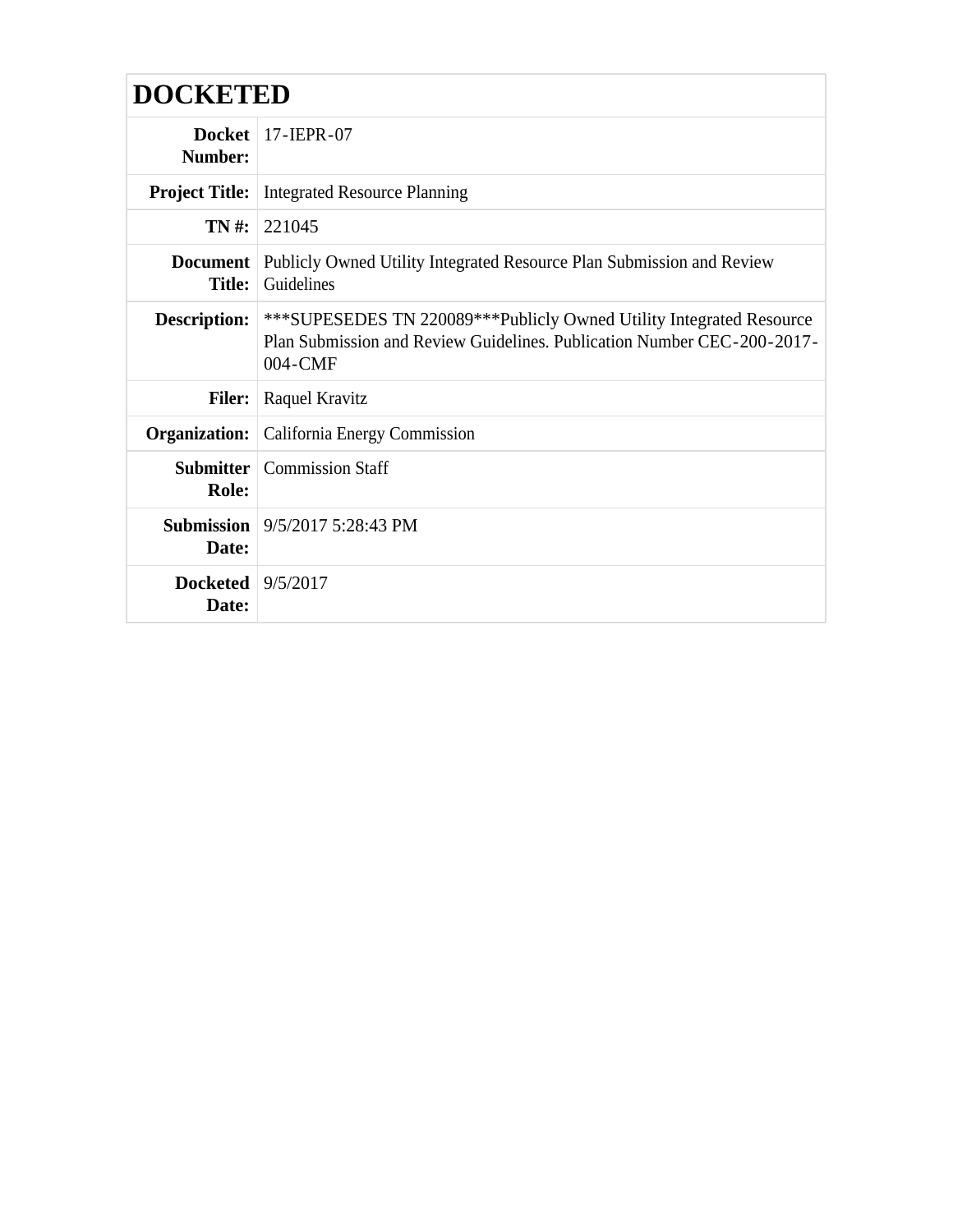California Energy Commission **COMMISSION GUIDELINES**

# **Publicly Owned Utility Integrated Resource Plan Submission and Review Guidelines**

**California Energy Commission**

Edmund G. Brown Jr., Governor

**July 2017 | CEC-200-2017-004-CMF**

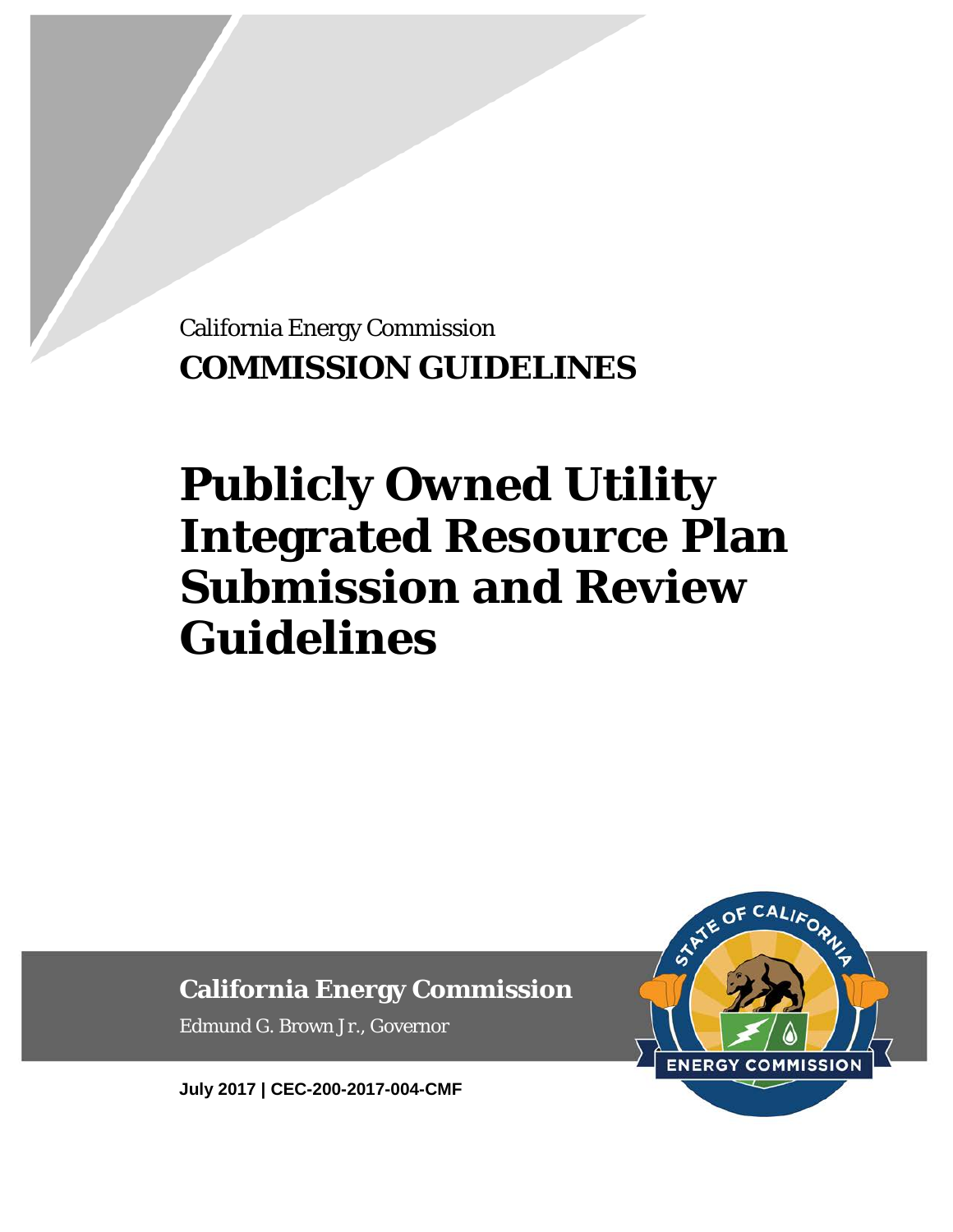# **California Energy Commission**

Robert B. Weisenmiller, Ph.D. **Chair**

Karen Douglas, J.D. J. Andrew McAllister, Ph.D. David Hochschild Janea A. Scott **Commissioners**

David Vidaver Garry O'Neill-Mariscal Melissa Jones Paul Deaver Robert Kennedy **Primary Author(s)**

Paul Deaver **Project Manager**

Marc Pryor **Acting Office Manager SUPPLY ANALYSIS OFFICE**

Sylvia Bender **Deputy Director ENERGY ASSESSMENT DIVISON** 

Robert P. Oglesby **Executive Director**

#### **DISCLAIMER**

**These guidelines were formally adopted by the Energy Commission on August 9, 2017, pursuant to Senate Bill 350: Clean Energy and Pollution Reduction Act (de León, chapter 547, Statutes of 2015). Public Utilities Code Section 9622, subdivision (c) gives the Energy Commission authority to adopt guidelines to govern the submission of information and data and reports needed to support the Energy Commission's review of the publicly owned utilities' Integrated Resource Plans.The requirements in these guidelines are based on Senate Bill 350 and Public Utilities Code Sections 9621 and 9622.**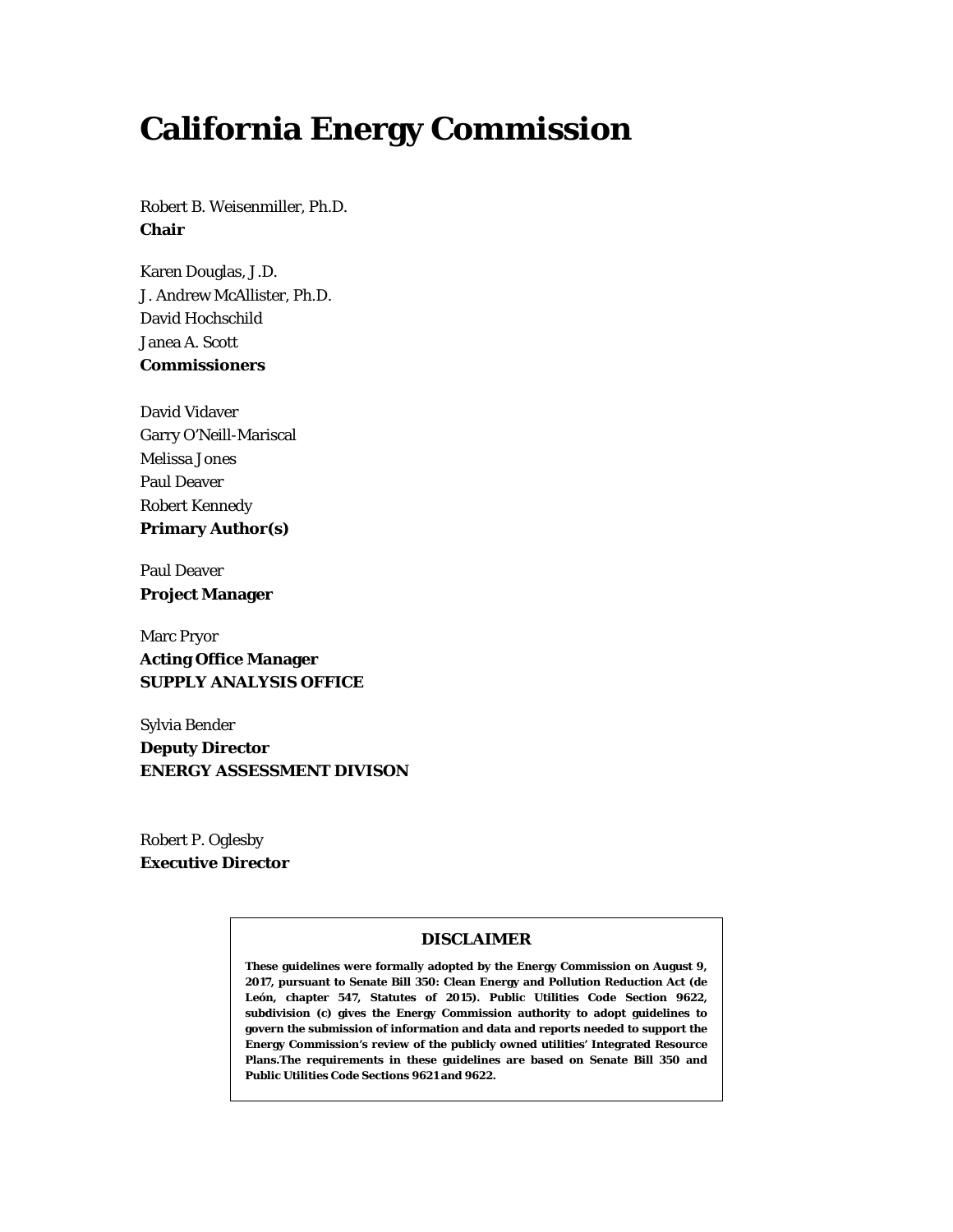# ACKNOWLEDGEMENTS

The *Publicly Owned Utility Integrated Resource Plan Submission and Review Guidelines* were prepared with contributions from the following staff members:

Kevin Barker

Martha Brook

Matt Coldwell

Noel Crisostomo

Bryan Early

Richard Jensen

Harinder Kaur

Emily Lemei

Galen Lemei

Jann Mitchell

Michael Nyberg

Tim Olson

Jana Romero

Courtney Smith

Michael Sokol

Kourtney Vaccaro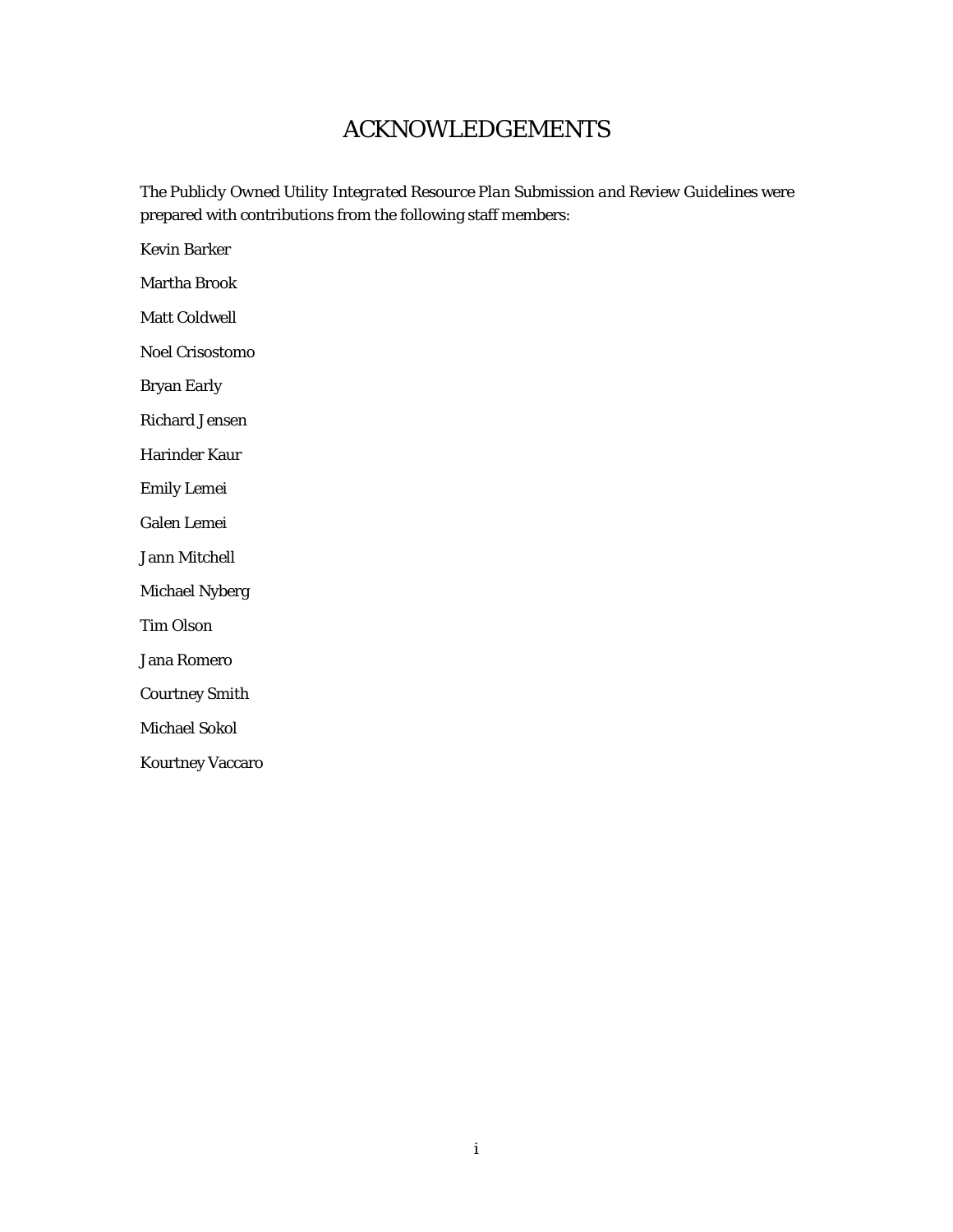# ABSTRACT

The *Publicly Owned Utility Integrated Resource Plan Submission and Review Guideline*s specify the requirements for submitting information, data, and reports needed to support the California Energy Commission's review of integrated resource plans submitted by the specified publicly owned electric utilities in accordance with Senate Bill 350 (De León, Chapter 547, Statutes of 2015).

**Keywords**: integrated resource plan, publicly owned utility, SB 350

Please use the following citation for this report:

Vidaver David, Garry O'Neill-Mariscal, Melissa Jones, Paul Deaver, and Robert Kennedy. 2017. *Publicly Owned Utility Integrated Resource Plan Submission and Review Guidelines.* California Energy Commission. Publication Number: CEC-200-2017-004-CMD.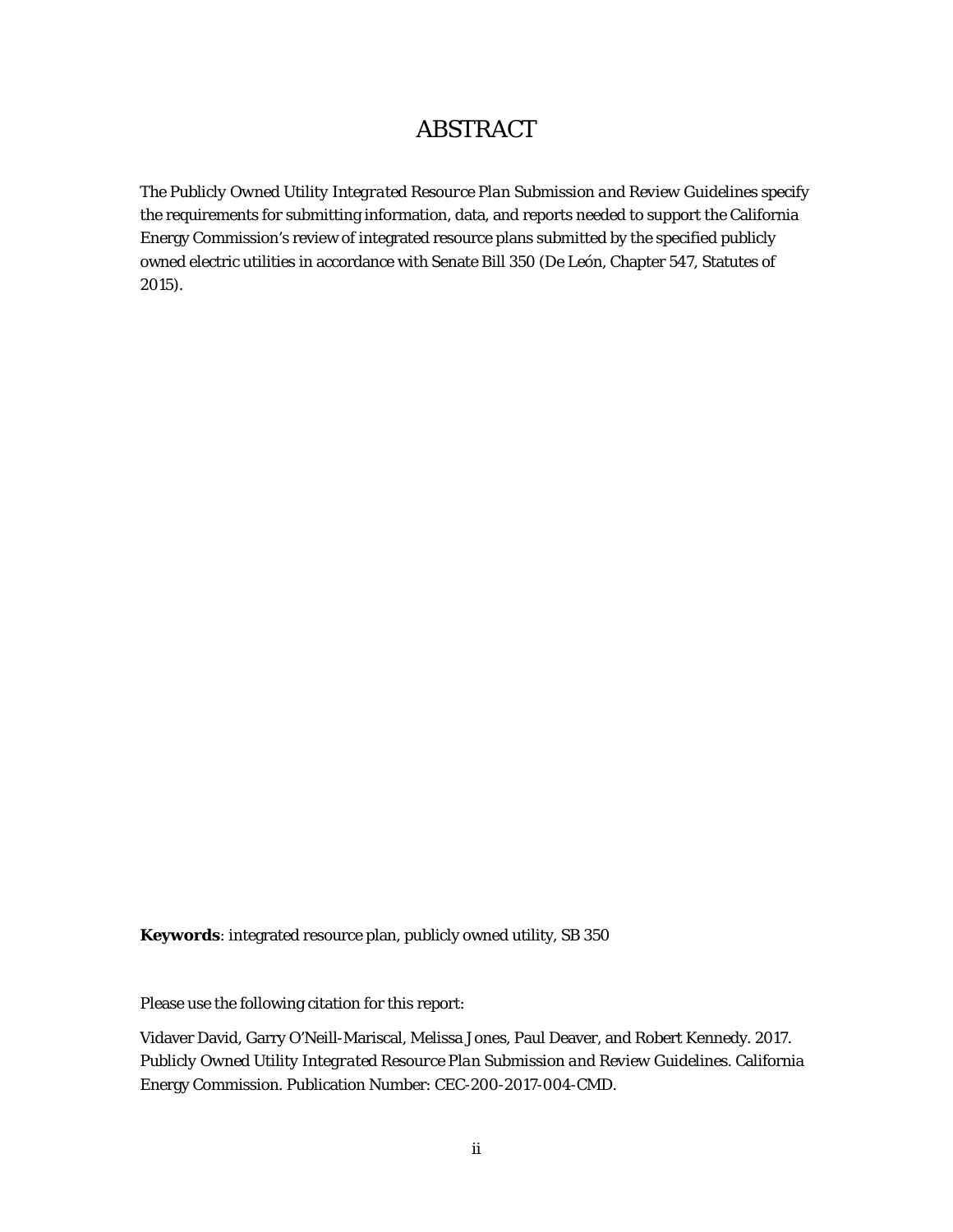# **TABLE OF CONTENTS**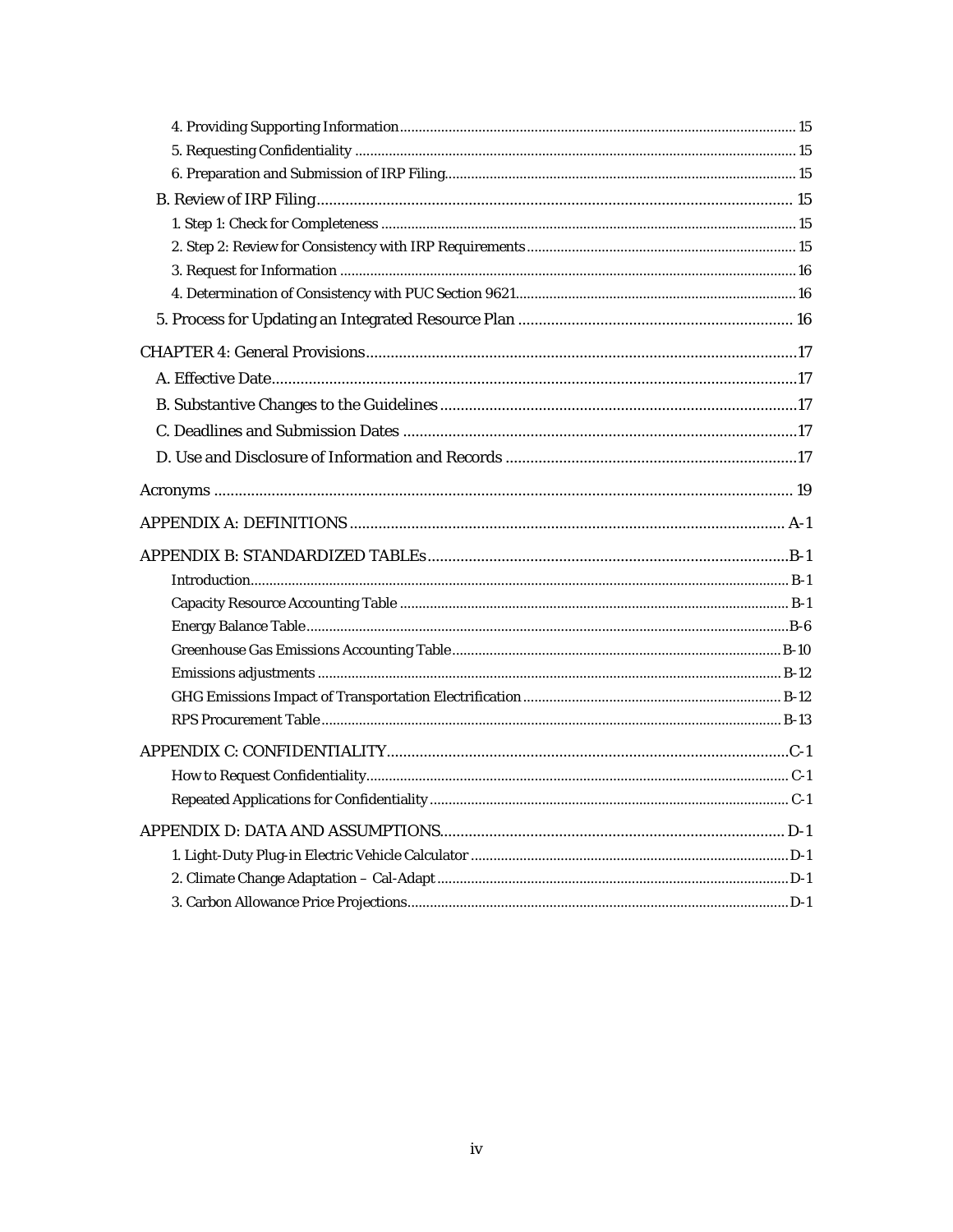# **CHAPTER 1: Introduction**

The California Energy Commission developed these guidelines to implement and administer portions of Public Utilities Code (PUC) Section 9622, relating to publicly owned utility (POU) integrated resource plans (IRPs) as codified by the Clean Energy and Pollution Reduction Act of 20[1](#page-8-0)5 (SB 350).<sup>1</sup> PUC Section 9621 applies to local publicly owned electric utilities with an average electrical demand exceeding 700 gigawatt-hours, as determined on a three-year average commencing January 1, 2013 (hereinafter "Filing POUs" as well as "POUs"). The guidelines specify the requirements for submission of POU IRPs and information and data needed to support the Energy Commission's review of IRPs. They also specify the Energy Commission's process for reviewing IRPs and recommending corrections for deficiencies.

Under PUC Section 9622 (c), the Energy Commission's development and adoption of guidelines is exempt from the Administrative Procedure Act (Government Code Section 11340, et. al.), but it is required to follow a specified public process, including 30 days public notice and opportunity for public comment before adoption of the guidelines.

# **Background**

On October 7, 2015, Governor Edmund G. Brown, Jr. signed SB 350 into law. Among other things, SB 350 increases the Renewables Portfolio Standard (RPS) procurement target from 33 percent to 50 percent of retail sales by 2030 and requires the doubling of energy efficiency savings in retail end uses by 2030.

SB 350 requires specified POUs to adopt IRPs consistent with PUC Section 9621. Many utilities already develop long-term planning documents intended to inform utility owners, ratepayers, investors, and governing board members of the planning strategy for achieving high-level policy goals.

PUC Section 9622 requires the Energy Commission to review POU IRPs to determine whether each is consistent with PUC Section 9621. PUC Section 9622 also requires the Energy Commission to provide recommendations to correct deficiencies within the IRP if the IRP is inconsistent with the requirements of PUC Section 9621. PUC Section 9622 authorizes the Energy Commission to adopt guidelines to govern the submission of information, data, and reports needed to support Energy Commission review of POU IRPs.

SB 350 also directs the Energy Commission to establish energy efficiency targets that achieve a statewide cumulative doubling of energy efficiency savings in electricity and natural gas end uses by 2030, to the extent doing so is cost-effective and feasible and does not adversely impact public health and safety. In establishing these targets, SB 350 requires the Energy Commission to

 $\overline{a}$ 

<span id="page-8-0"></span><sup>1</sup> Senate Bill 350, De León, Chapter 547, Statutes of 2015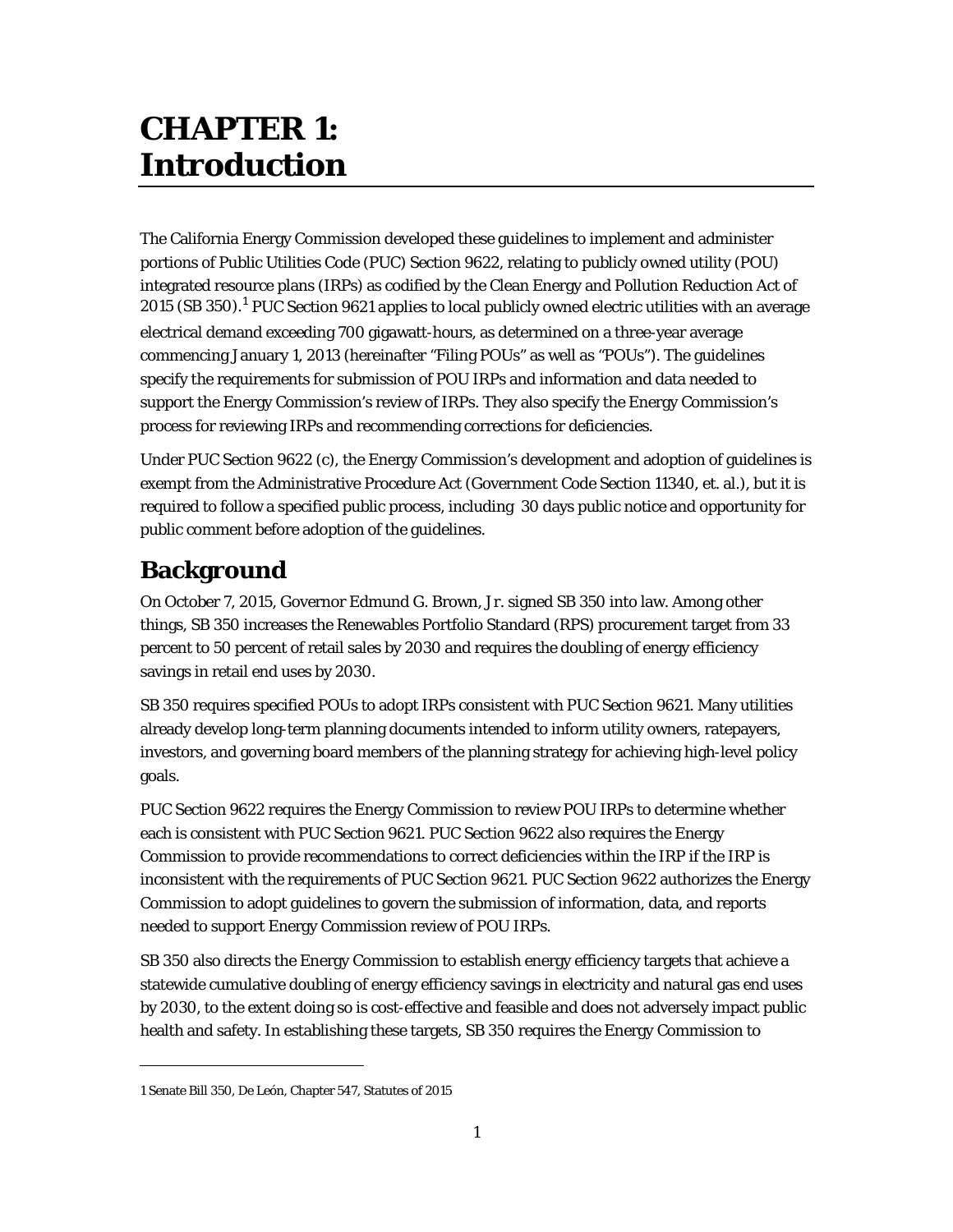conduct a public process that engages with stakeholders. This public process will be carried out separately through the *Integrated Energy Policy Report* (IEPR) process.

SB 350 added PUC Section 9621 (b) (1) requiring that POU IRPs be developed to achieve greenhouse gas (GHG) emissions reduction targets established by the California Air Resources Board (CARB), in coordination with the California Public Utilities Commission (CPUC) and the Energy Commission, for the electricity sector and each local publicly owned electric utility that reflect the electricity sector's percentage in achieving the economywide GHG emissions reductions of 40 percent from 1990 levels by 2030.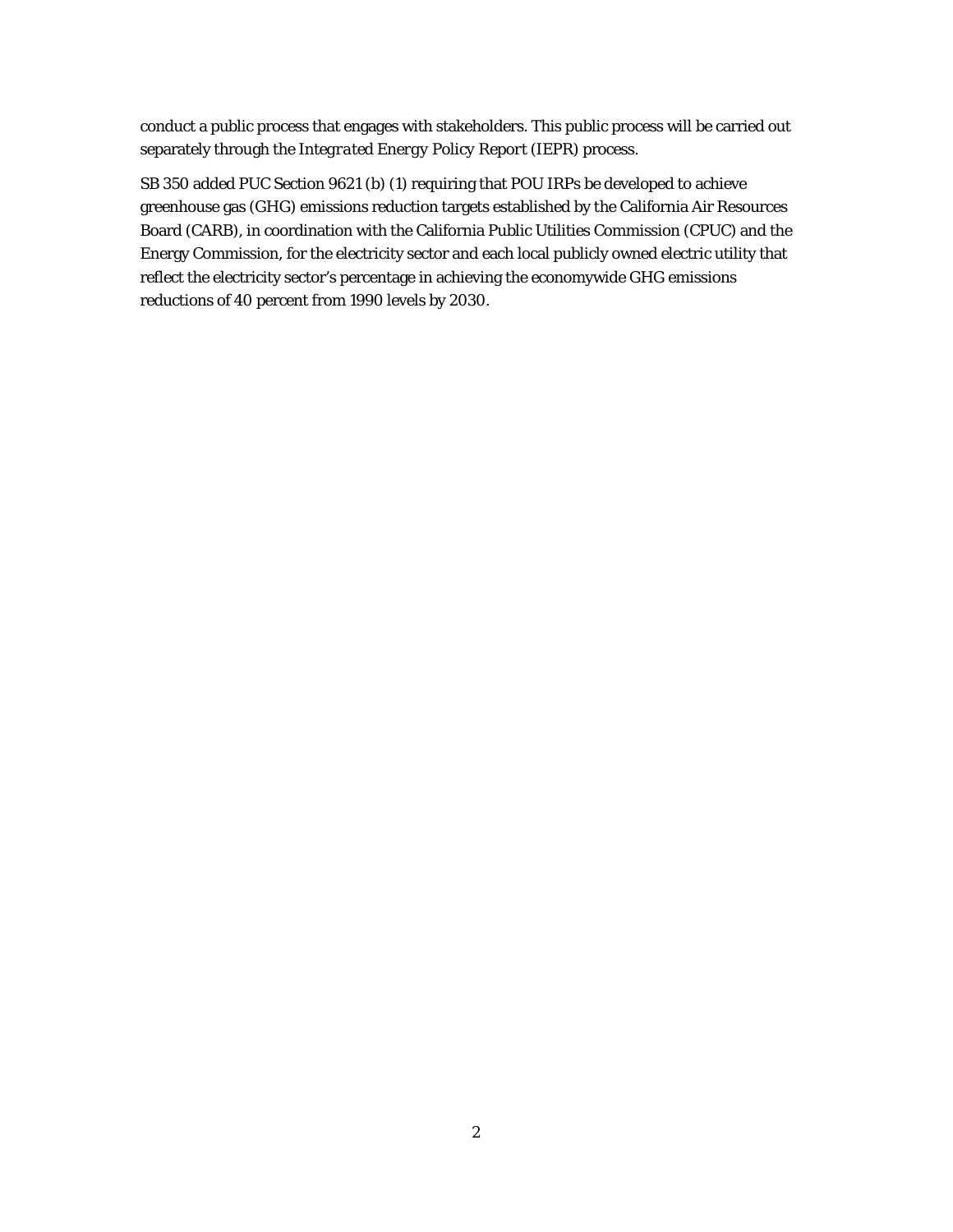# **CHAPTER 2: Integrated Resource Plan Filing Contents**

POU IRPs must be consistent with the requirements of PUC Section 96[2](#page-10-0)1. The IRP Filing<sup>2</sup> submitted to the Energy Commission must include the POU adopted IRP, the four Standardized Tables and other "Supporting Information" needed to support the Energy Commission's review of IRPs for consistency with PUC Section 9621.

# **A. Planning Horizon**

PUC Section 9621 requires each POU to adopt an IRP that ensures the utility achieves specific goals and targets by 2030, including meeting the electricity sector and utility-specific greenhouse gas emissions reduction targets established by the California Air Resources Board (CARB) that reflect the electricity sector's percentage in achieving economywide greenhouse gas emissions reductions of 40 percent below 1990 levels, and ensuring procurement of at least 50 percent of eligible renewable resources. Each IRP Filing must include data and supporting information sufficient to demonstrate the utility is meeting these goals and targets. The minimum planning horizon that achieves this objective begins no later than January 1 of the year that the POU's governing board adopts the plan and ends no earlier than December 31, 2030. Although not required, POUs are encouraged to undertake and present analysis in IRP Filings that addresses the post-2030 period.

# **B. Scenarios and Sensitivity Analysis**

IRP Filings and IRP Filing updates<sup>[3](#page-10-1)</sup> must meet the requirements of PUC Section 9621. POUs are encouraged to also evaluate other scenarios and sensitivity analyses to consider the feasibility and cost-effectiveness (and rate impacts) of alternative resource options. Although not required, POUs are encouraged to submit analyses of alternatives, as they may provide information beneficial to ratepayers, other utilities, and policy makers.

# **C. Standardized Tables**

1

POUs must submit the following four Standardized Tables to the Energy Commission as part of the IRP Filing. The Energy Commission encourages POUs to submit data for multiple scenarios, though POUs are required to submit data only for the required scenario that is consistent with PUC section 9621. Annual data must be reported in the Standardized Tables through the planning horizon.

<span id="page-10-0"></span><sup>2</sup> For clarity, an *IRP* Filing is a POU adopted IRP accompanied by the four standardized tables and other supporting information while an IRP is just the integrated resource plan adopted by the POU.

<span id="page-10-1"></span><sup>3</sup> An *IRP* Filing update is any IRP Filing submitted to the Energy Commission after the initial IRP Filing is submitted by January 1, 2019.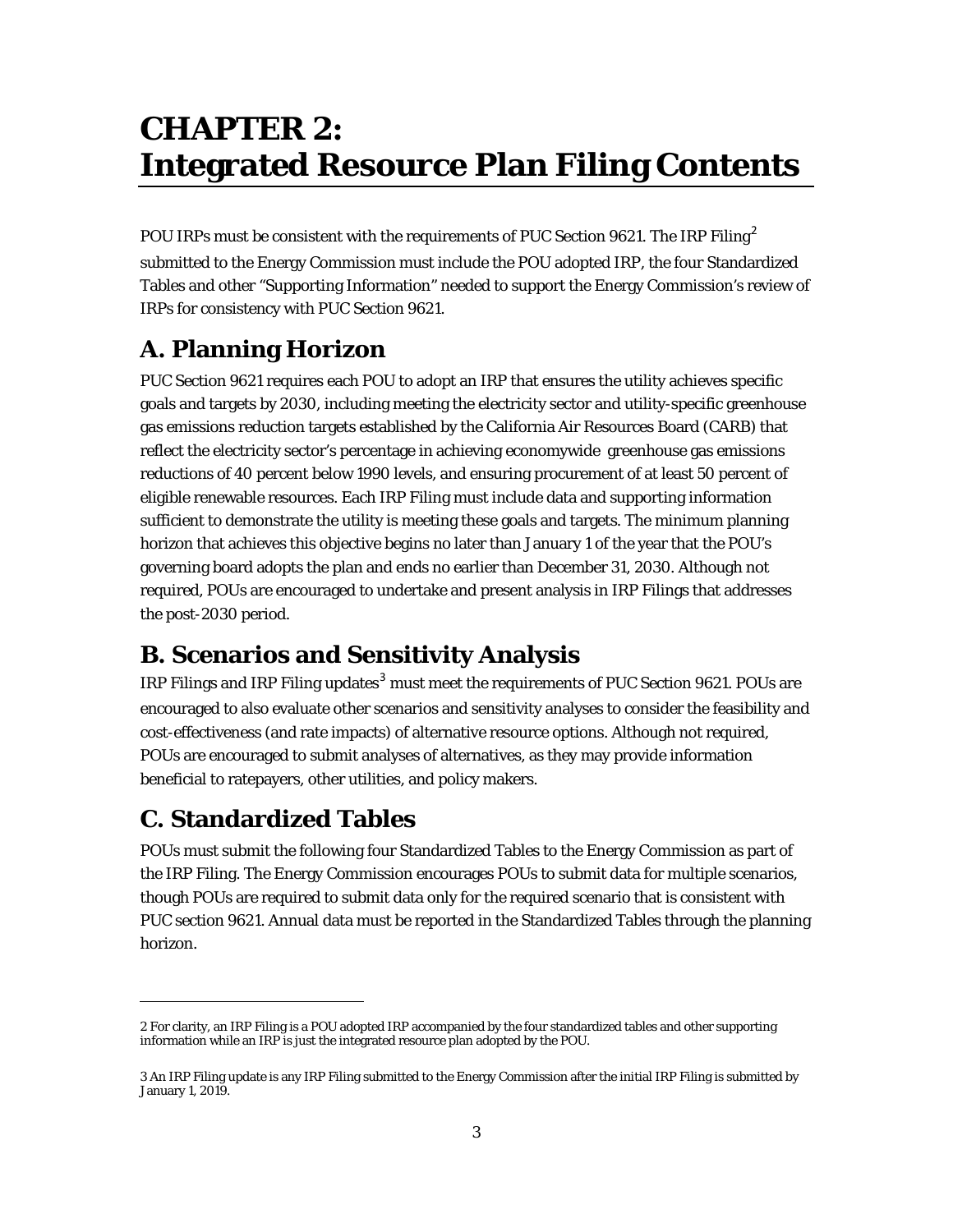- Capacity Resource Accounting Table (CRAT): Annual peak capacity demand in each year and the contribution of each energy resource (capacity) in the POU's portfolio to meet that demand.
- Energy Balance Table (EBT): Annual total energy demand and annual estimates for energy supply from various resources.
- RPS Procurement Table (RPT): A detailed summary of a POU resource plan to meet the RPS requirements.
- GHG Emissions Accounting Table (GEAT): Annual GHG emissions associated with each resource in the POU's portfolio to demonstrate compliance with the GHG emissions reduction targets established by CARB.

# **D. Supporting Information**

Supporting Information for an IRP Filing refers to (1) analyses, studies, data, and work papers, or other material that the POU used or relied upon (including inputs and assumptions) in creating the IRP (such as, but not limited to, market conditions current at the time of the analyses, energy infrastructure, state policies and laws, and needs of the Filing POU) but are not included in the IRP itself; and (2) additional information required by these guidelines. Supporting Information supplements the data submitted in the Standardized Tables and must be submitted to the Energy Commission as part of the IRP Filing. Supporting Information can be developed specifically for the IRP Filing or can be an existing document submitted or incorporated by reference as described in Chapter 3.

The Energy Commission recommends that, as appropriate, Supporting Information be updated within the 24 months before adoption of IRPs. POUs should indicate where prior information remains relevant and retains value to avoid duplication of effort in filing updated IRPs.

# **E. Demand Forecast**

Complying with PUC Section 9621 will require Filing POUs to use or develop a demand forecast. The Energy Commission recommends using the *California Energy Demand Forecast* developed annually as part of the IEPR.

# **1. Reporting Requirements**

The Filing POUs must report annual forecasted peak demand (megawatt [MW]) in the CRAT and annual forecasted retail sales, other loads, and net energy for load in the EBT. The demand forecast is a necessary input for determining the resource procurement needs of each POU. The method used for developing the POU's demand forecast is needed by the Energy Commission to support the review of the IRP.

# **2. Demand Forecast Methodology and Assumptions**

The IRP Filing must describe the demand forecasting methodology and assumptions used. If the POU uses a demand forecast developed by Energy Commission or another public source, the IRP Filing must include that forecast as part of Supporting Information.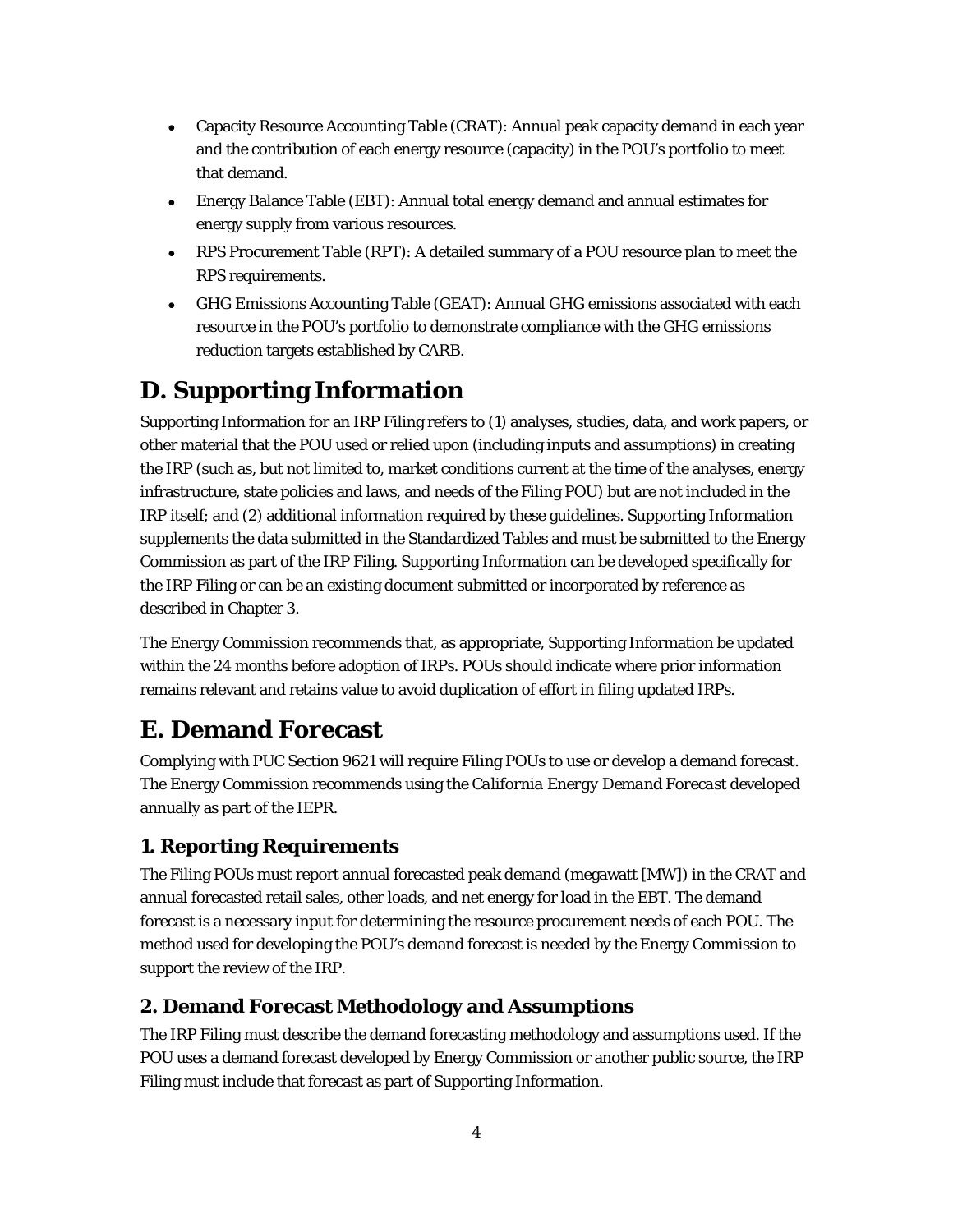If the POU develops the demand forecast, the IRP Filing must identify and explain any underlying assumptions. For example, economic and demographic assumptions can include future estimates of unemployment, population growth, number of households, housing starts, global oil prices and global growth, gross state product, electric rates, and tax policies. To the extent economic conditions and demographic assumptions are used in Filing POU demand forecasts and are primary drivers of demand growth, these must be provided to the Energy Commission as Supporting Information.

The Energy Commission encourages the Filing POUs to include other demand forecast scenarios in their IRP Filing, such as forecasts based on different outlooks for economic and demographic assumptions, for example, a high-growth case and a low-growth case.

# **3. Demand Forecast – Other Regions**

If the POU uses system modeling as part of the IRP development, the IRP Filing must include the demand forecast assumptions for regions outside the POU jurisdiction.

# **F. Resource Procurement Plan**

The IRP Filing must report the mix of resources used by the POU in the IRP. This information must be reported on the CRAT, EBT, and GEAT, and RPS procurement must also be reported on the RPT. In addition, to the extent the information is not included in the IRP, all inputs, assumptions, and methodologies must be provided as Supporting Information.

# **1. Diversified Procurement Portfolio**

The IRP Filing must address procurement for a diversified procurement portfolio consisting of both short-term and long-term electricity, electricity-related, and demand response products. This requirement can be met by providing the Standardized Tables and other filing requirements included in the guidelines, as discussed in the following sections.

# **2. RPS Planning Requirements**

PUC Section 9621 requires POUs to adopt an IRP that ensures the POU procures at least 50 percent eligible renewable energy resources by 2030, consistent with PUC Article 16 (commencing with Section 399.11).

POUs must report the following data in the EBT and RPT and submit relevant Supporting Information as part of the IRP Filing. Doing so will allow the Energy Commission to assess whether the procurement of renewable resources sufficient to meet the RPS planning requirements is included in the IRP.

#### **a. Forecasted RPS Procurement Targets**

POUs must define the minimum procurement needed to meet the procurement requirements for each compliance period pursuant to PUC Section 399.30(c) (2). These numeric targets define the minimum procurement the Filing POU will need to meet the procurement target for each compliance period. There are four compliance periods covering 2017 through 2030. Calculation of the forecasted procurement target for each compliance period is based on annual retail sales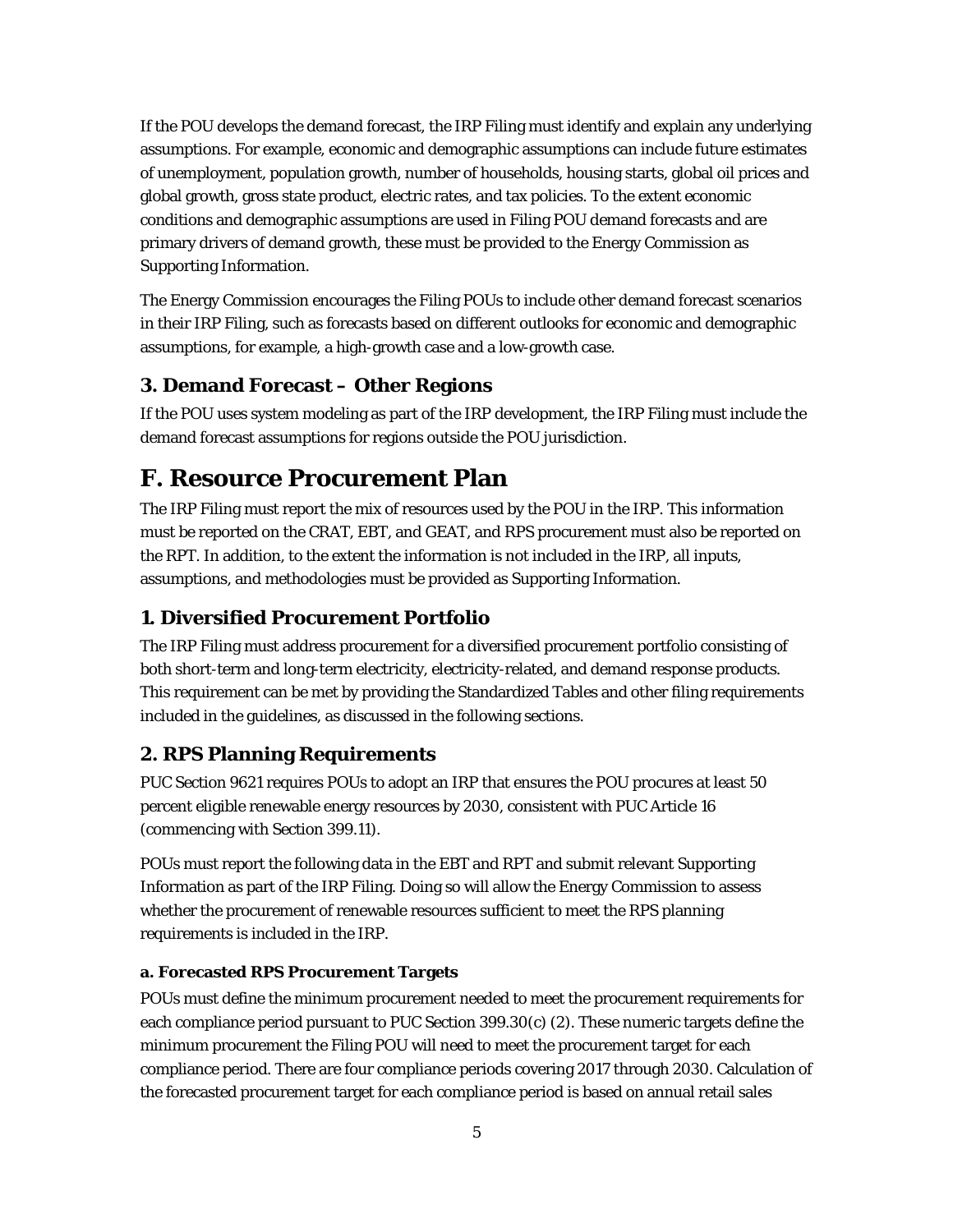(as reported in the EBT) and the POU's established RPS annual soft targets. The forecasted procurement targets for each compliance period may also be adjusted to reflect specific RPS provisions, such as voluntary green pricing programs or qualifying hydroelectric generation.

### **b. Renewable Procurement**

POUs must provide a forecast of current procurement the POU assumes available to meet the RPS planning requirement. This forecast may include:

- Historical carryover from pre-2011 procurement.
- Excess procurement from previous compliance periods.
- Utility-owned and contracted resources (as identified in the EBT).
- Undelivered RPS energy: this is bundled RPS-eligible energy that the utility procured, for which the renewable energy credits (REC) were then stripped off and the energy sold as *null power* (renewable energy with no RECS attached) to the California Independent System Operator (CAISO) or another utility through a wholesale transaction or bilateral contract.

POUs must provide a forecast of additional procurement in each compliance period. This forecast may include:

- Utility-owned resources or contracts for energy (as identified in the EBT).
- Purchase of unbundled RECs.

The POU must identify any exemptions or optional compliance measures relied upon that affect the POU's forecasted procurement requirements.

# **c. RPS Procurement Plan**

PUC Section 399.30 (a) (2) requires that Filing POUs incorporate their RPS procurement plan into the IRP Filing. The substance of the POU RPS procurement plan and the frequency for updates are at the sole discretion of the POU.

The POU must include its current, adopted RPS procurement plan as Supporting Information in its IRP Filing.

# **d. Recommended Information**

The Energy Commission encourages Filing POUs to provide additional information that would be useful for the Energy Commission's review of the IRP, including a description of:

- The POU's plan to meet the portfolio balance requirement and long-term contracting requirements.
- Any identified issues that have the potential to prevent the POU from procuring sufficient renewable resources.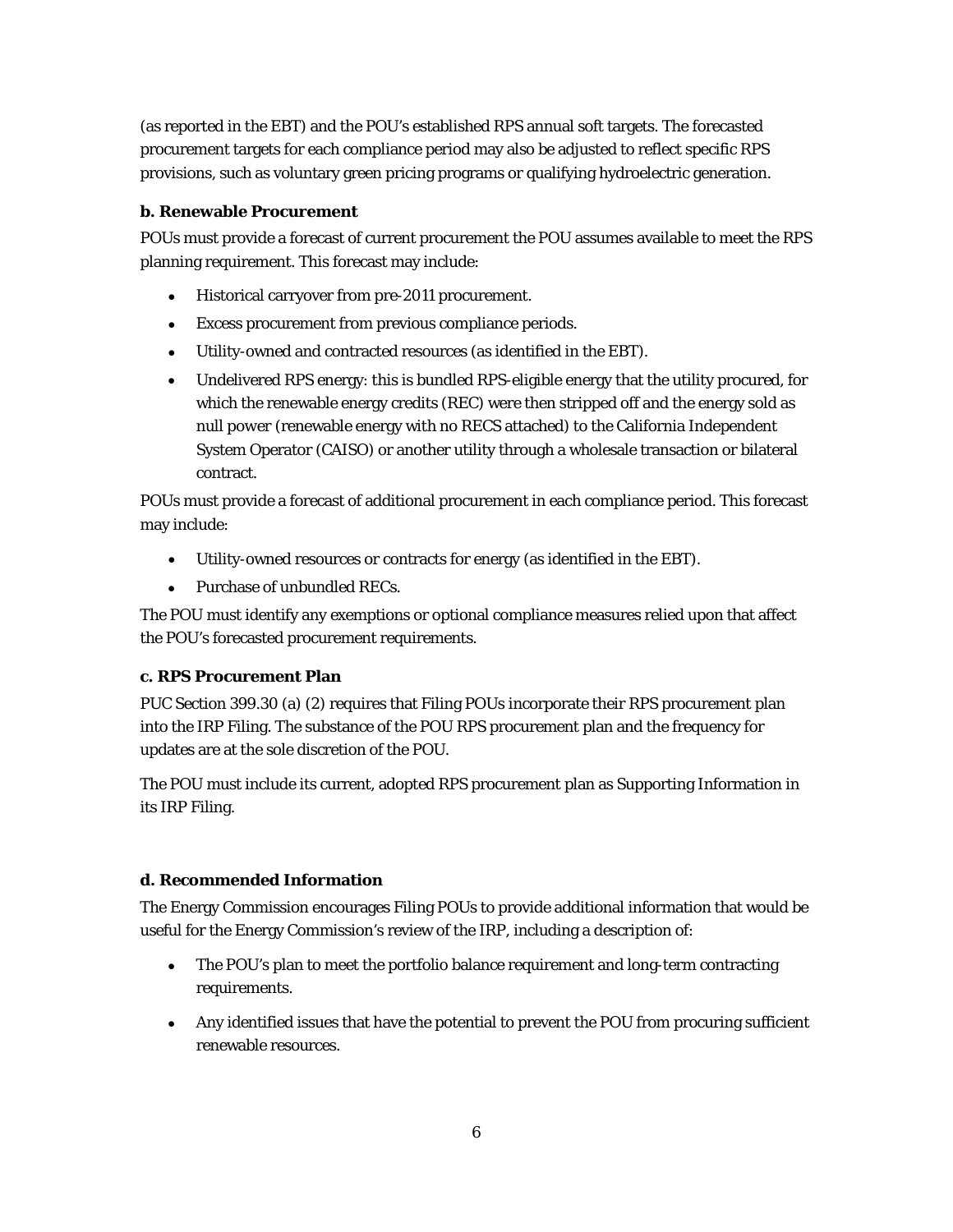# **3. Energy Efficiency and Demand Response Resources**

PUC Section 9621 requires IRPs to address procurement for energy efficiency and demand response resources pursuant to PUC Section 9615. In addition, and to the extent that POUs rely on energy efficiency and demand response programs, IRP Filings must include the impacts of these programs. The IRP Filings may refer to, or rely on, filings to the Energy Commission under PUC Section 9505(b), or studies commissioned to estimate future potential savings. Where these filings or studies do not provide savings estimates through 2030, the method by which the estimates are extrapolated to 2030 should be explained in the IRP Filing.

#### **a. Recommendations for Energy Efficiency and Demand Response Analysis**

SB 350 requires the Energy Commission to establish annual targets for statewide energy efficiency savings and demand reduction that will achieve a cumulative doubling of statewide energy efficiency savings in electricity and natural gas final end uses of retail customers by January 1, 2030. These statewide targets must be based on a doubling of the mid-case estimate of additional achievable energy efficiency (AAEE) savings, as contained in the *California Energy Demand Updated Forecast, 2015-2025*, extended to 2030.

The Energy Commission encourages POUs to include in the IRP Filing programs and measures that will contribute toward the SB 350 goal of doubling statewide energy efficiency savings. In addition, the Energy Commission encourages POUs to identify the relationship between (a) AAEE savings assumed in the IRP Filing, (b) the target established by the POU under PUC Section 9505, and (c) estimates of market, economic, and technically achievable energy efficiency savings from the study or studies POUs used to establish their targets under PUC Section 9505. Discussion of POU demand response programs would also be beneficial.

The Energy Commission also encourages POUs to include in the IRP Filing the expected quantitative impacts of planned price-sensitive demand response measures that are proposed or being considered for future implementation (for example, time-of-use rates).

#### **b. Calculating and Reporting Energy Efficiency Impacts**

To the extent POUs include energy efficiency in their IRP Filings, the POU must report, using the Standardized Tables, the quantitative effects of energy efficiency programs on energy demand and peak capacity needs, including "committed energy efficiency" and AAEE, as well as demand response and interruptible load programs assumed in each scenario. For the Standardized Tables:

- 1. Committed energy efficiency includes utility and public agency programs, building codes and appliance standards, and legislation and ordinances having final authorization, firm funding, and a design that can be readily translated into characteristics capable of being evaluated and used to estimate future impacts. The effects of committed energy efficiency may be included, as a separate line item, in the reported retail sales to end-use customers discussed in Section A.1.
- 2. AAEE includes energy efficiency savings not yet considered committed but deemed likely to occur, including impacts from future updates of building codes and appliance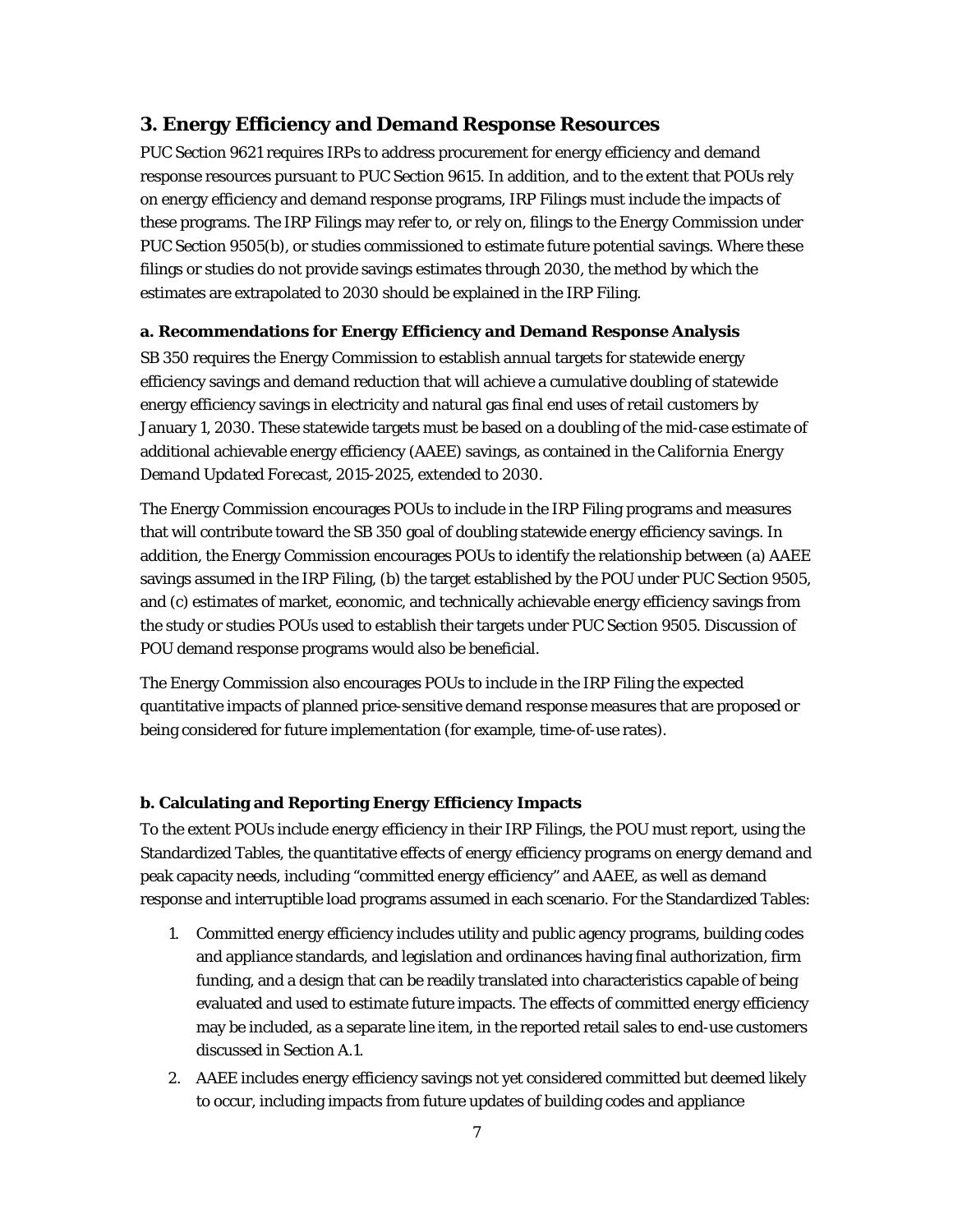standards and utility efficiency programs expected to be implemented. The effects of AAEE on peak demand must be reported in the CRAT. Annual energy savings attributed to AAEE must be reported in the EBT.

### **c. Calculating and Reporting Demand Response Impacts**

To the extent POUs include demand response in their IRP Filings, the POU must report the effect of demand response programs on the Standardized Tables and in Supporting Information. The IRP Filing must include, as applicable, the effect of demand response and interruptible load programs in the CRAT as a line item for the peak capacity value (in total) of event-triggered demand response programs.

# **4. Energy Storage**

PUC Section 9621 requires IRPs to address procurement for energy storage requirements pursuant to PUC Chapter 7.7 (commencing with PUC Section 2835).

# **a. Recommendations for Energy Storage Analysis**

The Energy Commission provides the following recommendations for addressing procurement for energy storage in IRP Filings. To the extent possible, describe:

- 1. The possible role that storage can play to address overgeneration concerns and meet evening ramps while reducing the need for generation from specific gas-fired generation or market sources. POUs may consider including a narrative assessment of the suitability of multihour storage as a resource to address reliability and/or financial impacts associated with overgeneration and/or meet evening ramping needs.
- 2. Any quantitative analyses undertaken by the POU or referenced in the IRP Filing that evaluates the cost-effectiveness of multihour storage compared to other resources that meet evening ramping needs.

# **5. Transportation Electrification**

PUC Section 9621 requires IRPs to address procurement for transportation electrification.

# **a. Recommendations for Transportation Electrification Analysis.**

The transportation sector accounts for nearly 40 percent of statewide GHG emissions. Transportation electrification is an important strategy for meeting the state's long-term GHG emission reduction goals. In addressing procurement for transportation electrification, POUs are encouraged to include the following information, to the extent possible, in the IRP Filing:

- 1. Charging profiles (for example, monthly, daily, or hourly load profiles) assumed for lightduty plug-in electric vehicle (LD PEV) forecasted through 2030 and assumed tariff(s) designed to influence that profile.
- 2. Current amount, type ( example, Level 1, Level 2, DC fast charge), and location (for example, single-family dwelling, multi family dwelling, workplace, public) of charging infrastructure in the POU service territory, and any investment plans to expand charging infrastructure.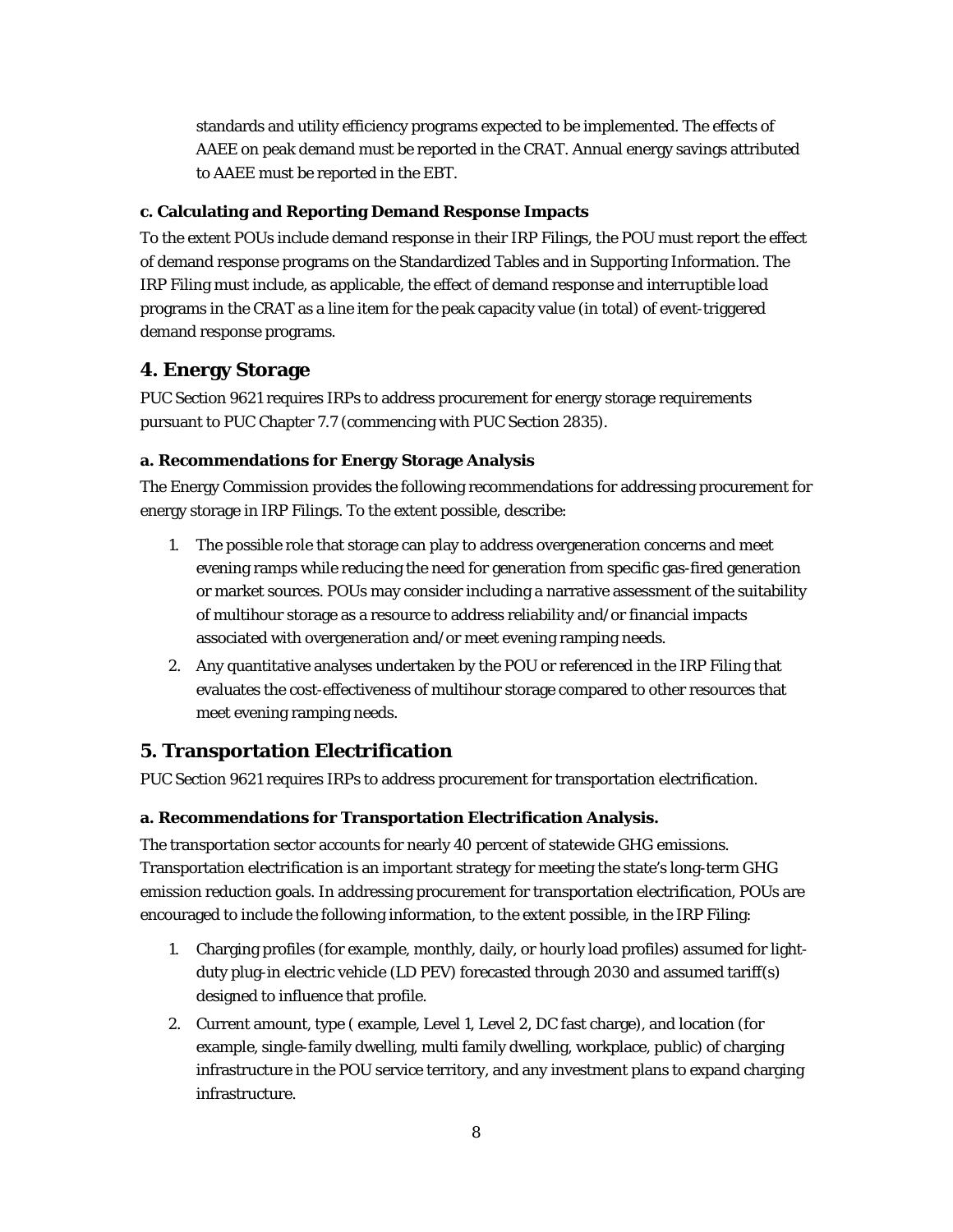- 3. Other transportation electrification , including, but not limited to, medium- and heavyduty vehicle electrification, public transit, rail, port, maritime, other goods movement electrification, and off-road sectors, and the associated GHG emissions impacts.
- 4. How investments are prioritized to promote electrification in the different transportation sectors and complement non-utility initiatives.
- 5. Utility costs associated with serving transportation electrification (for example, distribution line and service extension upgrades, distribution system impacts, mitigative, or protective measures for the distribution system).
- *6.* How transportation electrification investments and planning or modeling scenarios are aligned with federal, statewide, and/or local air pollution reduction and zero-emissionvehicle initiatives. These may include mandates, goals, and policies, (for example, Executive Orders B-16-2012 and B-32-15 and the subsequent *2016 Zero Emission Vehicle Action Plan*, *2016 Mobile Source Strategy*, *California Sustainable Freight Plan*, and *California Vehicle-Grid Integration Roadmap,* regional transportation plans and Sustainable Communities Strategy*,* or air quality improvement plans that support the 2016 State Strategy for the State Implementation Plan for Federal Ozone and PM2.5 Standards.)
- 7. Plans to coordinate with adjacent or similarly situated utilities to meet broader community or regional infrastructure needs and ensure harmonious inter-territory operations of electric transportation technologies.
- 8. Current or planned programs to promote transportation electrification in disadvantaged communities.
- 9. Customer education and outreach efforts being implemented to inform customers about programs, tariffs, and other opportunities to advance transportation electrification. These may include efforts to coordinate with facilities that host a large number of mobile emissions sources (for example, parking facilities, ports, airports, or distribution centers).
- 10. Coordination of transportation electrification investments and incentives with other distributed energy resource programs or planning.
- 11. Timeline and plan for collecting and sharing the data and information described in this section, if a Filing POU is unable to provide at this time.

The Energy Commission encourages continued dialogue on how it can partner with and support POU efforts to incorporate transportation electrification analysis in IRPs.

# **b. Calculating and Reporting Transportation Electrification Impacts**

To the extent POUs include transportation electrification in their IRP Filings, the following must be reported on the Standardized Tables and in Supporting Information, as applicable.

- 1. Accounting of increased electrical load from transportation electrification through 2030, as reported on the CRAT and EBT.
- 2. Accounting of net GHG emissions impact of transportation electrification based on increased electrical load and decreased transportation emissions through 2030.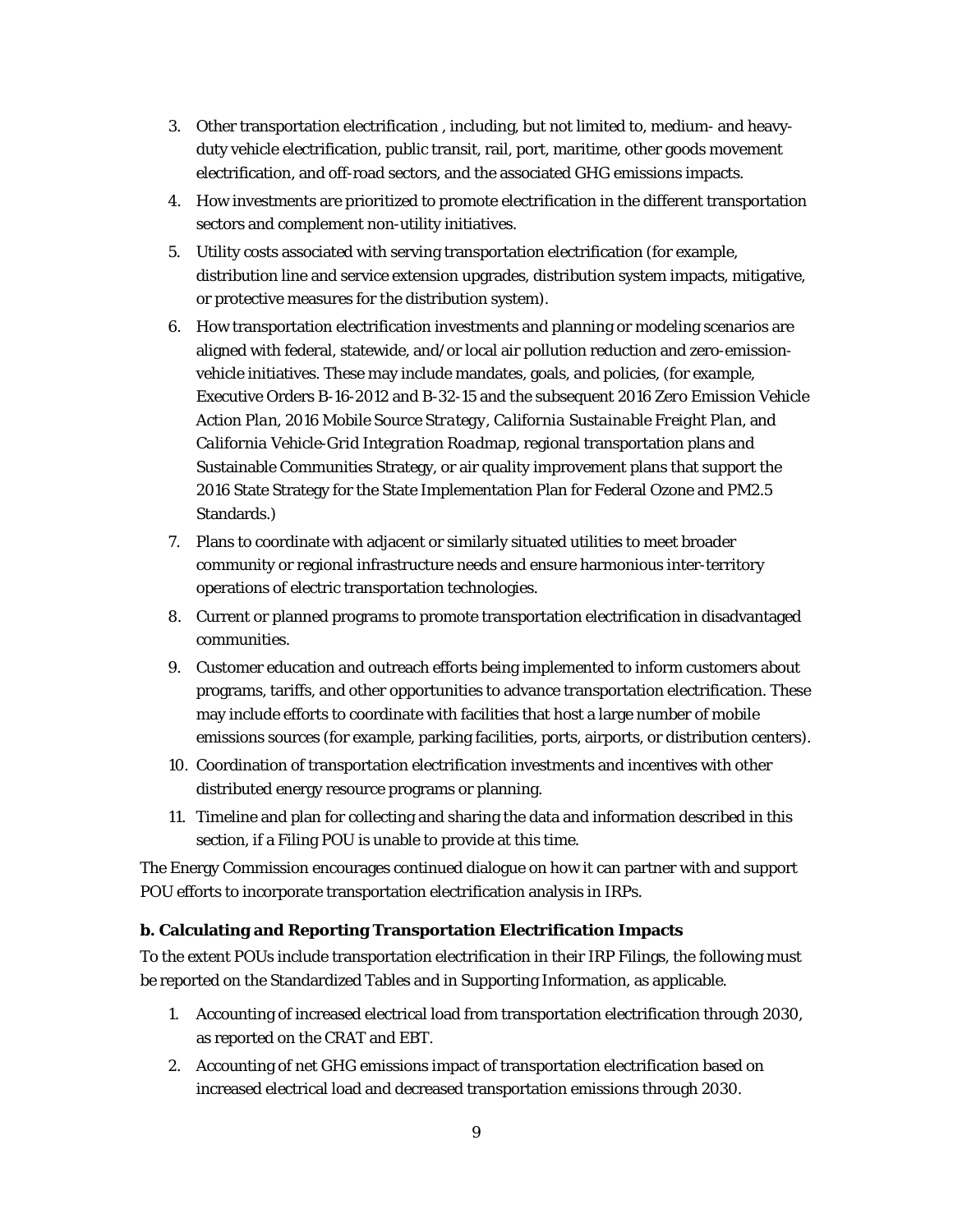The Energy Commission staff, in coordination with CARB staff, is developing a calculator that may be helpful to POUs in calculating the transportation sector GHG emissions reductions and electrical load associated with LD PEV deployment. POUs may use the calculator tool or explain the accounting, if different input assumptions or methodologies are used. The calculator will be posted to the Energy Commission website.

# **G. System and Local Reliability**

PUC Section 9621 requires Filing POUs to adopt an IRP to ensure that each POU meets the goal of ensuring system and local reliability. PUC Section 9621 also requires IRPs to address procurement for the resource adequacy requirements established pursuant to PUC Section 9620. $^{\rm 4}$  $^{\rm 4}$  $^{\rm 4}$ 

# **1. Reliability Criteria**

In the CRAT, the Filing POU must include projections of annual peak capacity needs and the contribution of both demand and supply-side resources. Demand side resources include AAEE, demand response, and interruptible load programs. Supply-side resources include generation, electricity storage resources (both utility-owned and under long-term contract), and short-term and spot market purchases. The IRP Filing must report the planning reserve margin and how it was determined.

Substantial amounts of either customer-side-of-the-meter (or behind-the-meter) and centralstation solar generation capacity are being developed throughout the state to meet the RPS. The IRP Filing must demonstrate how each POU is planning to meet all applicable reliability standards that are implicated by the need for increased grid flexibility.

To the extent possible, the Energy Commission recommends that Filing POUs provide an estimate of potential overgeneration and curtailment of renewables under their operational control. In addition, the Energy Commission recommends the IRP Filing contain details of demand and supply conditions (representative daily load profiles and "supply-resource stacks") for periods when overgeneration occurs.

# **2. Local Reliability Area**

1

The IRP Filing must identify any local transmission constrained areas in the POU service territory, where loads can be reliably served only if there is sufficient local dispatchable generation capacity that provides operating reserves and associated energy under high-load conditions. POUs in the California Independent System Operator (California ISO) balancing authority area footprint that meet the local reliability needs must provide in the IRP Filing estimates of the requirements and the resources that may be used to meet the POUs needs. These needs may include utility-owned generation, long-term contracts for generation and storage, and short-term resource adequacy planned contracts for capacity with resources under local resource adequacy contracts.

<span id="page-17-0"></span><sup>4</sup> PUC section 9620 requires each local publicly owned electric utility serving end-use customers to prudently plan for and procure adequate resources to meet its planning reserve margin and peak demand and operating reserves, sufficient to provide reliable electric service to its customers.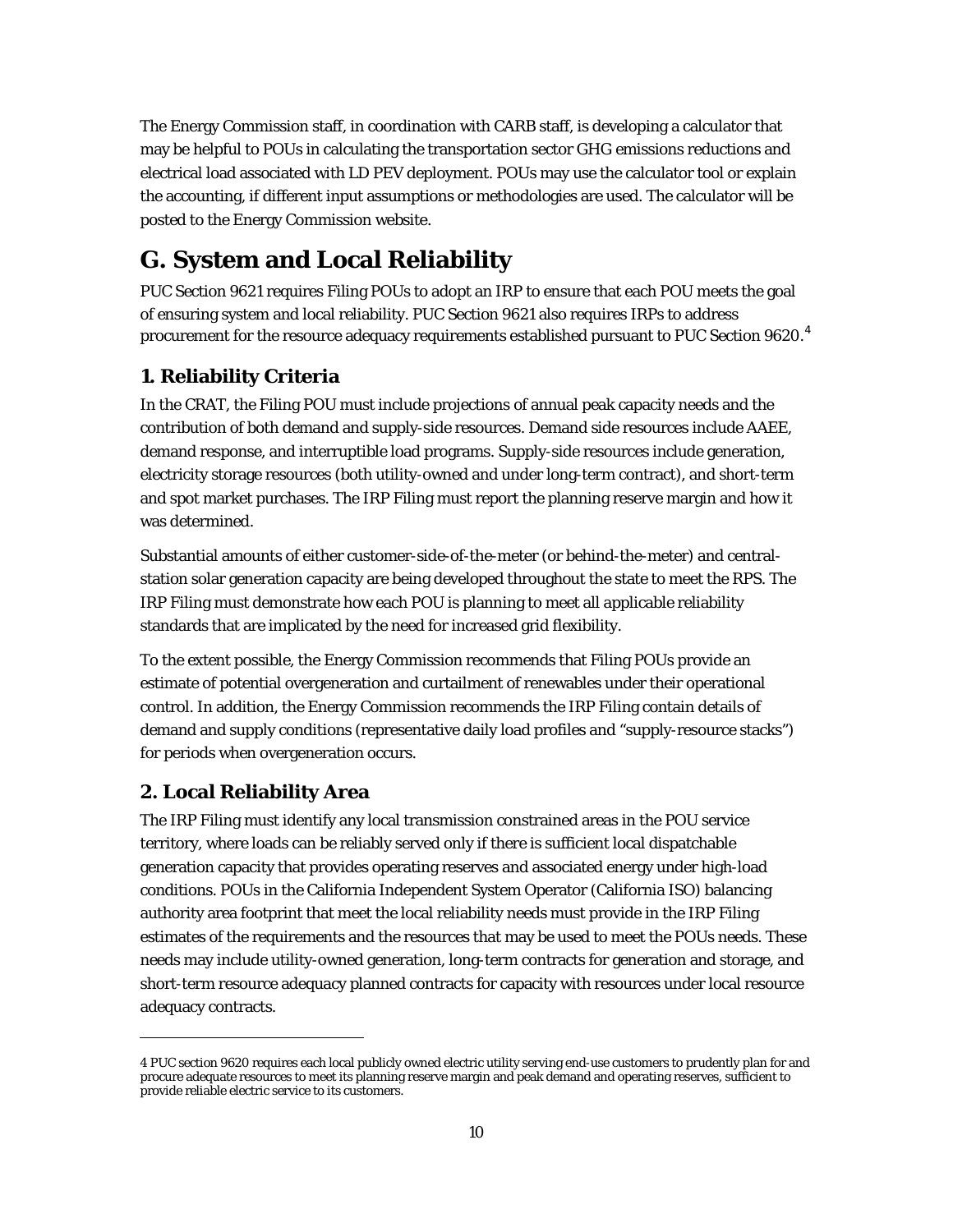POUs in other California balancing authority areas must include in the IRP Filing existing or emerging local capacity needs arising from transmission constraints and how they are expected to be met. Although not required, POUs are encouraged to discuss or refer to transmission solutions for emerging local capacity shortfalls or to reduce local capacity needs.

# **H. Greenhouse Gas Emissions**

PUC Section 9621 requires POUs to adopt an IRP to ensure the utility meets, by 2030, the GHG emissions reduction target established by CARB. POUs must report in the GEAT estimated emissions intensities (in metric tons of carbon dioxide equivalent [CO2e] per/megawatt hour [mt CO2e/MWh] for each supply resource reported in the EBT. The IRP Filing must include Supporting Information (such as a narrative discussion) to support assumptions on net emissions impacts from existing and planned programs expected to reduce net GHG emissions.

# **I. Retail Rates**

PUC Section 9621 requires POUs to adopt an IRP to ensure the POU achieves the goals of fulfilling its obligation to serve its customers at just and reasonable rates and minimizing impacts on ratepayer bills. To align the statutory references in section 454.52 to the applicable authority governing POU ratemaking, the IRP Filing must include, as Supporting Information, a report or study on rate impacts under the IRP scenario, if that report or study was considered by the local governing authority as part of its IRP planning. Filing POUs are also encouraged to identify elements of the IRP or its scenarios that result in large ratepayer impacts.

# **J. Transmission and Distribution Systems**

PUC Section 9621 requires POUs to adopt an IRP to ensure that the POU achieves the goal of strengthening the diversity, sustainability, and resilience of the bulk transmission and distribution systems, and local communities.

# **1. Bulk Transmission System**

The IRP Filing must include a discussion of any bulk transmission system reliability concerns, and measures to mitigate them over the planning horizon, including, as applicable:

- a. Upgrades to transmission systems needed to integrate central station renewable resources.
- b. Transmission systems upgrades for strengthening and improving the reliability of the bulk transmission system, including proposed on-line dates for the upgrades.

# **2. Distribution System**

The IRP Filing must include a discussion of any distribution system reliability concerns and measures to mitigate them over the planning horizon, including the following, as applicable:

a. Upgrades or enhancements to the distribution system, including those intended to reliably integrate distributed generation.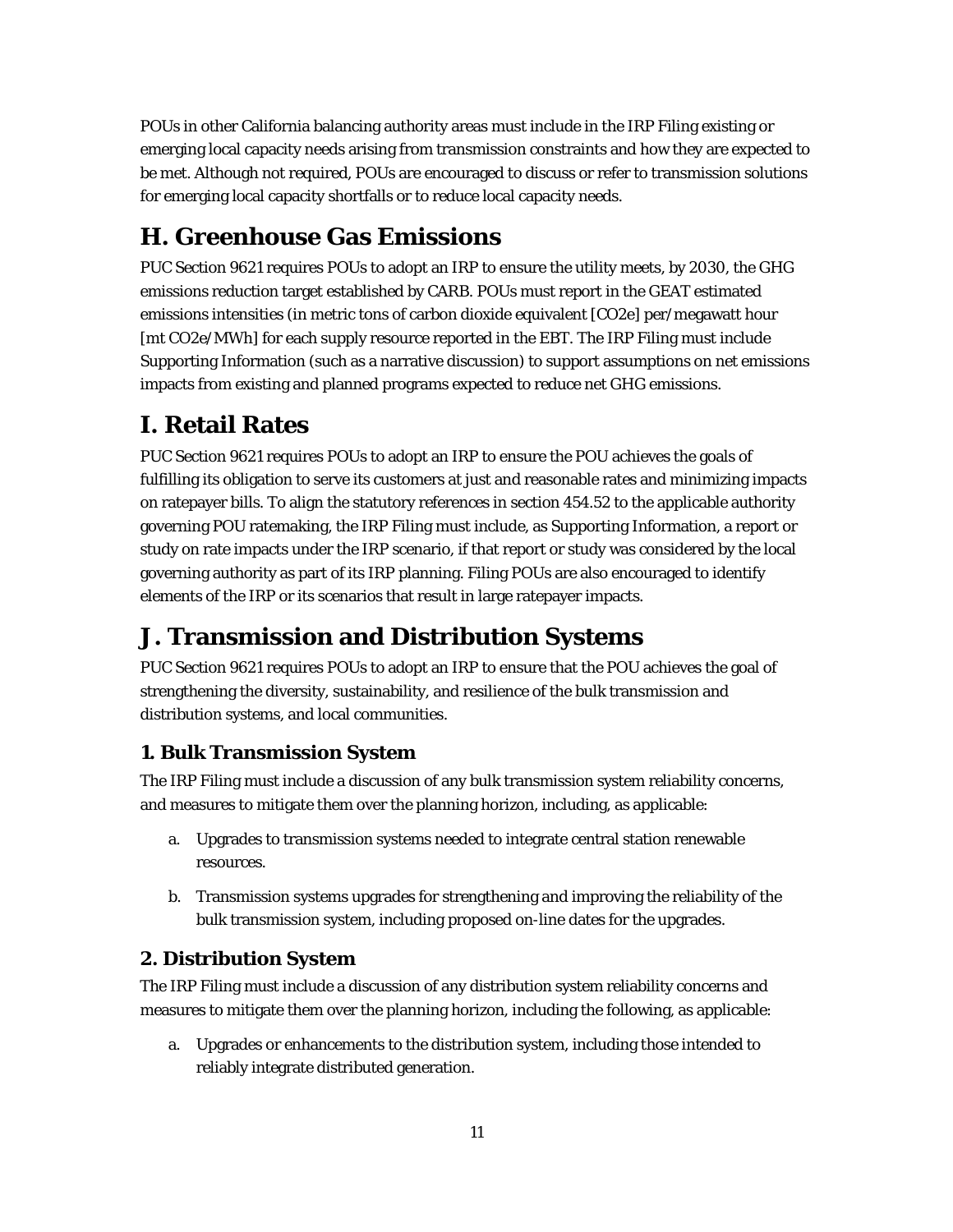b. Upgrades to communications and information technology intended to integrate demandside energy management.

# **K. Localized Air Pollutants and Disadvantaged Communities**

PUC Section 9621 requires the POUs to adopt IRPs to ensure the POU achieves the goal of minimizing localized air pollutants and other GHG emissions, with early priority on disadvantaged communities identified pursuant to Section 39711 of the Health and Safety Code (HSC). HSC Section 39711 requires the California Environmental Protection Agency (CalEPA) to identify disadvantaged communities based on geographic, socioeconomic, public health, and environmental hazard criteria. CalEPA currently identifies disadvantaged communities using the California Communities Environmental Health Screening Tool, available on its website. [5](#page-19-0)

# **1. Reporting Requirements**

IRP Filings must include a discussion of current programs and policies in place to address local air pollution, new and existing emissions reductions programs focused on disadvantaged communities, and efforts to identify disadvantaged communities in the POU service territory, if applicable. Reporting on any existing programs may include quantitative estimates of progress toward minimizing localized air pollutants, with identification of specific benefits and impacts to disadvantaged communities.

# **2. Other Recommended Topics**

The Energy Commission encourages POUs' IRPs to report how programs assist and prioritize disadvantaged communities. For example, the Energy Commission recommends POUs report any POU program or measure designed to encourage the deployment of distributed energy resources in disadvantaged communities, including any programs for which income-related eligibility requirements have been or will be established.

The Energy Commission also encourages POUs to report plans and progress results in implementing the relevant recommendations included the Energy Commission's 2016 report *Low-Income Barriers Study, Part A: Overcoming Barriers to Energy Efficiency and Renewables for Low-Income Customers and Small Business Contracting Opportunities in Disadvantaged*  Communities (Barriers Study).<sup>[6](#page-19-1)</sup> The Barriers Study includes 12 recommendations aimed at increasing low-income customers' access to energy efficiency and renewable energy and the enabled benefits. Specific recommendations affecting POUs include the following:

1

<span id="page-19-0"></span><sup>5</sup> [https://www.calepa.ca.gov/files/2017/04/SB-535-Designation-Final.pdf.](https://www.calepa.ca.gov/files/2017/04/SB-535-Designation-Final.pdf)

<span id="page-19-1"></span><sup>6</sup> Scavo, Jordan, Suzanne Korosec, Esteban Guerrero, Bill Pennington, and Pamela Doughman. 2016. *Low-Income Barriers Study, Part A: Overcoming Barriers to Energy Efficiency and Renewables for Low-income customers and Small Business* Contracting Opportunities in Disadvantaged Communities. California Energy Commission. Publication Number: CEC-300-2016-009-CMF.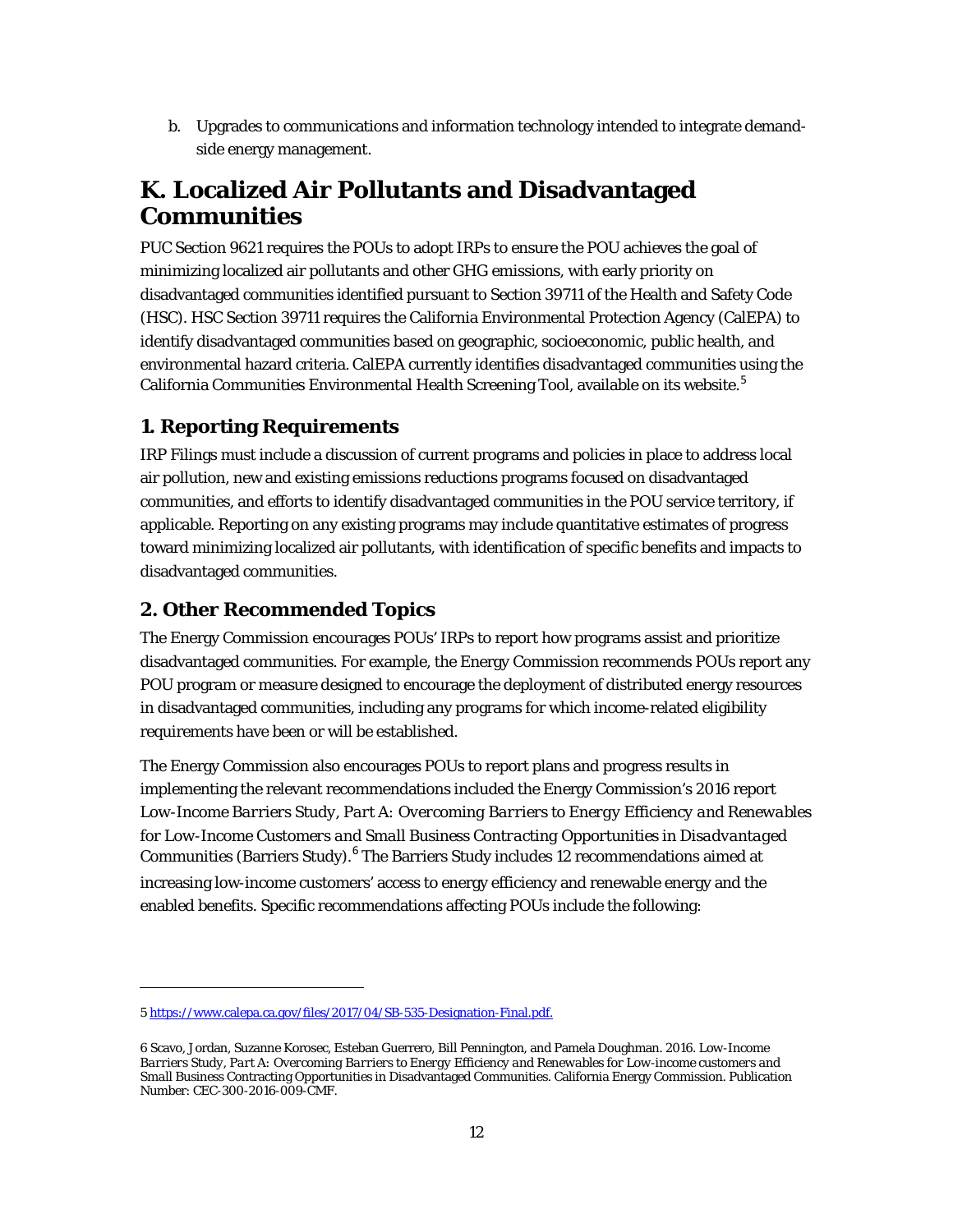- The governing boards of POUs might consider developing community solar offerings for low-income customers within their territories.
- The governing boards of POUs might consider developing or expanding pilot programs that provide solar for low-income customers and disadvantaged communities.

POUs are also encouraged to report plans and progress/results in implementing the relevant recommendations included in CARB's *Low-Income Barriers Study, Part B: Overcoming Barriers to Clean Transportation Access for Low-Income Residents*. [7](#page-20-0) This study includes four principal recommendations and several specific action items to address the barriers faced by low-income residents to increase access to zero-emission and near zero-emissions transportation options.

To support implementation of the Barriers Study recommendations and other goals included in SB 350, the Energy Commission encourages POUs to include the following additional information related to low-income customers and disadvantaged communities in their IRP Filings:

- Indicators used by the POU for tracking impacts and benefits of its programs on lowincome customers and/or disadvantaged communities, and associated benchmarks toward achieving local, federal, and state policy goals.
- Specific strategies for maximizing the contribution of energy efficiency savings in disadvantaged communities.
- Transportation electrification investments, the effectiveness of these investments toward improving air quality in disadvantaged communities, and means of coordinating with local municipal authorities and air quality management or pollution control districts.
- Labor, workforce, and training programs designed to provide benefits to low-income customers, including those that live in disadvantaged communities.
- Financing mechanisms offered by the POU to improve access and participation of lowincome customers in clean energy programs.
- Efforts by the POU to increase contracting opportunities for small businesses in lowincome and disadvantaged communities.
- Any specific strategies used to maximize education and participation in clean energy and transportation programs for low income customers and/or disadvantaged communities, including engagement with local community-based organizations for outreach activities.

 $\overline{a}$ 

<span id="page-20-0"></span><sup>7</sup> Draft Guidance Document is available at[: https://www.arb.ca.gov/msprog/transoptions/transoptions.htm](https://www.arb.ca.gov/msprog/transoptions/transoptions.htm)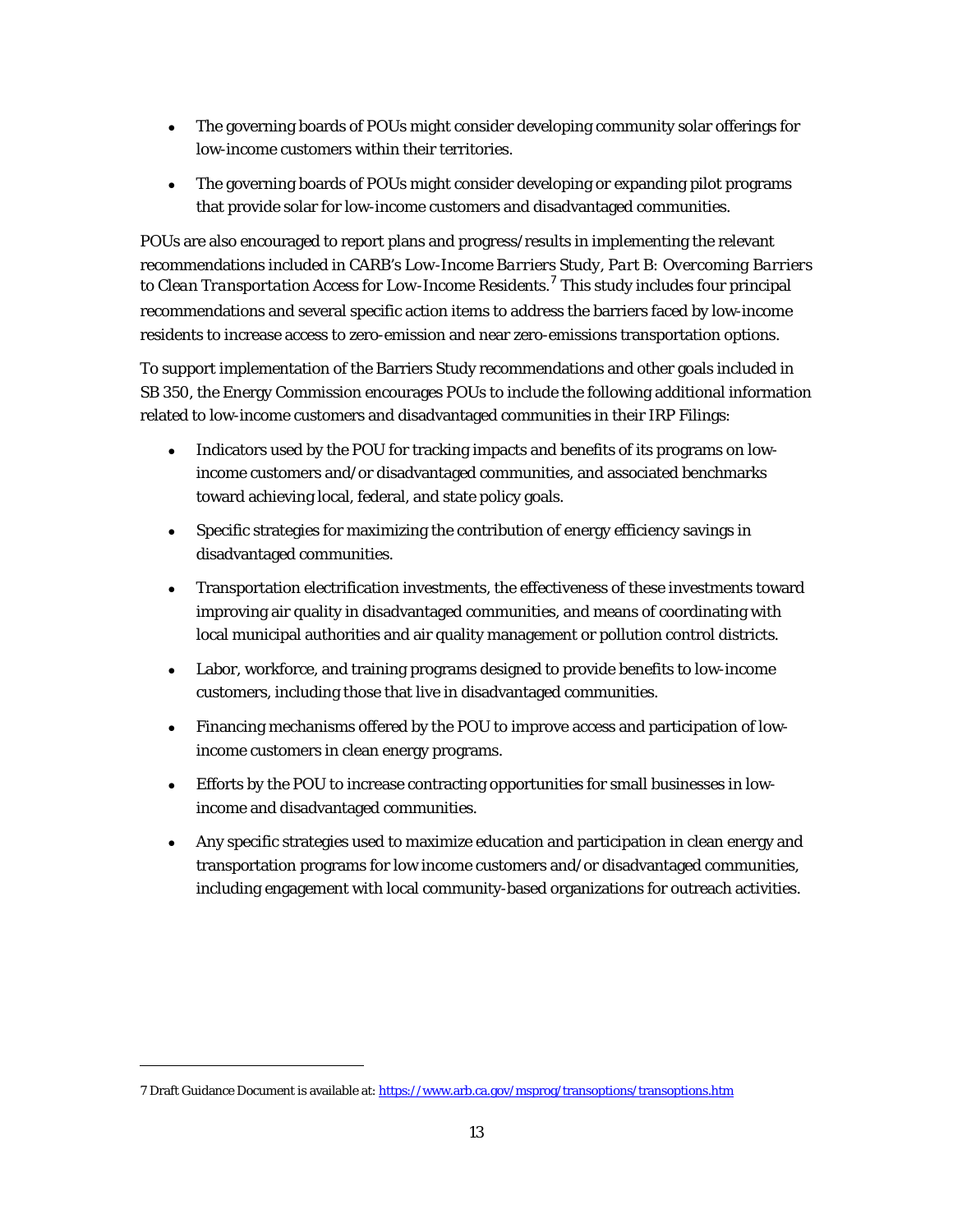# **CHAPTER 3: Integrated Resource Plan Filing and Review Procedures**

On or before January 1, 2019, the governing board of a Filing POU is required to adopt an IRP and a process for updating the plan at least every five years. The Filing POU is solely responsible for its planning processes and procurement decisions, including development of an optimum resource mix that meets the requirements of PUC Section 9621.

The following rules govern the submission of IRP Filings to the Energy Commission and Energy Commission review of IRPs pursuant to PUC Section 9622.

# **A. Integrated Resource Plan Submission**

POU IRPs, Supporting Information, and the four Standardized Tables must be submitted to the Energy Commission to review IRPs for consistency with PUC Section 9621 according to the

# **1. Schedule**

The initial IRP adopted by the POU on or before January 1, 2019, must be submitted by the POU or authorized representative to the Energy Commission by April 30, 2019. The complete IRP Filing must include the IRP, Supporting Information, and the four Standardized Tables.

Updated IRP Filings must be submitted based on the date of POU governing board adoption as follows:

- An IRP adopted in the months of June through December must be submitted to the Energy Commission by April 30 the following year.
- An IRP adopted in January or February must be submitted to the Energy Commission by April 30 the same year.
- An IRP adopted in March, April, or May must be submitted to the Energy Commission within 90 calendar days after POU governing board adoption.

# **2. Requesting Time Extensions**

POUs that require additional time to submit the IRP Filing may request an extension of deadlines by submitting a written request to the Executive Director, as described in California Code of Regulations (CCR), Title 20, Article 2, and Section 1342(c)(1).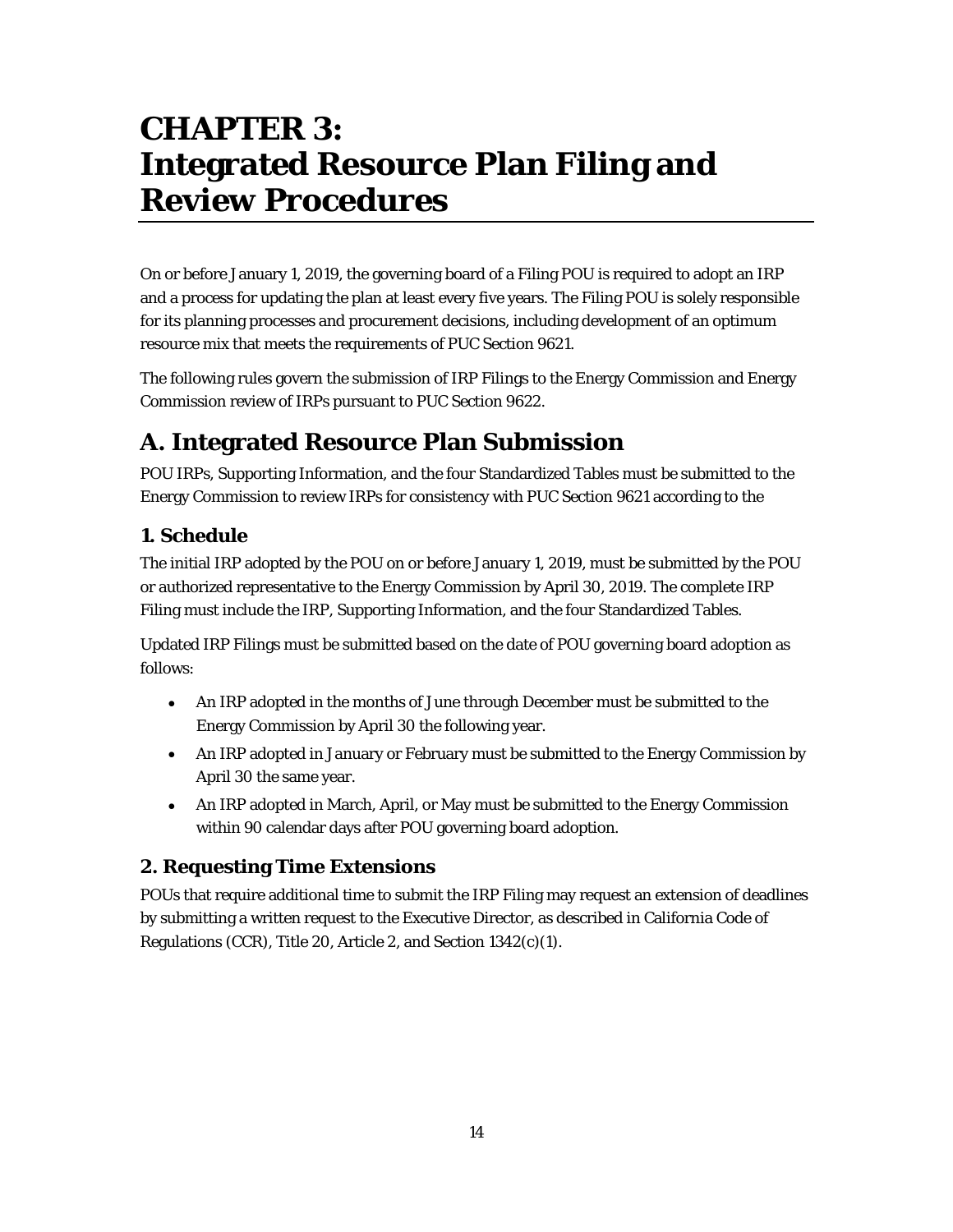# **3. Electronic Filing**

Filing POUs must submit IRP Filings and updates using the Energy Commission's electronic filing and docket process in current use at the following link.

<https://efiling.energy.ca.gov/>

# **4. Providing Supporting Information**

Supporting Information described in Chapter 2 must be either submitted directly to the Energy Commission through the electronic filing and docket process or included by reference. Referenced material that is not publicly available must be provided to Energy Commission staff upon request. References can point to an Energy Commission or other government agency proceeding where the material resides.

# **5. Requesting Confidentiality**

POUs may request confidential designation for parts of an IRP Filing, according to the instructions in Appendix C. Yellow fill or yellow highlighting should be used to indicate all information and cells within the IRP, Standardized Tables, and Supporting Information for which the Filing POU is requesting confidentiality.

# **6. Preparation and Submission of IRP Filing**

Filing POUs may choose to have a representative entity, such as an association or contractor, prepare and submit the IRP Filings on their behalf. Such filings may be for the entire IRP or for select elements. The POU governing board must adopt the IRP or any mandatory elements to be submitted by the entity before it is filed with the Energy Commission. Information in the IRP Filing must be filed in a manner that allows staff to do a utility-specific review.

# **B. Review of IRP Filing**

PUC Section 9622 requires the Energy Commission to review POU IRPs for consistency with the requirements of PUC Section 9621. The Energy Commission will use a two-step process.

# **1. Step 1: Check for Completeness**

Within 30 calendar days of receiving a POU IRP Filing, Energy Commission staff will review the IRP Filing to ensure it includes the IRP, the four Standardized Tables, and required Supporting Information.

A POU will be notified by Energy Commission staff if the IRP Filing is incomplete with a request for more information as described in Section (B)(3) of Chapter 3.

# **2. Step 2: Review for Consistency with IRP Requirements**

Within 120 calendar days of receiving a POU IRP Filing, Energy Commission staff will review the IRP Filing to determine whether the IRP is consistent with the requirements of PUC Section 9621.

The Energy Commission will post each IRP Filing on its website and accept public comment for 30 calendar days following electronic filing. Public comments related to the consistency of the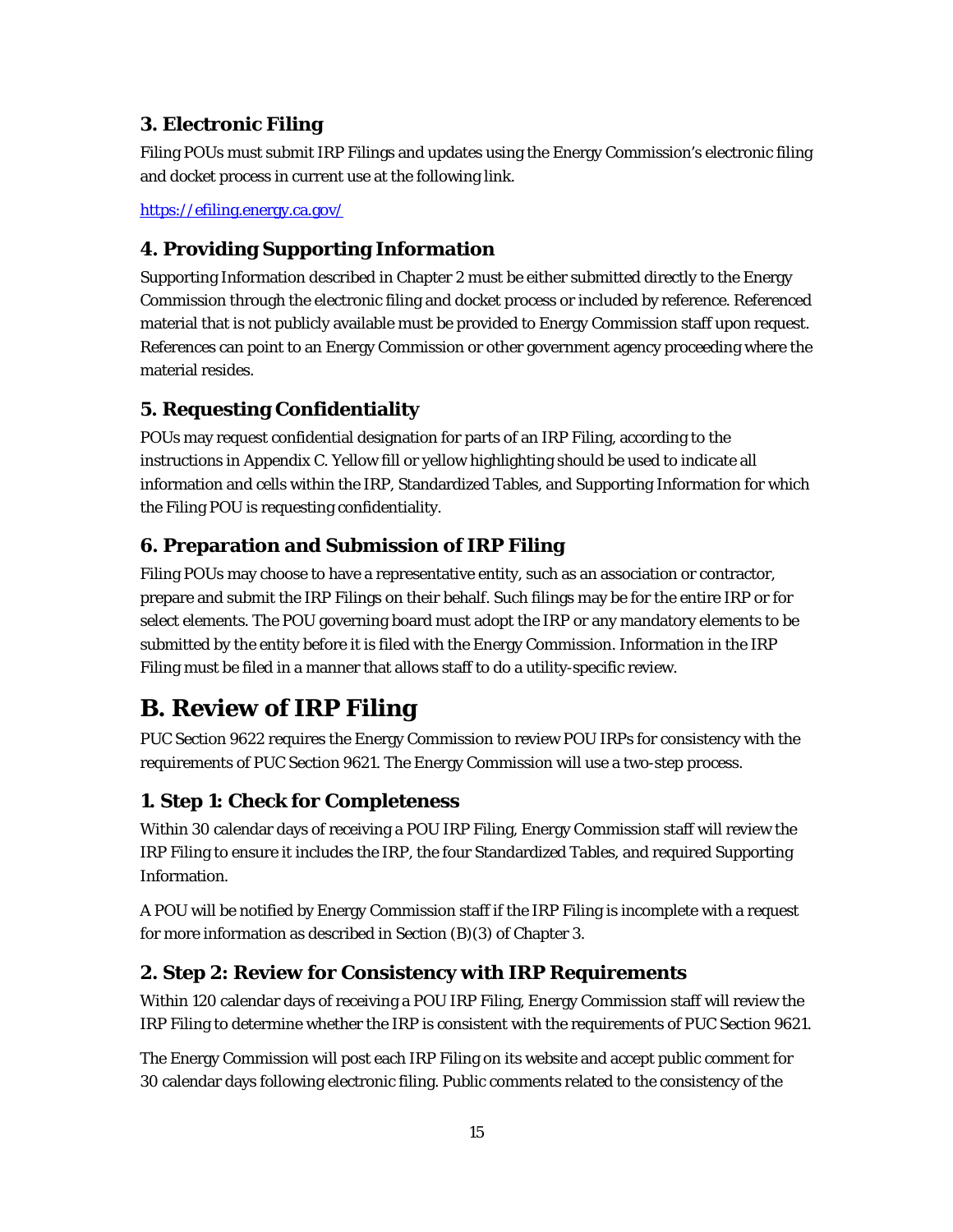IRPs pursuant to PUC Section 9621 may be considered by the Energy Commission in reviewing the IRP for consistency with the requirements of PUC Section 9621.

# **3. Request for Information**

At any time during its review, Energy Commission staff may request additional information from POUs as needed to support The Commission's review of the IRPs. The Energy Commission requests that POUs submit the additional information through the electronic filing system as described in Section (A) (3) of Chapter 3 within 30 calendar days.

# **4. Determination of Consistency with PUC Section 9621**

#### **a. Staff Determination of Consistency**

Within 120 days of receiving an IRP Filing, or within 30 days of receiving any additional information requested, the Executive Director shall file an Executive Director's Determination, finding the IRP consistent or inconsistent with the requirements of PUC Section 9621. If the Executive Director's Determination finds an IRP inconsistent with the requirements of Section 9621, it shall include recommendations to correct any deficiencies.

The POU or any interested person may respond to or comment on the Executive Director's Determination within 45 calendar days of issuance. The Executive Director's Determination may be modified in response to POU or public comment received before adoption by the Energy Commission.

# **b. Energy Commission Consideration and Adoption of Executive Director's Determination**

Within 120 days of filing of the Executive Director's Determination, Energy Commission shall adopt an Energy Commission Determination finding an IRP consistent or inconsistent with the requirements of PUC Section 9621. If the Energy Commission determines an IRP inconsistent with the requirements of Section 9621, it shall include recommendations to correct any deficiencies. The Energy Commission may adopt the Executive Director's Determination as the Determination of the Energy Commission, or may propose modifications to the Executive Director's Determination, including any recommendations.

# **5. Process for Updating an Integrated Resource Plan**

On or before January 1, 2019, POUs are required to adopt a process for updating the IRP at least once every five years. This process must include a schedule for adopting updated IRPs. Updated IRPs must meet all the requirements of PUC Section 9621. Updated IRP Filings must meet the requirements of these guidelines. The updated IRP Filing can refer to previous IRP Filings if the information is still relevant and was relied on in the updated IRP.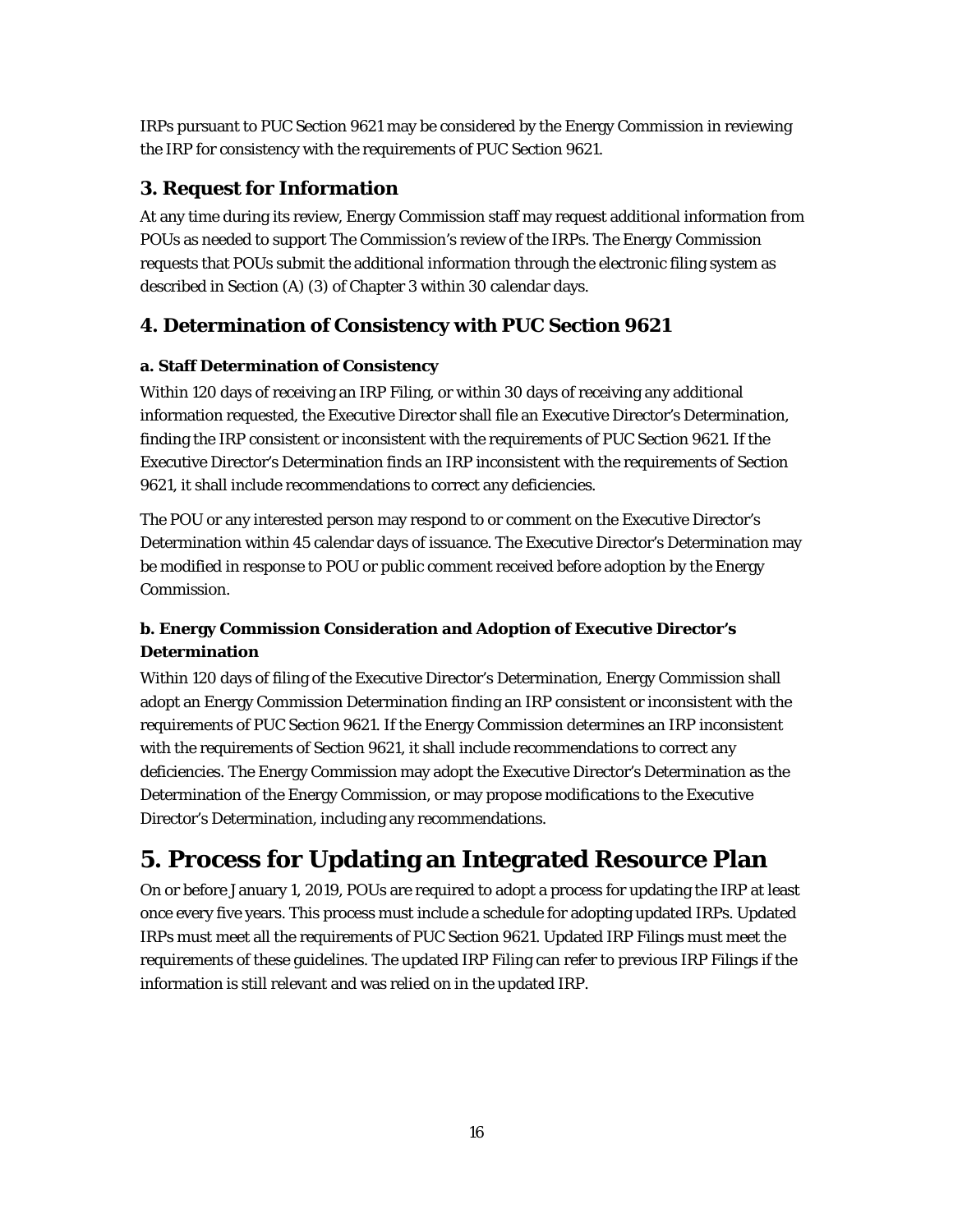# **CHAPTER 4: General Provisions**

# **A. Effective Date**

Unless specified otherwise by the Energy Commission, the guidelines shall take effect upon adoption by the Energy Commission at a publicly noticed business meeting.

# **B. Substantive Changes to the Guidelines**

The Energy Commission may make substantive changes to the POU IRP Guidelines pursuant to PUC Section 9622(c). Substantive changes will be considered at an Energy Commission Business Meeting with no less than 10 days public notice. Public Utilities Code section 9622 requires the Energy Commission to provide at least 10-day notice of any substantive changes to these Guidelines. However, the Energy Commission will endeavor to seek stakeholder input with respect to any substantive changes to these Guidelines at least 30 days before adoption.

# **C. Deadlines and Submission Dates**

Submissions will meet the specified deadlines in the guidelines if they are submitted electronically using the electronic filing system and time stamped by the online system or email at or by 11:59 p.m. Pacific Time on the due date. Submissions that are not properly submitted using the online system will not be deemed submitted on time. If the due date falls on a weekend or state holiday, the due date becomes the next business day.

# **D. Use and Disclosure of Information and Records**

The Energy Commission or its authorized agents may use any information or records submitted to the Energy Commission or obtained as part of any request for information under the POU IRP Guidelines to determine compliance with PUC Section 9621. The information and records include, but are not limited to, IRPs and any documentation submitted in support of said IRPs; documents submitted responding to request for information; any other documentation submitted upon request of the Energy Commission; publicly available information and documents; information submitted to other state, federal, or local agencies; and any other documents provided to or obtained by the Energy Commission.

Information and records submitted under the POU IRP Guidelines will be disclosed to other governmental entities and policing authorities for civil and criminal investigations and enforcement. This information and record may also be disclosed to the public under the California Public Records Act (Government Code Section 6250, et seq.).

If, as part of any IRP Filing, required report, or request for information, the Energy Commission requires the POU to provide copies of records that the POU believes contain proprietary information entitled to protection under the California Public Records Act or other law, the POU may request that such records be designated confidential under the Energy Commission's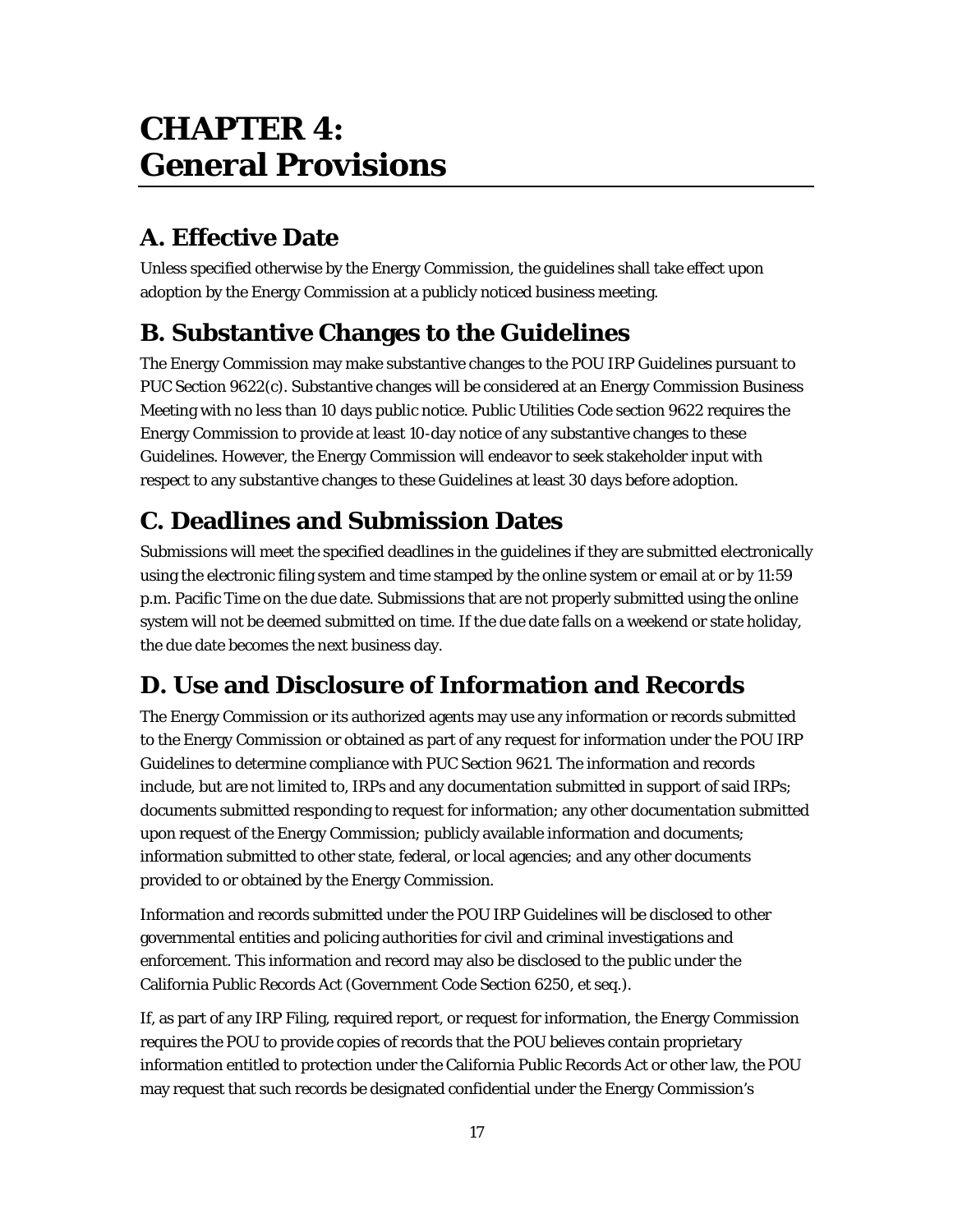regulations for confidential designation, Title 20, California Code of Regulations, Section 2505. See Appendix C: Confidentiality for more information.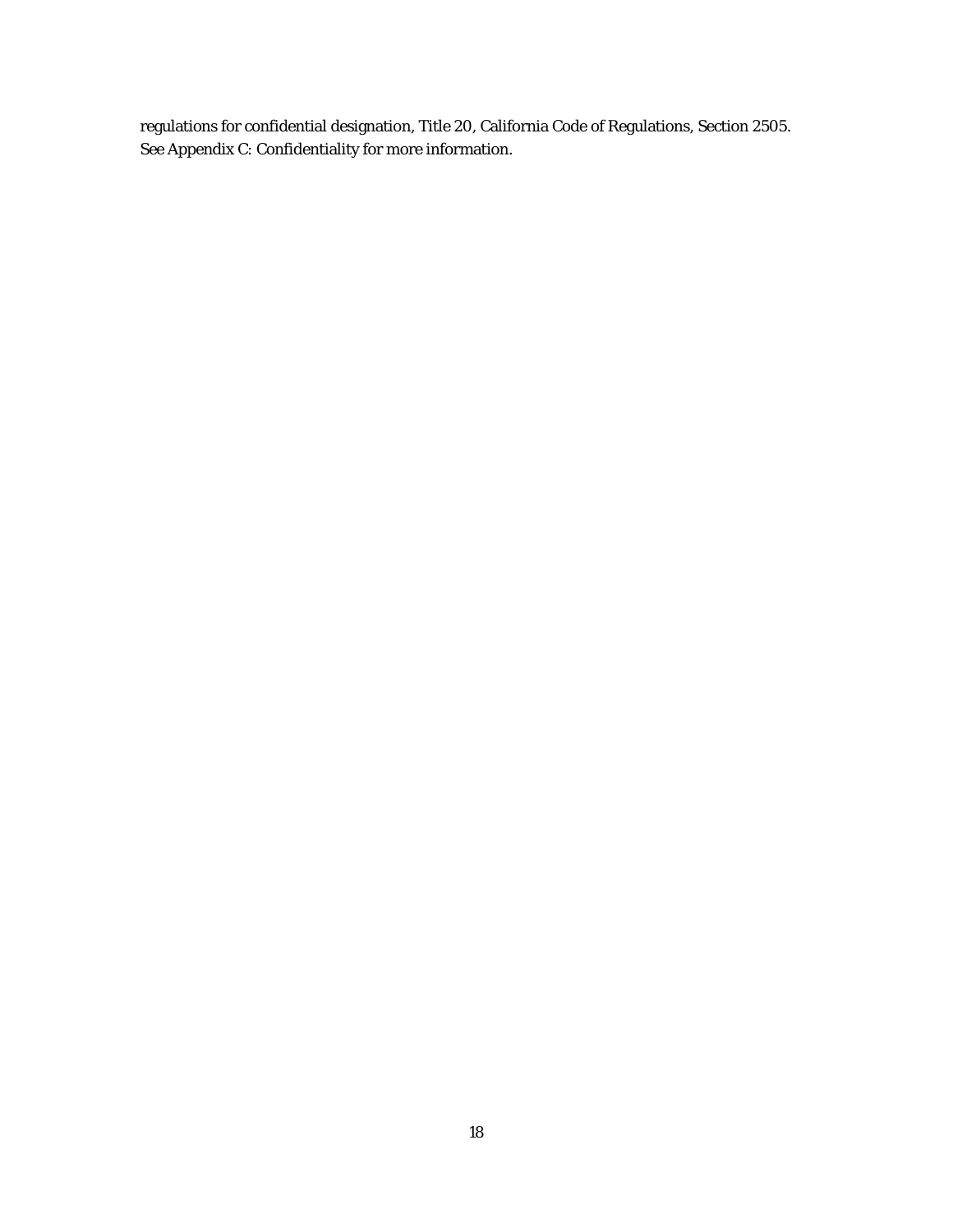# ACRONYMS

| <b>Acronym</b>        | <b>Term</b>                                                                                                                                                                                                |
|-----------------------|------------------------------------------------------------------------------------------------------------------------------------------------------------------------------------------------------------|
| AAEE                  | Additional achievable energy efficiency                                                                                                                                                                    |
| <b>Barriers Study</b> | Low-Income Barriers Study, Part A: Overcoming Barriers to Energy<br>Efficiency and Renewables for Low-Income Customers and Small<br><b>Business Contracting Opportunities in Disadvantaged Communities</b> |
| <b>CARB</b>           | California Air Resources Board                                                                                                                                                                             |
| CalEPA                | California Environmental Protection Agency                                                                                                                                                                 |
| California ISO        | California Independent System Operator                                                                                                                                                                     |
| CO <sub>2</sub>       | Carbon dioxide                                                                                                                                                                                             |
| CO <sub>2</sub> e     | Carbon dioxide equivalent                                                                                                                                                                                  |
| CPUC                  | California Public Utilities Commission                                                                                                                                                                     |
| CRAT                  | <b>Capacity Resource Accounting Table</b>                                                                                                                                                                  |
| EBT                   | <b>Energy Balance Table</b>                                                                                                                                                                                |
| <b>GEAT</b>           | <b>GHG Emissions Accounting Table</b>                                                                                                                                                                      |
| <b>GHG</b>            | Greenhouse gas                                                                                                                                                                                             |
| <b>HSC</b>            | <b>Health and Safety Code</b>                                                                                                                                                                              |
| <b>IEPR</b>           | <b>Integrated Energy Policy Report</b>                                                                                                                                                                     |
| <b>IRP</b>            | Integrated resource plan                                                                                                                                                                                   |
| LD PEV                | Light-duty plug-in electric vehicle                                                                                                                                                                        |
| mt                    | Metric ton                                                                                                                                                                                                 |
| <b>MW</b>             | Megawatt                                                                                                                                                                                                   |
| MWh                   | Megawatt-hour                                                                                                                                                                                              |
| POU                   | Publicly owned utility                                                                                                                                                                                     |
| <b>PRC</b>            | <b>Public Resources Code</b>                                                                                                                                                                               |
| <b>PUC</b>            | <b>Public Utilities Code</b>                                                                                                                                                                               |
| <b>RPS</b>            | Renewables Portfolio Standard                                                                                                                                                                              |
| <b>RPT</b>            | <b>RPS Procurement Table</b>                                                                                                                                                                               |
| SB 350                | Senate Bill 350 (De León, Chapter 547, Statutes of 2015)                                                                                                                                                   |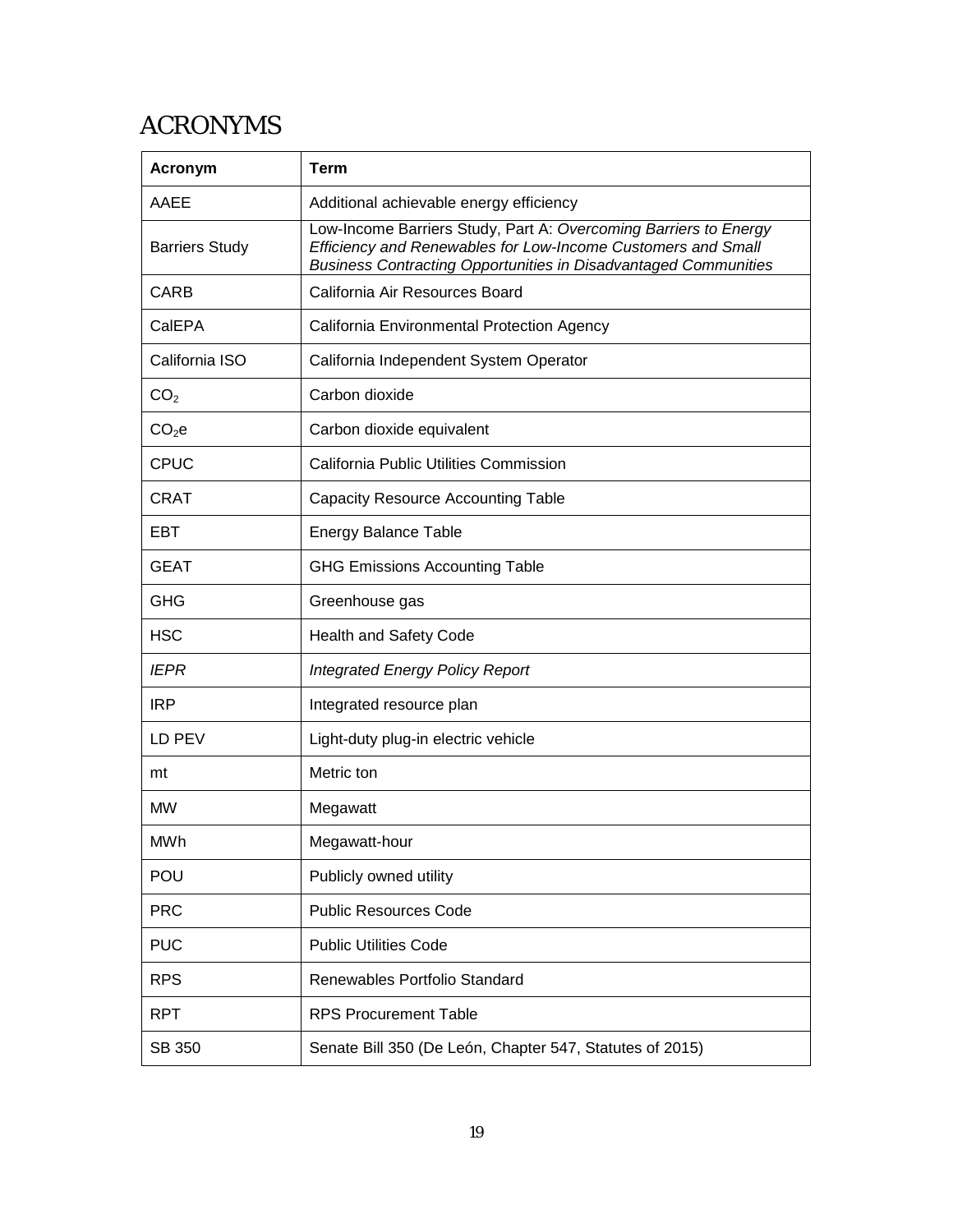# APPENDIX A: DEFINITIONS

**Additional Achievable Energy Efficiency:** Energy efficiency savings not yet considered committed but deemed likely to occur, including impacts from future updates of building codes and appliance standards and utility efficiency programs expected to be implemented.

**Assumption:** A statement made about the future for a given load forecast, or demand-side or supply-side energy resource, that should be used for procurement and transmission modeling.

**Bundled Renewable Energy Credit:** An electricity product that, when procured by the POU claiming the electricity product to satisfy its RPS procurement requirements, includes both the electricity and the associated renewable energy credits from an eligible renewable energy resource. For example, if the POU claiming an electricity product owns the associated eligible renewable energy resource, then all electricity products, including those associated with electricity consumed onsite, may be considered bundled electricity products.

**Committed Energy Efficiency: E**nergy efficiency savings estimated to occur from utility and public agency programs, codes, standards, legislation, and ordinances having final authorization, firm funding, and a design that can be readily translated into evaluable characteristics.

**Demand Forecast:** A forecast of electricity demand served by the electric grid, measured by both peak demand and energy consumption. Some factors that determine load forecast include economics, demographics, behind-the-meter resources and retail rates.

**Filing POU:** A local publicly owned electric utility with an annual electrical demand exceeding 700 gigawatt-hours, as determined on a three-year average commencing January 1, 2013.

**Integrated Resource Plan (IRP):** A plan adopted by the governing board of a POU pursuant to PUC Section 9621.

**IRP Filing:** An IRP adopted by the Filing POU's governing board that is electronically submitted to the Energy Commission, along with the Standardized Tables and Supporting Information, by the Filing POU or authorized representative.

**Managed Forecast:** A demand forecast that has been adjusted to account for additional achievable energy efficiency.

**Noncoincident Peak Demand:** the noncoincident peak is the sum of actual peaks for the POU planning areas, which may occur at different times. Noncoincident peak demand is refered to as peak demand throughout these guidelines.

**Renewable Energy Credit (REC):** A certificate of proof, as defined in PUC Section 399.12 (h), associated with the generation of electricity from an eligible renewable energy resource.

**Retail Sales:** Electricity consumption after accounting for behind-the-meter onsite generation including storage charge and discharge. It indicates the net energy delivered through the meter to the end-use customer.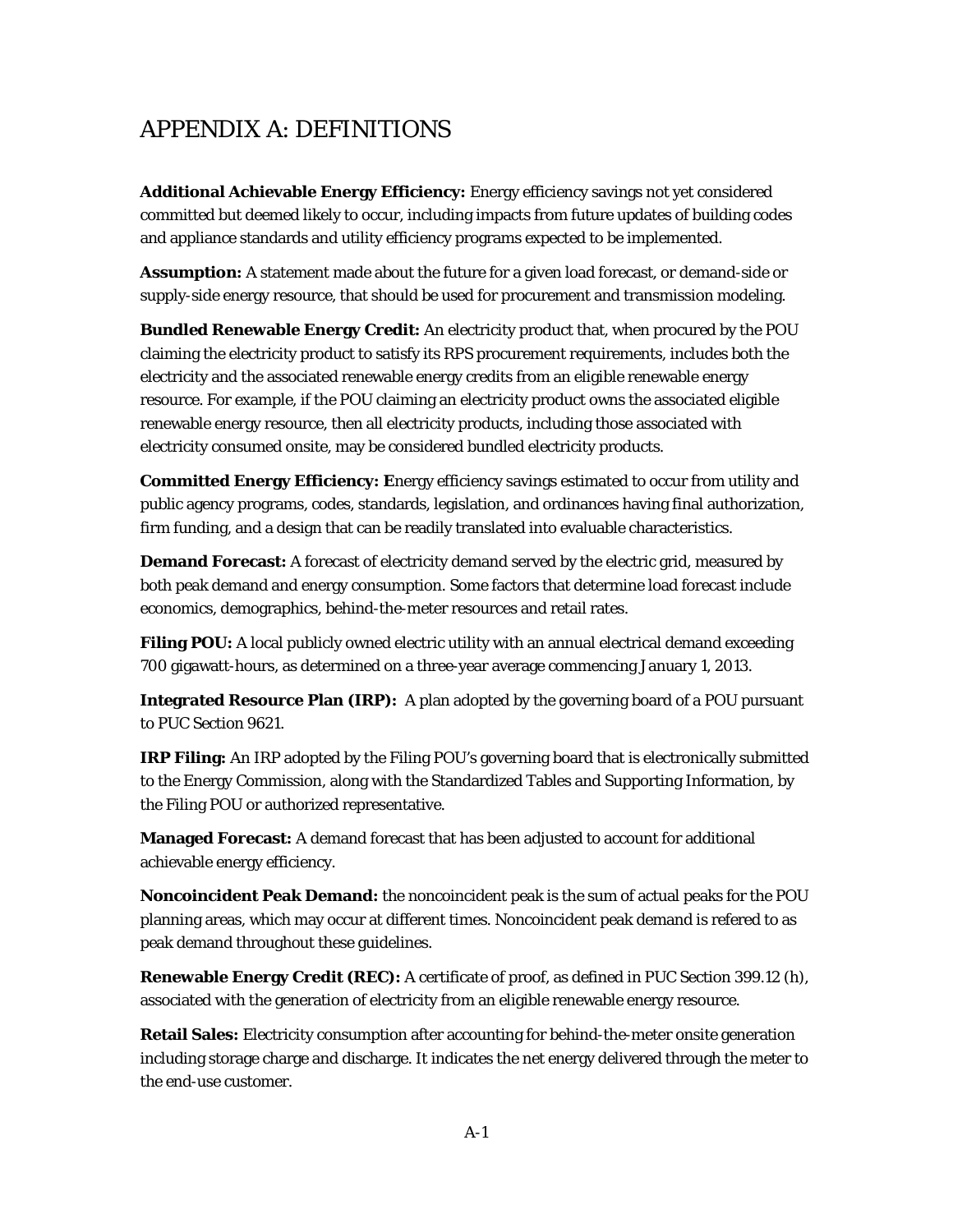**Scenario:** A set of assumptions about future conditions used in power system modeling performed to support generation or transmission planning.

**Sensitivity:** A technique that determines how scenario analysis changes when an assumption is varied with all other scenario assumptions unchanged.

**Standardized Tables**: The four tables that are required with the IRP Filing submitted to the Energy Commission. These tables include information and data necessary to help staff determine if the IRP is consistent with PUC Section 9621. The four Standardized Tables are Capacity Resource Accounting Table (CRAT), Energy Balance Table (EBT), Renewable Procurement Table (RPT), and the Greenhouse Gas Emissions Accounting Table (GEAT).

**Supporting Information:** Analyses, studies, data, and work papers, or other material (on which inputs, assumptions, or conclusions are based) that the POU used or relied upon in creating the IRP (such as, but not limited to, market conditions current at the time of the analyses, energy infrastructure, state policies and laws, and needs of the Filing POU) but are not included in the IRP itself; and additional information required by these guidelines. Supporting information may also include the inputs and assumptions that are based on the analyses, studies, data, work papers, and other material.

**Unbundled Renewable Energy Credit:** A renewable energy credit from an eligible renewable energy resource that is not procured as part of the same contract or ownership agreement with the underlying energy from that eligible renewable energy resource; this includes RECs that were originally procured as a bundled product but were subsequently resold separately from the underlying energy.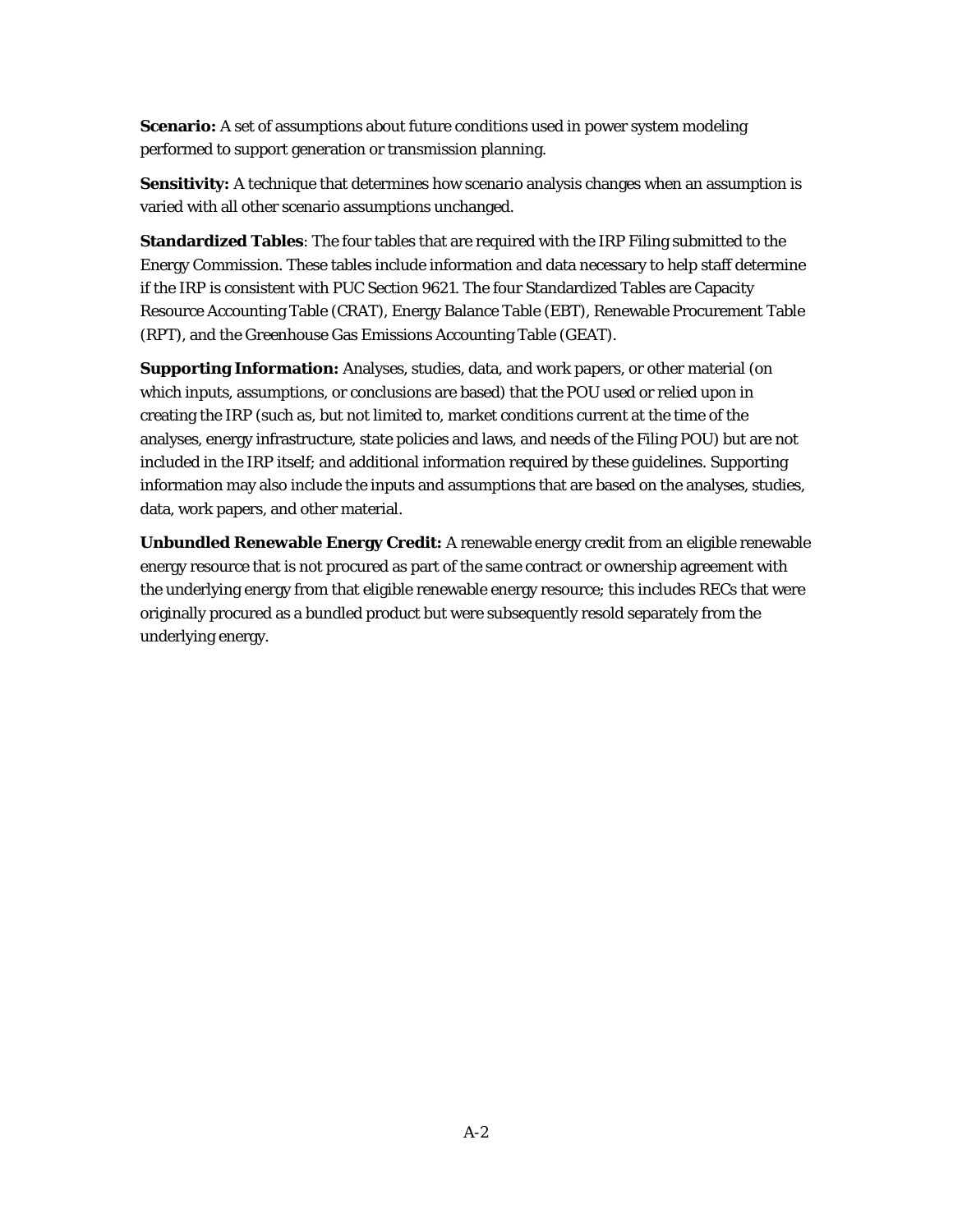# APPENDIX B: STANDARDIZED TABLES

# **Introduction**

The Capacity Resource Accounting Table (CRAT) is used by the Filing POU to report the IRP scenario capacity in MW to meet expected peak-loads. It also provides the types of resources and, where known, the particular resource, such as a solar generation plant. The Energy Balance Table (EBT) is similar to the CRAT table, but shows the Filing POU's forecast of total energy demand in gigawatt-hours. Both tables must report all years in the planning horizon (2019 through 2030).

The following sections will outline instructions for completing the four Standardized Tables that will be required for the SB 350 compliant planning scenario submitted to the Energy Commission under these guidelines. For that scenario and each additional scenario, assign a name or identification number. The IRP Filing must include a description of the assumptions incorporated into each planning scenario.

# **Capacity Resource Accounting Table**

The Filing POU must use the CRAT to demonstrate annual peak capacity needs and how the POU expects to meet them. (Historical values are requested for 2017 and 2018.) Supply resources include utility-owned, contracted-for generation and storage resources. These may be existing or planned (specific, identifiable, and known) resources or "generic," indicated by planning efforts and analysis, but not identified by name or location. They also include short-term contracted-for resources with unidentified generators or other counterparties, whose procurement is anticipated to occur only shortly before they are needed (spot and short-term market purchases).

The table also distinguishes between RPS-eligible and non-RPS-Eligible resources. This is done to facilitate and expedite completion of the RPS Procurement Table (RPT) with minimal effort.

Future resources yet to be identified are listed under "Generic Additions" with fuel source "to be determined" (TBD) selected. Use the most appropriate name or description for generic additions. If there is a strong likelihood that a future or planned resource type is known, then provide the best description of this capacity type and the intended fuel use.

Filing POUs must only report resource capacity that can be relied upon to perform. For contractual resources, show how much energy is expected to be available to meet annual peakloads (net qualifying capacity [NQC] or peak dependable capacity).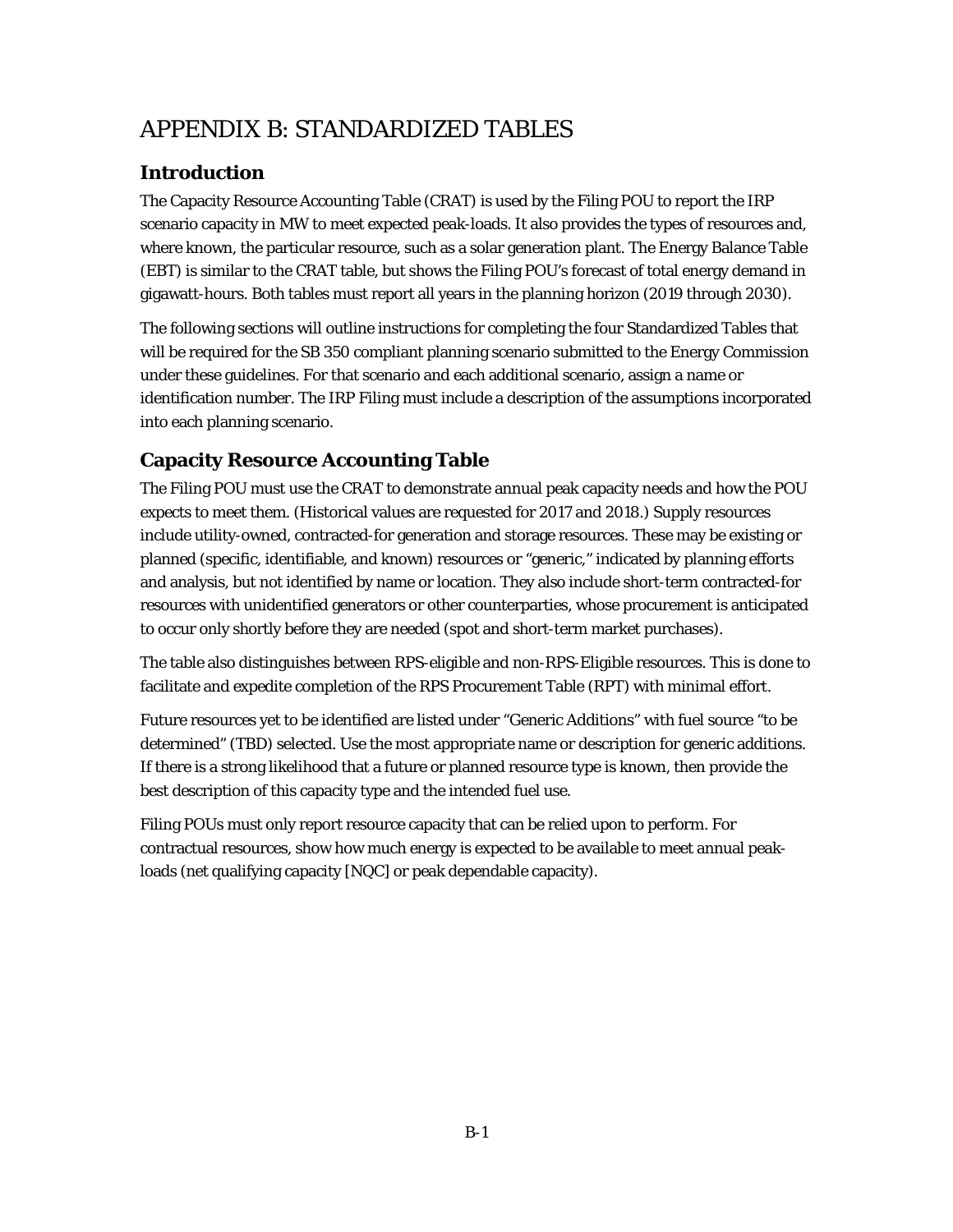#### **Line 1: Forecast Total Peak-Hour 1-in-2 Demand**

All Filing POUs are required to forecast their total demand during their noncoincident peak ${}^{8}$  ${}^{8}$  ${}^{8}$  hour for each year in the forecast period. This number, in MW, includes all power needed to serve enduse loads, along with the power needed to deliver supplies to these loads. The annual peak-hour estimates may include allowances for transmission losses, distribution line losses, and unaccounted for energy.

Line 1 may include any anticipated pumping and recharging loads during the peak-hour. Reductions due to customer-owned generation that reduces the procurement obligations of POUs must be reflected in the values.

The estimated impact of committed energy efficiency savings and price-sensitive demand response programs and measures must be embedded in the value in line 1, if they impact peak demand.

#### **Lines 2 and 2a: Customer-side Solar: nameplate capacity and peak-hour output**

List the nameplate capacity and peak-hour output in lines 2 and 2a, respectively. These numbers will not be used in calculations but will indicate the amount of customer-side solar assumed by the utility to be deployed over the planning horizon and the related impact on peak capacity needs.

#### **Line 3: Peak-Load reduction due to thermal energy storage**

Expected peak-load reduction due to thermal energy storage (for example, chilling devices, ice bear storage, and so forth.<sup>[9](#page-30-1)</sup>) deployed or incentivized by the utility, if any. This value, if non-zero, will already be reflected in line 1 and will not enter into calculations in the table. Any entries are required only to the extent that the POU is relying on this thermal energy storage to meet the requirements of PUC Section 9621 or the impacts of thermal storage to reliability require quantification. Thermal storage entries in line 3 are designed to provide the POU an opportunity to report expected peak capacity savings from investment in such resources. Line 3 should not include any resources whose capacity value is reported as a line item elsewhere in the table.

# **Line 4: Light-Duty PEV Consumption in peak-hour**

Report estimated electricity consumption by LD PEVs during the peak-hour. This indicates the impact of LD PEV deployment on annual peak capacity needs and does not enter into any calculations in the table.

 $\overline{a}$ 

<span id="page-30-0"></span><sup>8</sup> From this point on, (noncoincident) peak will be referred to as "peak".

<span id="page-30-1"></span><sup>9</sup> For more an example of thermal storage, see: http://www.calmac.com/how-energy-storage-works.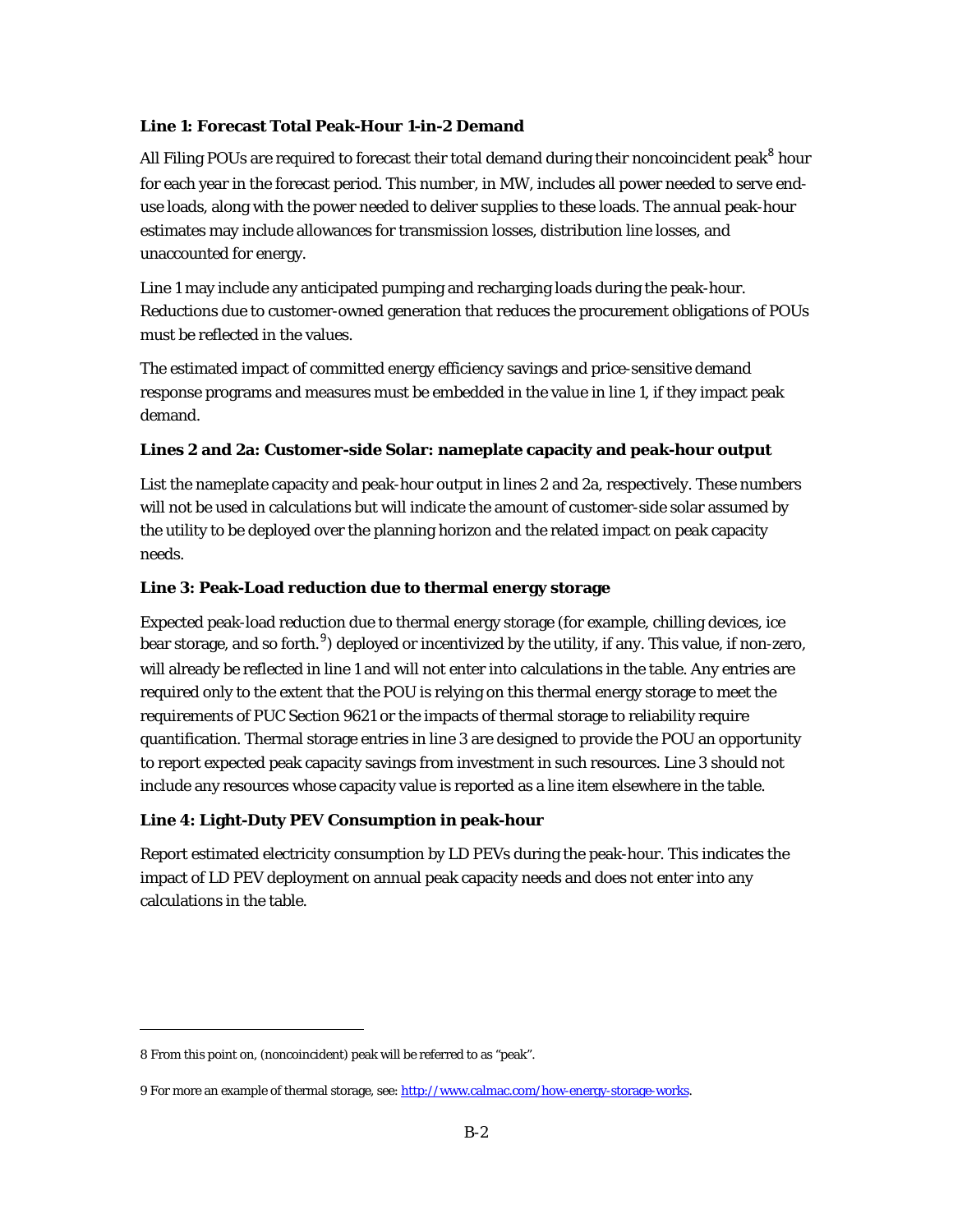### **Line 5: Additional Achievable Energy Efficiency Savings on Peak**

Report estimates of feasible and cost-effective achievable energy efficiency savings on the peak from future programs that were assumed in the IRP scenario to be developed but are not yet implemented or funded.

Committed energy efficiency savings must be embedded in the value in line 1.

### **Line 6: Demand Response/Interruptible Programs on Peak**

Enter the MW impact on the peak-hour of dispatchable, event-triggered demand response and interruptible load programs.

The estimated impact of price-sensitive demand response programs and measures must be embedded in the value in line 1.

### **Line 7: Managed Peak Demand**

The estimated impact of price-sensitive demand response programs and measures on the peak must be embedded in the value in line 1

The numbers entered in lines 5 and 6 will automatically be subtracted from the Forecasted Total Peak-Hour 1-in-2 Demand to produce the Managed Peak Demand in line 7.

### **Line 8: Planning Reserve Margin**

Line 8 should indicate the planning reserve margin (in MW) used for resource planning for each year. If a planning reserve margin used is other than a constant percentage, the basis for the value used (for example, "LOLE," "LOLP," or "largest contingency") must be provided in a note to the table or elsewhere in the IRP Filing.

#### **Line 9: Firm Sales Obligations**

On line 9, list total firm wholesale electricity supply (in MW) that the POU has contracted to deliver to other parties during the peak-hour, both within and outside the POU's balancing area. Include line losses, station load, and any reserves for the sales obligations that are required.

#### **Line 10: Total Peak Procurement Requirement**

Line 10 is the sum of lines 7, 8, and 9.

 $\overline{a}$ 

# **Lines 11a – 11g: Existing and Planned Utility-Owned Generation and Storage (not RPS-eligible)**

In this section, the POU must report the amount of capacity from each existing or planned utilityowned or–controlled generation source or multi-hour energy storage device that is considered firm and reliable for meeting loads forecasted to occur in the annual peak-hour.<sup>[10](#page-31-0)</sup> This amount would be measurable at the busbar. For variable energy resources without flexible dispatch, such

<span id="page-31-0"></span><sup>10</sup> Planned resources are those resources that the POU has committed to construct or purchase but have yet to come on line or under utility control.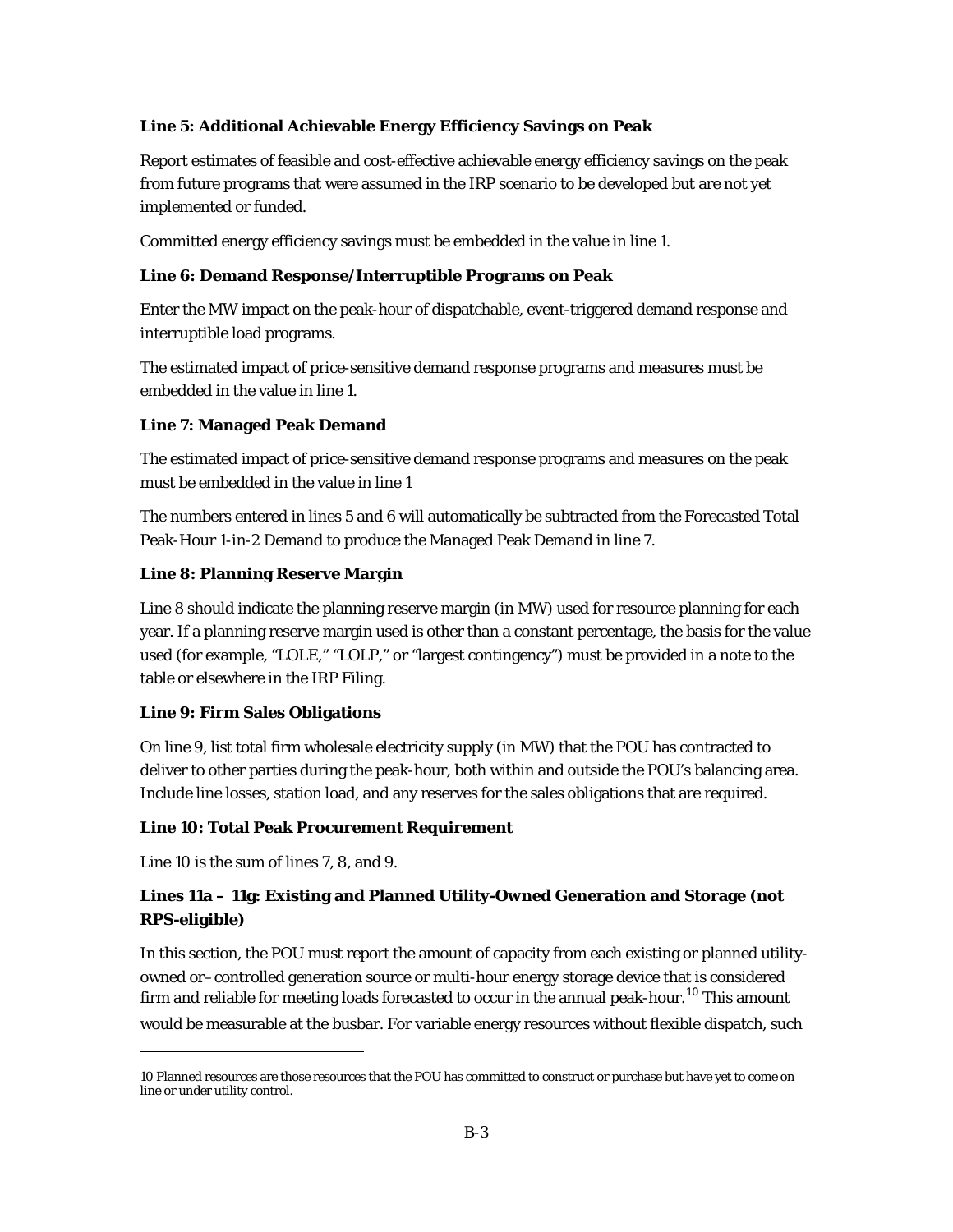as solar and wind, dependable capacity estimates must reflect the expected availability of energy from these resources at the time of the annual peak and the variable nature of this supply. Capacity values must not be adjusted for expected forced outage rates.

Insert additional rows if needed.

# **Lines 11h – 11n: Existing and Planned Long-Term Contracts (Non-RPS-eligible)**

In this section, the POU must report the amount of firm capacity available during the peak-hour from each existing bilateral contract and power purchase agreement that is more than three months. Each bilateral contract must be named and listed on a separate line beginning on line 11h.

Insert additional rows if needed.

If a contract does not provide firm capacity during the peak-hour but provides energy during the year (and is thus entered in the Energy Balance Table), enter the resource supply name and enter zero for the capacity amounts under the years covered by the contract. Contracts that provide less than 1 MW may be aggregated.

# **Line 11: Total Peak Dependable Capacity of Existing and Planned Supply Resources (Non-RPS-Eligible)**

Line 11 will be automatically calculated as the sum of lines 11a–11n.

### **Lines 12a – 12n: Existing and Planned Utility-Owned RPS-Eligible Resources**

List each utility-owned or -controlled RPS-eligible generating resource and associated dependable peak capacity values starting on line 12a.

For dual-fuel power plants that can burn natural gas or biomethane (or biogas), list the same plant in both sections for fossil fuel and renewable resources, with the associated capacity and energy allocated to the two fuel types.

Insert additional rows if needed.

# **Lines 12o – 12r: Existing and Planned Long-term Contract (RPS-Eligible Resources)**

Use lines 12o – 12r to enter the peak dependable capacity associated with contracts for RPSeligible renewable energy. Contracts with duration of more than three consecutive months may be entered on separate lines. Contracts that provide less than 1 MW of capacity may be aggregated by fuel type. Contracts that are less than three months in duration need not be reported in the CRAT (Any shortfalls in capacity, for example, failing to procure enough capacity to meet the Total Peak Procurement Requirement, will be assumed to be met with such contracts.) After the lines 12o – 12r are filled in, lines 11 and 12 will automatically be calculated.

Insert additional rows if needed.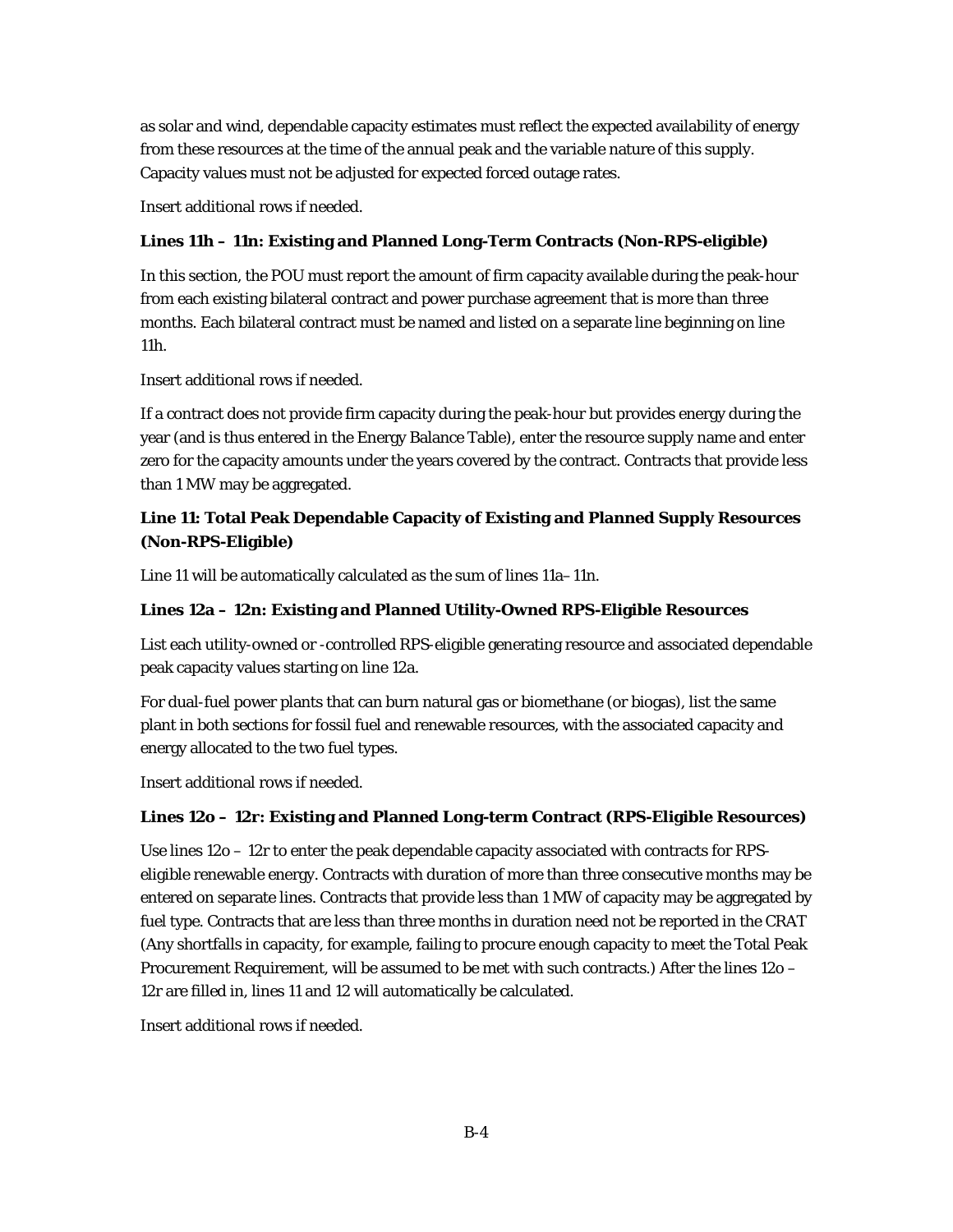# **Line 12: Total Peak Dependable Capacity of Existing and Planned RPS-Eligible resources**

Line 12 will be automatically calculated as the sum of lines 12a – 12n.

# **Line 13: Total Peak Dependable Capacity of Existing and Planned Supply Resources**

Line 13 will be automatically calculated as the sum of lines 11 and 12.

# **Lines 14a – 14n: Non-RPS-Eligible Generic Additions**

List each generic non-RPS-Eligible resource and the related peak dependable capacity value starting on line 14a.

Insert additional rows if needed.

# **Line 14: Total Peak Dependable Capacity of Generic Supply Resources (Non-RPS-Eligible)**

Line 14 will be automatically calculated as the sum of lines 14a – 14n.

# **Lines 15a - 15n: RPS-Eligible Generic Additions**

Enter each generic RPS-Eligible resource and its peak dependable capacity value.

Insert additional rows if needed.

### **Line 15: Total Peak Dependable Capacity of Generic RPS-Eligible Resources**

Line 15 will be automatically calculated as the sum of lines 15a – 15n.

# **Line 16: Total Peak Dependable Capacity of Generic Supply Resources**

Line 16 will be automatically calculated as the sum of lines 14 and 15.

# **Line 17: Total Peak Procurement Requirement**

Line 17 will be copied from line 10.

# **Line 18: Total Peak Dependable Capacity of Existing and Planned Supply Resources**

Line 18 will be copied from line 13.

# **Line 19: Current Capacity Surplus (shortfall)**

Line 19 will be calculated as the difference between lines 18 and 17.

# **Line 20: Total Peak Dependable Capacity of Generic Supply Resources**

Line 20 will be copied from line 16.

# **Line 21: Planned Capacity Surplus/Shortfall**

Line 21 is the sum of lines 19 and 20. Any shortfall in planned capacity (a negative value on line 21) will be assumed to be addressed with short-term contracted resources (less than three months in duration).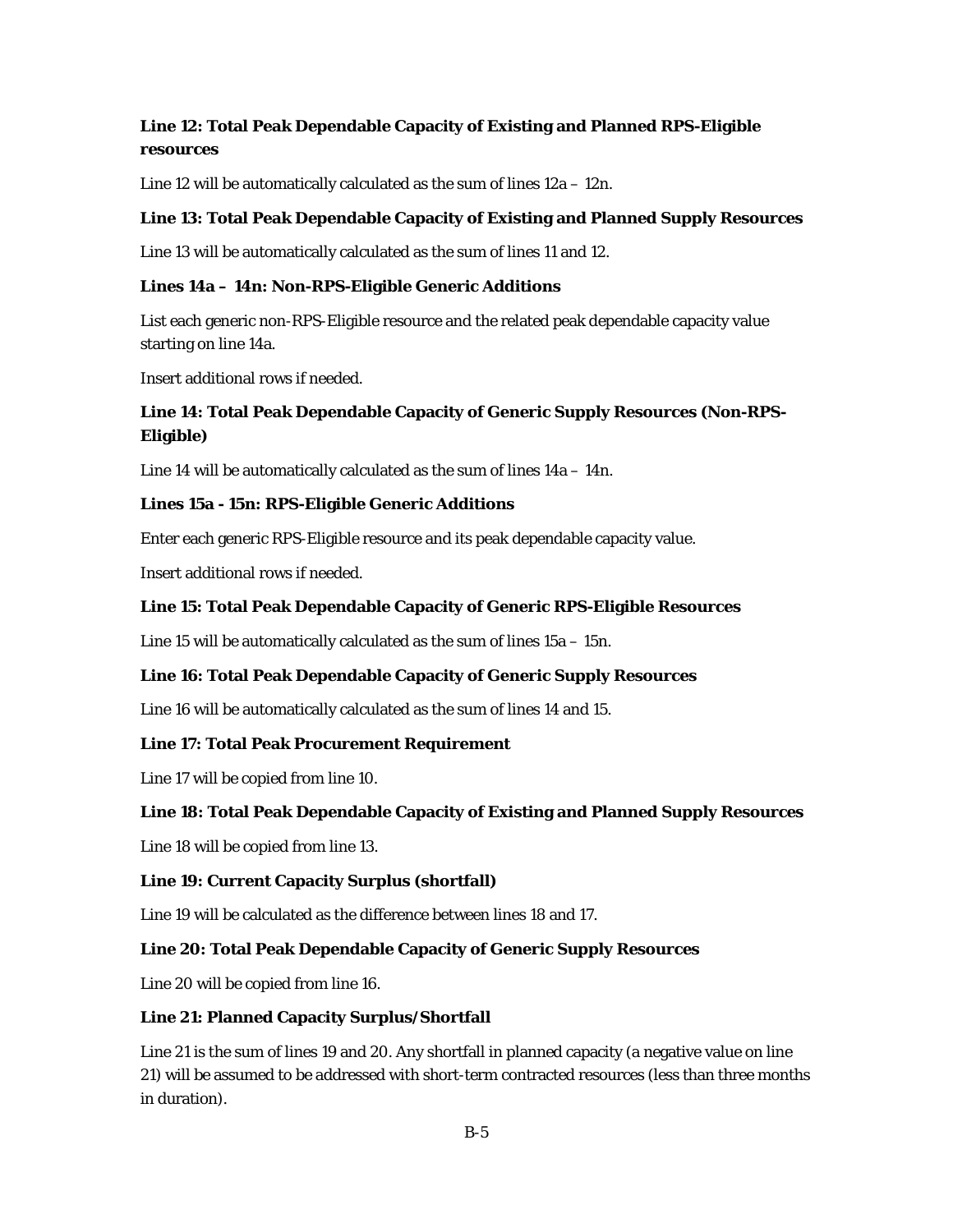# **Energy Balance Table**

In the EBT, POUs are required to provide estimates of annual retail sales and net energy for load (in MWh) through 2030. (Historical values are requested for 2017 and 2018.) The EBT provides a detailed estimate of the POU's annual energy needs through 2030, accounting for the impacts of AAEE and customer generation. The EBT also contains estimates of annual energy from supply resources, including utility-owned generation and multi hour storage resources, bilateral contracts, and spot market/short-term purchases.

Data submitted in the EBT must correspond with matching data in the CRAT. If a capacity-only resource is listed in the CRAT, this same resource must appear in the EBT with zero values for expected annual energy supply.

# **Line 1: Retail Sales to End-Use Customers**

Enter projected annual retail sales, as defined in Title 20, Section 3201. This may include metered city loads and reflect the impact of committed energy efficiency measures and programs (but not AAEE).

# **Line 2: Other Loads**

Enter loads for which there is not an associated RPS obligation, including pumping loads, multihour storage loads (incremental net energy for load needed due to multihour storage losses, including energy needed for pumped hydro storage), and other utility loads, for example, unmetered city loads, but excluding firm sales obligations.

If multi-hour storage loads are significant, they must be entered as a separate line item or items.

# **Line 3: Unmanaged Net Energy for Load**

This entry must reflect the sum of lines 1 and 2 plus transmission and distribution losses, unaccounted-for energy, and energy needed to serve station loads of utility-controlled resources.

If distributed generation injected on to the distribution system does not affect retail sales estimates but does affect estimated net energy for load requirements, and the amount of this energy is an assumption used in or output of modeling done for the IRP*,* it must be added as a line item in the Net Energy for Load Calculations section of the EBT.

# **Line 4: Managed Retail Sales**

This entry must reflect the estimated impact of AAEE on retail sales. The value entered here will be automatically copied to the RPT.

# **Line 5: Managed Net Energy for Load**

This entry must reflect the estimated impact of AAEE on the utility's annual net energy for load requirements.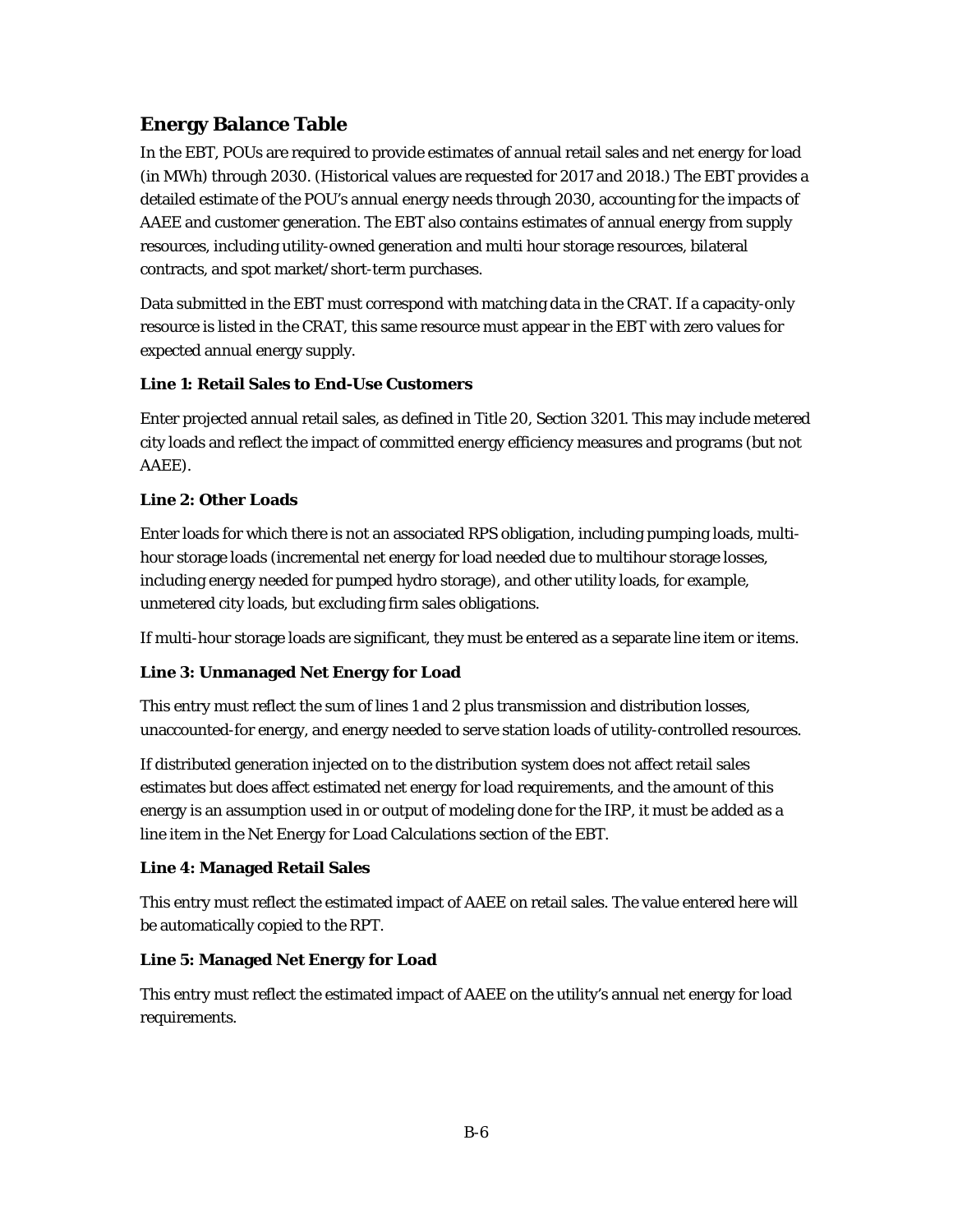#### **Line 6: Firm Sales Obligations**

Enter the net energy for load associated with firm (wholesale) sales obligations under long-term contracts (including generation to cover lines losses and station load). This must not include projected generation for sales into short-term and spot markets.

### **Line 7: Total Net Energy for Load**

This will be automatically calculated as the sum of lines 5 and 6.

# **Line 8: Customer-side Solar Generation**

Enter estimated annual customer-side solar generation, both consumed on site and injected onto the distribution system.

# **Line 9: Light-Duty PEV Electricity Consumption/Procurement Requirement**

Enter estimated annual LD PEV electricity consumption or the incremental net energy for load associated with this consumption. Indicate which one it is by modifying the line header.

### **Line 10: Other Transportation Electricity Consumption/Procurement Requirement**

Enter the (incremental) consumption or increase in net energy for load associated with any other major transportation electrification program(s) developed, provided support by or otherwise encouraged by the utility. Indicate which is provided by modifying the line header. Any entries are required only to the extent that the POU is relying on this transportation electrification to meet the requirements of PUC Section 9621 or the impact of this electrification to reliability require quantification. Details regarding the program(s) may be provided elsewhere in the IRP Filing. This entry will provide quantitative information on the demand-side impact of major programs that increase net energy for load requirements while reducing GHG emissions.

# **Line 11: Other Electrification/Fuel Substitution; Consumption/Procurement Requirement**

Enter the (incremental) consumption or increase in net energy for load associated with any other major electrification (fuel substitution) program(s) developed, provided support by or otherwise encouraged by the utility. Indicate which is provided by modifying the line header. Any entries are required only to the extent that the POU is relying on this electrification/fuel substitution or consumption/procurement to meet the requirements of PUC Section 9621 or the impact of this electrification/fuel substitution to reliability require quantification. Details regarding the program(s) may be provided elsewhere in the IRP Filing. The purpose of this entry is to provide quantitative information on the demand-side impact of major programs that increase net energy for load requirements while reducing GHG emissions.

# **Lines 12a – 12g: Existing and Planned Utility-Owned Generation Resources (Non-RPS-eligible)**

Enter the projected annual energy from each existing and planned utility-owned or –controlled generation resource in the utility portfolio.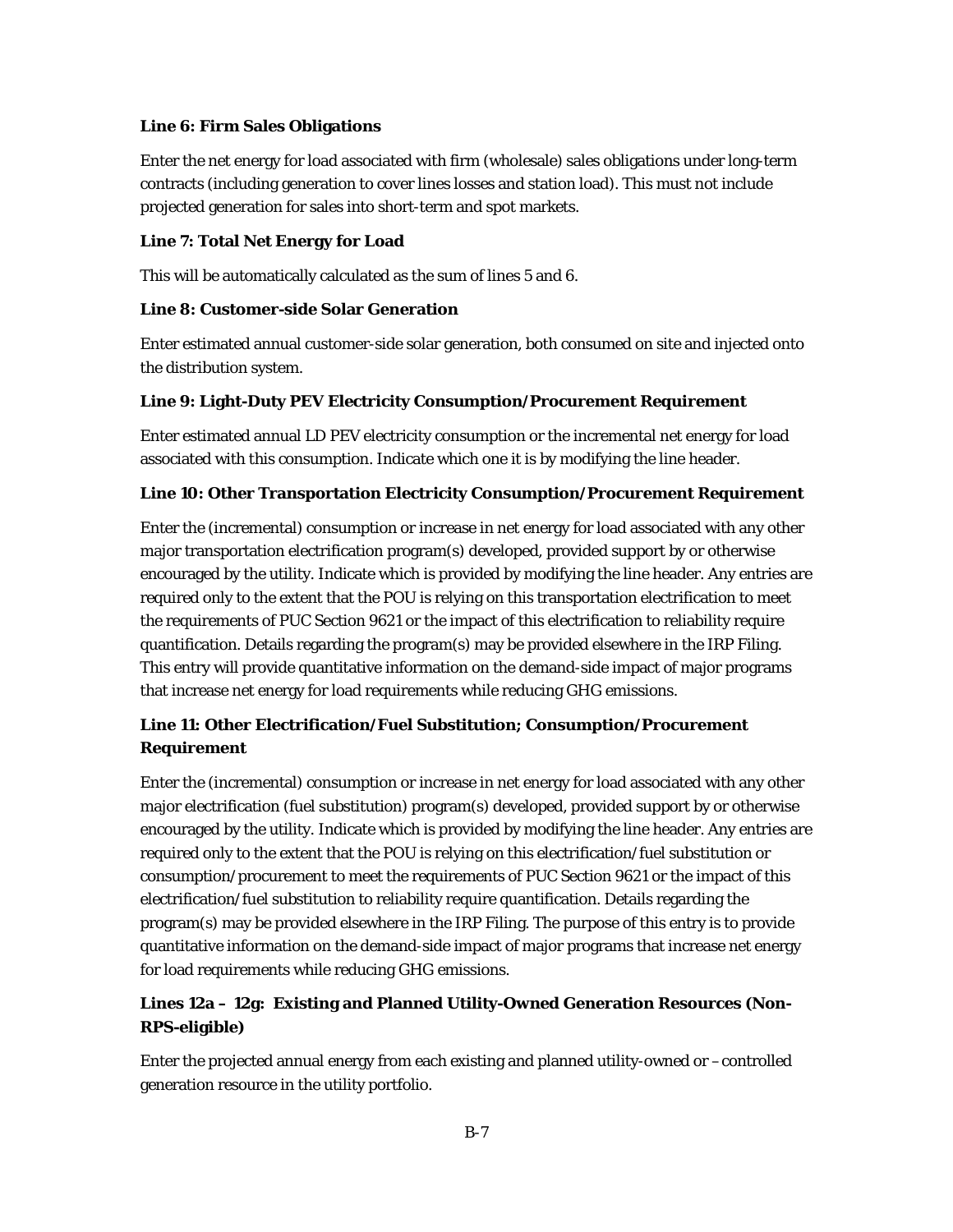Insert additional rows if needed.

Values entered here must not include generation to meet firm wholesale obligations or sales into short-term and spot markets. If the utility has firm sales obligations under long-term contracts and elects to include the energy generated for these contracts, insert a note in the table to explain which generation resources and how much energy those resources are generating to meet the firm wholesale obligations.

# **Lines 12h – 12n: Existing and Planned Long-Term Contracts (Non-RPS-eligible)**

Enter the projected annual energy from each existing and planned long-term contract in the utility portfolio.

Insert additional rows if needed.

# **Line 12: Total Energy From Existing and Planned Supply Resources (Non-RPSeligible)**

This is automatically calculated as the sum of lines 12a – 12n.

# **Lines 13a – 13h: Existing and Planned Utility-Owned RPS-Eligible Generation Resources**

Enter the projected annual energy from each existing and planned utility-owned or –controlled RPS-eligible generation resource.

Insert additional rows if needed.

# **Lines 13i – 13n: Long-Term Contracts (RPS-Eligible)**

Use lines 13i – 13n to list power (yearly MWh) obtained from individual renewable energy contracts. Contracts longer than three consecutive months may be named and listed on separate lines beginning with line 14i.

Renewable contracts that provide less than 1 MWh of supply may be aggregated by fuel type. State the fuel type first (for example, geothermal, solar, wind), then the contract name. Also include here any amounts of existing and expected renewable distributed generation (DG) supply that is surplus to customer consumption during the year (in MWh). Do not include DG output that is produced and consumed on the customer's side of the meter. Include only amounts of DG injections that would otherwise be supplied by the POU.

Insert additional rows if they are needed to list more supply resources.

# **Line 13: Total Energy from Existing and Planned Supply Resources (RPS-eligible)**

This is automatically calculated as the sum of lines 13a – 13n.

# **Line 13z: Undelivered RPS Energy**

Enter the projected amount of RPS-Eligible energy that the utility does not use to meet load requirements. This means RPS energy generated or purchased by the utility and then sold as null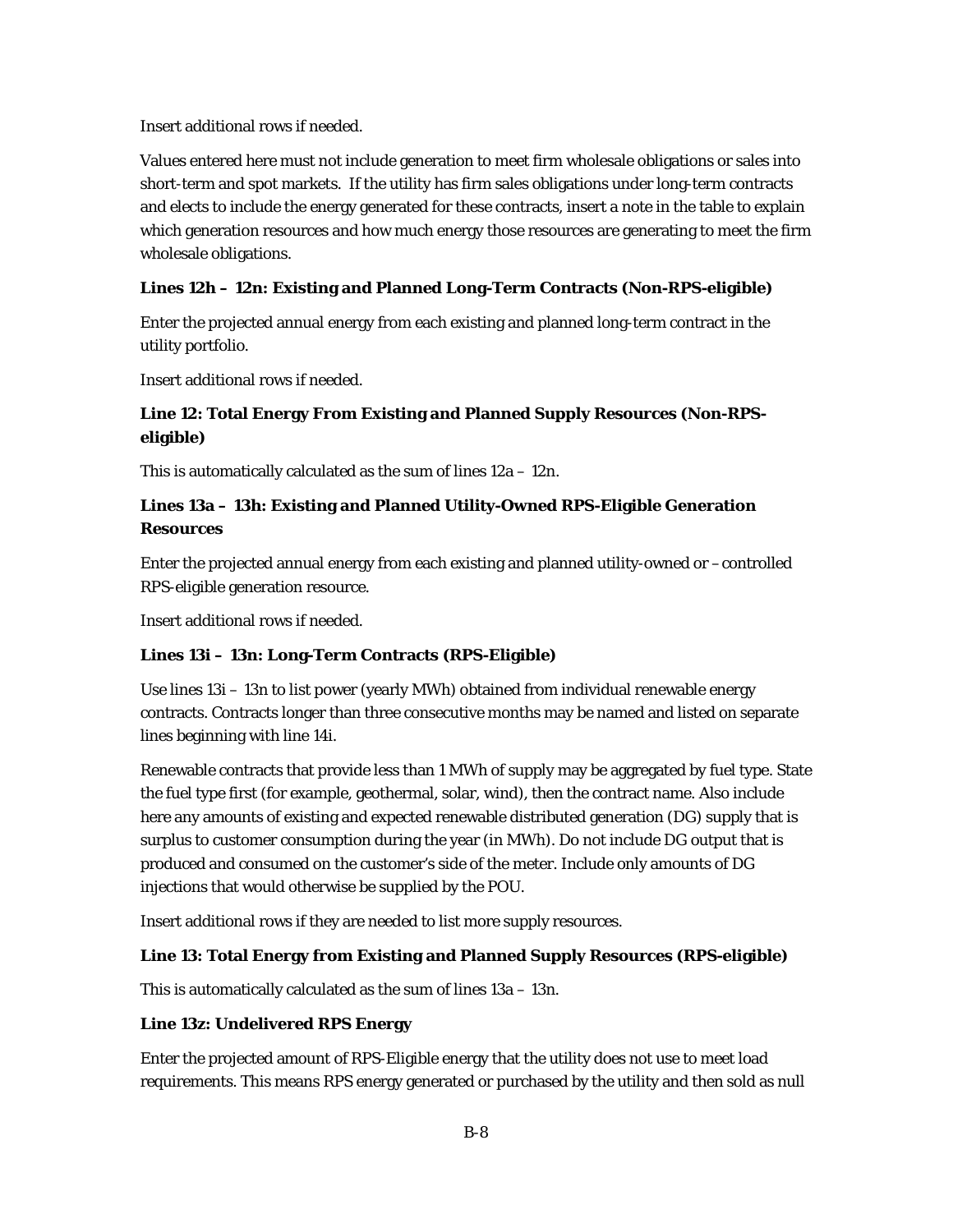power into a wholesale market or under a bilateral contract (Energy and emissions associated with firming and shaping contracts must not be included anywhere in the EBT and GEAT tables).

Undelivered RPS energy is a share of the energy reported in lines 13a-13n; it is not in addition to it. For example, if all the energy from three of the resources in 13a-13n is projected to be sold, 13z will be the sum of those three values.

As undelivered RPS energy is included in the total energy from supply resources (line 19), total energy will exceed total net energy for load (lines 7, 23) by this amount. An adjustment is made to reconcile this difference in the Energy Balance Summary (see lines 19-23).

### **Line 14: Total Energy From Existing and Planned Supply Resources**

This is automatically calculated as the sum of lines 12 and 13.

#### **Lines 15a – 15n: Non-RPS-Eligible Generic Additions**

Enter the projected annual energy from each generic non-RPS-Eligible generation resource.

Insert additional rows if needed.

#### **Line 15: Total Energy From Non-RPS-Eligible Generic Additions**

This is automatically calculated as the sum of lines 15a – 15n, plus additional rows, if neccesary.

#### **Lines 16a – 16n: RPS-Eligible Generic Additions**

Enter the projected annual energy from each generic RPS-eligible generation resource.

Insert additional rows if needed.

#### **Line 16: Total Energy From RPS-eligible Generic Additions**

This is automatically calculated as the sum of lines 16a – 16n, plus additional rows, if neccesary.

### **Line 17: Total Energy From Generic Additions**

This is automatically calculated as the sum of lines 15 and 16.

#### **Line 17z: Total Energy From RPS-eligible Short-term Contracts**

Enter the total power (yearly MWh) projected from any short-term renewable energy contracts (in aggregate).

#### **Line 18: Short-Term and Spot Market Purchases**

Enter projected annual energy from short-term and spot market purchases. This is a gross, not net value; projected short-term and spot market sales must not be included (netted out). Utility portfolio GHG emissions include those from purchased energy; emissions from energy sold are attributable to the buyer of that energy.

Projected purchases of RPS-eligible energy must not be included here, but entered on line 17z.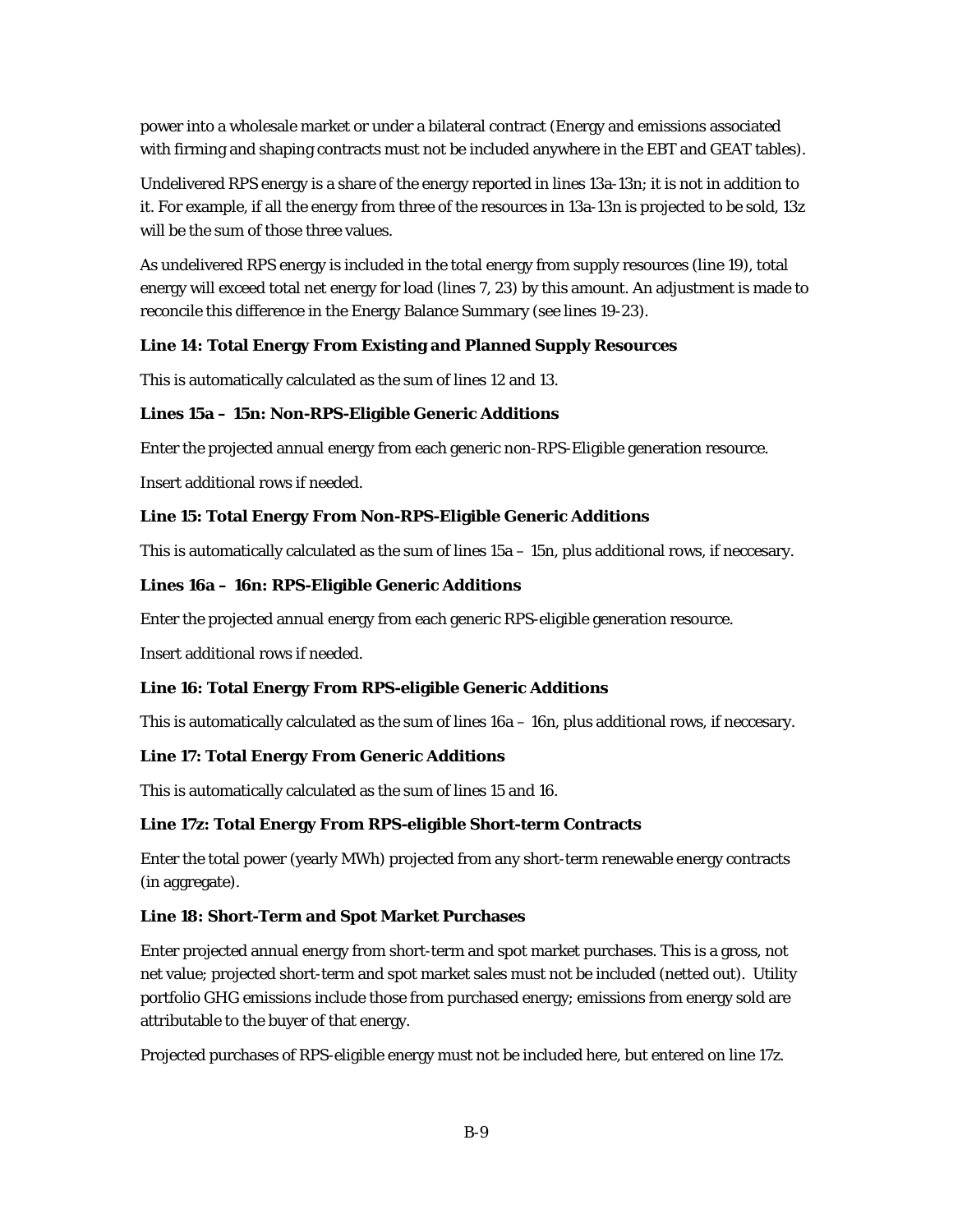#### **Line 19: Total Energy From Supply Resources**

This is automatically calculated as the sum of lines 14, 17, and 17z.

#### **Line 19a: Undelivered RPS Energy**

This line is copied from line 13z.

#### **Line 20: Short-Term and Spot Market Purchases**

This is automatically copied from line 18.

#### **Line 21: Total Delivered Energy**

This is automatically calculated as the sum of lines 19 and 20 less line 19a.

#### **Line 22: Total Net Energy for Load**

This line is automatically copied from line 7

#### **Line 23: Energy Surplus/Shortfall**

This is automatically calculated as line 21 less line 22.

# **Greenhouse Gas Emissions Accounting Table**

The GHG Emissions Accounting Table (GEAT) will show the POU's projected annual GHG emissions in million metric tons of carbon dioxide equivalent (Mmt CO<sub>2</sub>e) attributed to each generation resource in the POU's portfolio. In this table, emission intensities expressed in units of metric tons of carbon dioxide equivalent per megawatt-hour (mt  $CO<sub>2</sub>e/MWh$ ) are assigned to each generator in a POU's portfolio. This is then multiplied by values reported in the EBT to arrive at annual GHG emissions for each resource and total amount of GHG emissions for the utility's portfolio.

A POU may develop emissions intensities and use them for their utility-owned generation. All energy procured that cannot be tracked back to a specific generation source will be assigned an emission intensity of  $0.428$  Mt  $CO<sub>2</sub>e/MWh$ , consistent with the value used by CARB for unspecified power imported from out of state. The utility may also develop and use emissions intensities for generic gas-fired generation additions to its portfolio. These values must be consistent with the performance and fuel consumption of new resources designed to be economical for the dispatch profile of the resource.

The table distinguishes between supply resources that provide RPS-eligible energy and those that do not. This has been done to facilitate the joint completion of the EBT, RPT, and GEAT.

#### **Line 1a – 1g: Existing and Planned Utility-Owned Generation (Non-RPS-eligible)**

Enter the emissions intensity for each utility-owned (not RPS-eligible) resource starting on line 1a. The emissions from the resource in each year can be estimated by multiplying the corresponding value in the EBT by the emissions intensity if the resource is not used to meet a firm sales obligation. If a share of the output from the resource is used to meet a firm sales obligation, the values will have to be calculated, with the share of output being deducted from the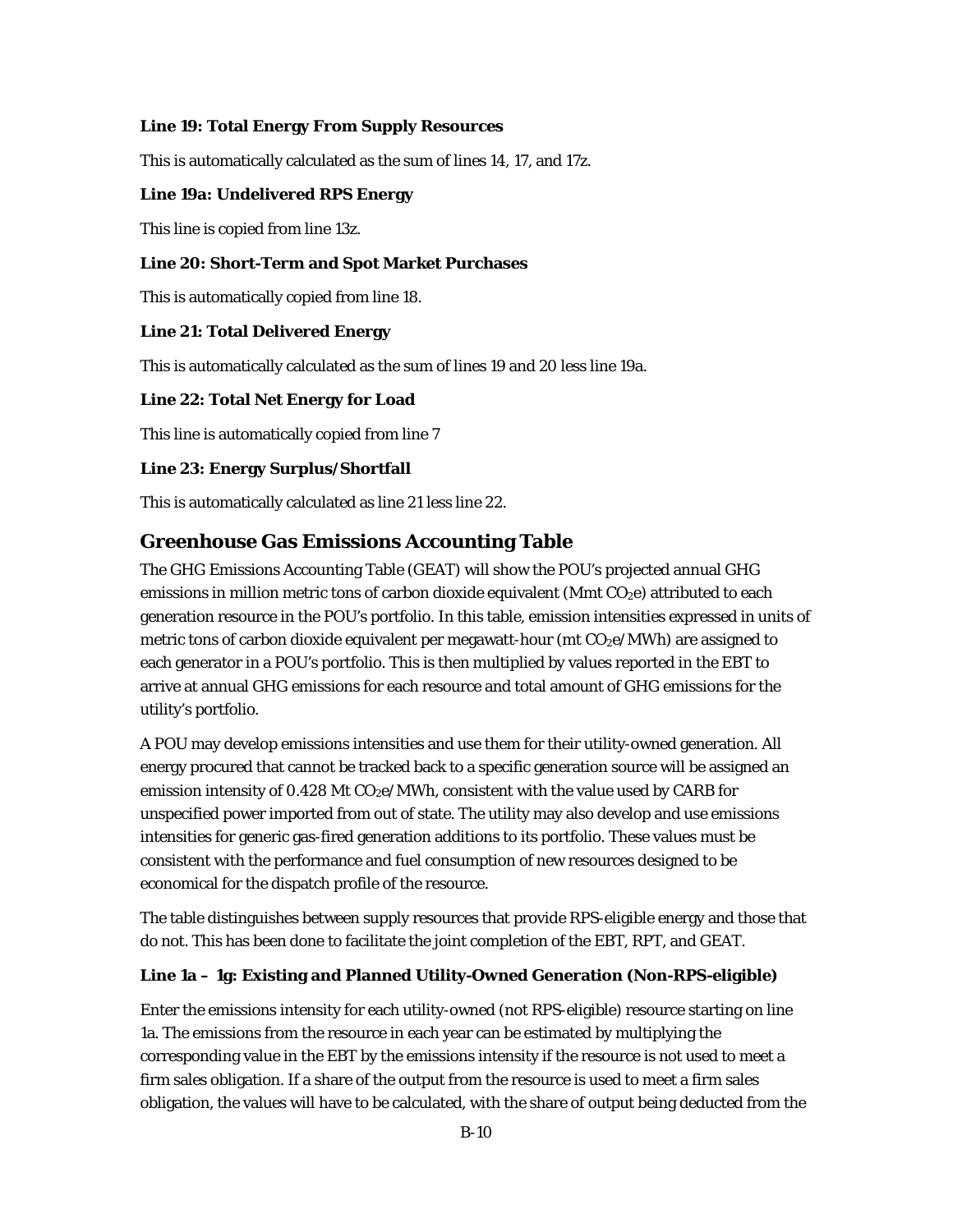total. (A note in the table may indicate which resources in the utility's portfolio have contributed to meeting firm sales obligations.)

Insert additional lines as needed.

Resources with an emissions intensity of zero or with zero output may be omitted.

#### **Line 1h – 1n: Existing and Planned Long-Term Contracts (Non-RPS-eligible)**

If the contract specifies the generation resource provides energy, enter the emissions intensity for the resource in the appropriate cell, starting on line 1h. If the contract does not specify a resource or resources, use 0.428 mt CO<sub>2</sub>e/MWh. For contracts that provide energy from a defined portfolio of generation resources, estimate an emission intensity based on expected amounts from each resource.

As done for lines 1a–1g, multiply the corresponding energy values in the EBT by the emissions intensity, making any adjustments that are necessary if energy delivered under the contract is used to meet firm sales obligations.

Insert additional lines as needed.

# **Line 1: Total GHG Emissions of Existing and Planned Supply Resources (Non- RPSeligible)**

This is automatically calculated as the sum of lines  $1a - 1n$ .

### **Lines 2a – 2g: Existing and Planned Utility-Owned Generation (RPS-Eligible) and**

#### **Lines 2h – 2n: Existing and Planned Long-Term Contracts (RPS-Eligible)**

Only resources with non-zero emissions intensity may be listed in this section. For resources that have non-zero emissions intensity, enter the emissions intensity for each of those resources. Insert additional lines as needed.

# **Line 2: Total GHG Emissions of Existing and Planned Supply Resources (RPS-Eligible)**

This is automatically calculated as the sum of lines  $2a - 2n$ .

#### **Line 3: Total GHG Emissions from Existing and Planned Supply Resources**

This is automatically calculated as the sum of lines 1 and 2.

#### **Lines 4a – 4n: Non-RPS-Eligible Generic Additions**

For each generic non-RPS-Eligible resource, enter the emissions intensity, starting on line 4a. The utility may develop and use emissions intensities for generic gas-fired generation additions to its portfolio. These values must be consistent with the expected performance and fuel consumption of new resources designed to be economical for the dispatch profile of the resource.

Insert additional lines as necessary.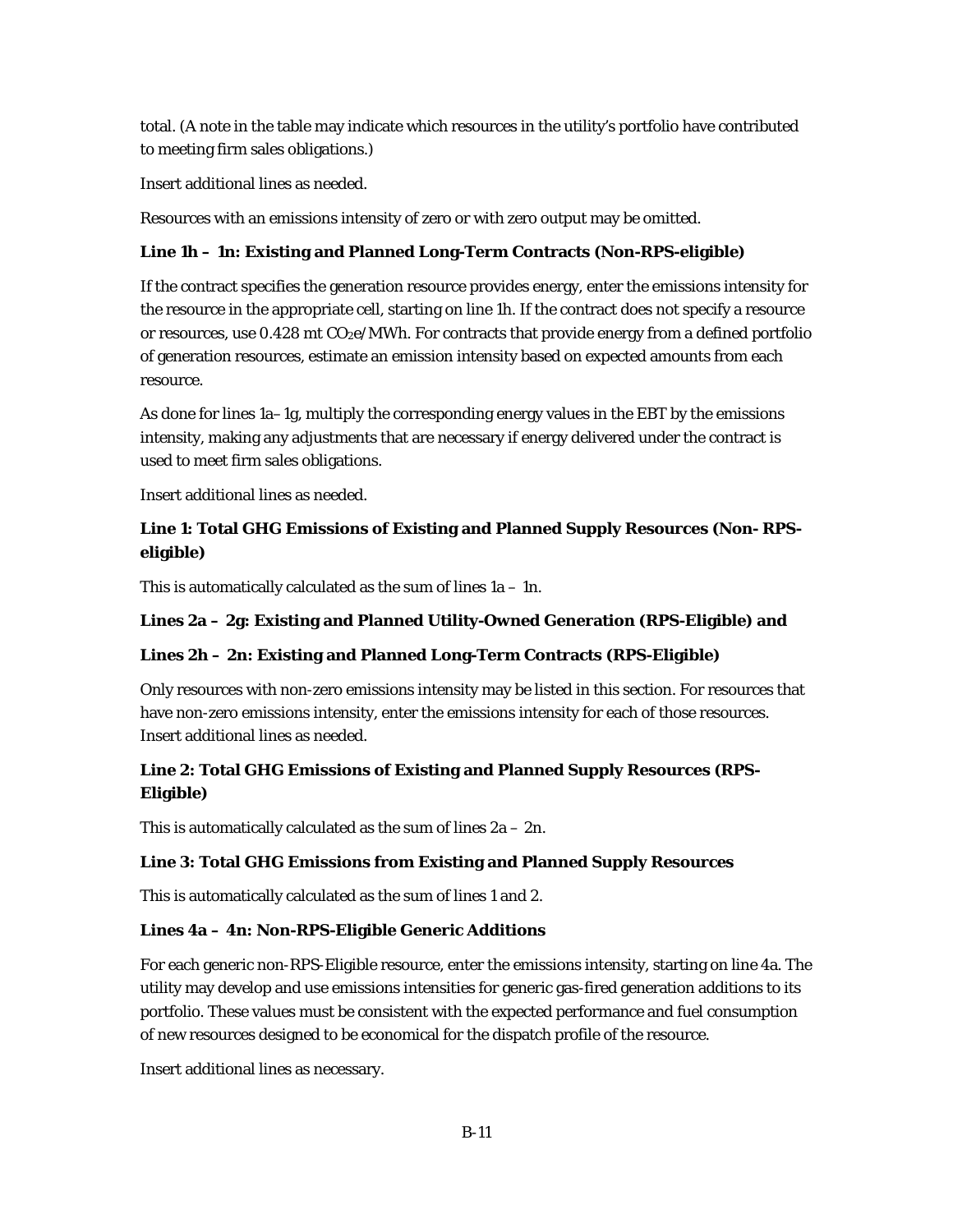### **Line 4: Total GHG Emissions from Generic Non-RPS-Eligible Additions**

This is automatically calculated as the sum of lines  $4a - 4n$ .

#### **Lines 5a – 5n: Total GHG Emissions from Generic RPS-Eligible Additions**

Enter an emissions intensity and emissions values for any generic RPS-eligible resource that has a non-zero emissions value.

#### **Line 5: Total GHG Emissions from Generic RPS-Eligible Additions**

This is automatically calculated as the sum of lines  $5a - 5n$ .

### **Line 6: Total GHG Emissions from Generic Supply Resources**

This is automatically calculated as the sum of lines 4 and 5.

### **Line 7: GHG Emissions from Short-Term Purchases**

An emissions intensity of 0.428 mt  $CO<sub>2</sub>$ - e/MWh is used for spot market purchases. Short-term and spot market purchases are defined as contracts less than three months in duration.

### **Line 8: Total GHG Emissions to Meet Net Energy for Load**

This is automatically calculated as the sum of lines 3, 6, and 7.

# **Emissions adjustments**

# **Line 8a: Undelivered RPS-Eligible Energy (in MWh)**

This is automatically copied from line 2a in the RPT.

#### **Line 8b: Firm Sales Obligation (in MWh)**

This is automatically copied from line 6 in the EBT

# **Line 8c: Total Energy for Emissions Adjustment (in MWh)**

This is automatically calculated as the sum of lines 8a and 8b.

# **Line 8d: Emissions Intensity of Resource Portfolio (including spot market purchases)**

Enter the volume weighted average emissions intensity of gas and short-term and spot market purchases in the utility portfolio. This will be used to calculate the portfolio emissions adjustment.

#### **Line 8f: Adjusted Portfolio Emissions**

This line is automatically calculated as line 8 less line 8e. This line represents the utility's portfolio emissions after adjusting for non-delivered RPS-eligible energy (line 19a in EBT).

# **GHG Emissions Impact of Transportation Electrification**

Lines 9 -12 call for estimates of the GHG emissions impact of transportation electrification. This is being done to gain a better understanding of the impacts of transportation electrification on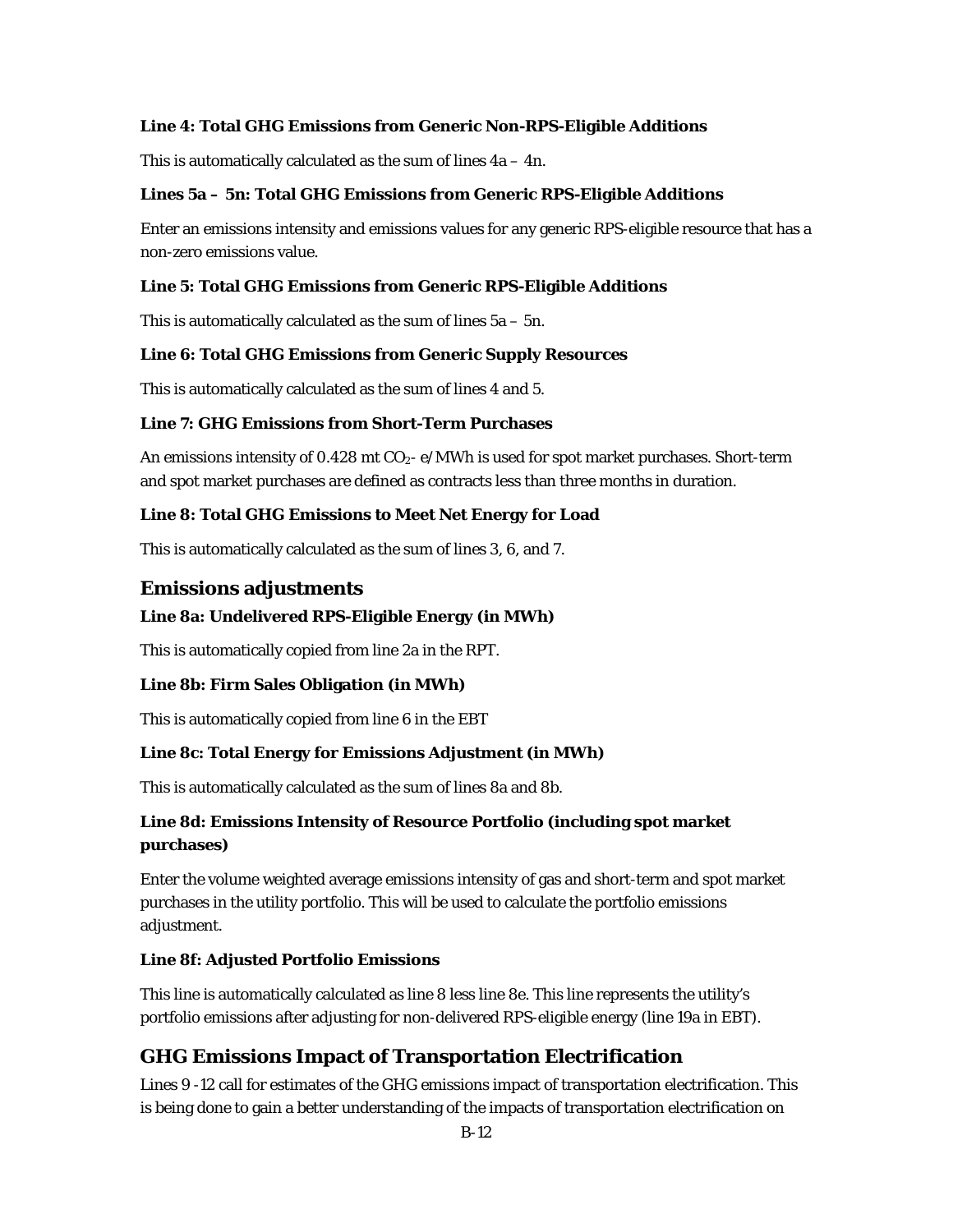GHG emissions from the electricity sector. Any entries are required only to the extent that the POU is relying on this transportation electrification to meet the requirements of PUC Section 9621 or the impacts of electrification to reliability require quantification.

# **Line 9: GHG Emissions Reduction due to Gasoline Vehicle Displacement by LD PEVs**

Estimate of annual reductions in GHG emissions in the transportation sector due to the displacement of gasoline-powered vehicles by LD PEVs.

# **Line 10: GHG Emissions Increase due to LD PEV Electricity Loads**

Estimate of GHG emissions increase due to (incremental) electricity loads associated with LD PEV deployment.

# **Line 11: GHG Emissions Reduction due to Fuel Displacement - Other Transportation Electrification**

Estimate of (gross) GHG emissions reductions in the transportation sector due to "other vehicle electrification." Any entries are required only to the extent that the POU is relying on this transportation electrification to meet the requirements of PUC Section 9621 or the impacts of electrification to reliability require quantification. The POU must indicate (in notes in the table, a spreadsheet, or elsewhere in the IRP Filing) how the entered values were derived. Although not required, the Energy Commission encourages the Filing POU to explain how major projects and utility programs and measures contributed to the total reduction.

# **Line 12: GHG Emissions Increase due to Increased Electricity Loads - Other Transportation Electrification**

Estimate of GHG emissions increase due to (incremental) electricity loads associated with "other transportation electrification." Any entries are required only to the extent that the POU is relying on this transportation electrification to meet the requirements of PUC Section 9621 or the impacts of electrification to reliability require quantification. The POU must indicate (in notes in the table, a spreadsheet, or elsewhere in the IRP Filing) how the entered values were derived.

# **RPS Procurement Table**

The RPS Procurement Table (RPT) is the standardized reporting table that identifies the renewable energy and renewable energy certificates (REC) procurement and retirement in each RPS compliance period through the planning horizon. The retail sales may be adjusted due to hydro procurement or green power programs as allowed under PUC Section 399.11 *et. seq*. RECs can be reported in this table and can be used toward satisfying requirements of the RPS. The table also provides for optional use of RECs in the form of historic carryover and excess procurement.

Begin completing the RPT by first indicating the name of the scenario being reported in cell B7.

# **Line 1: (Managed) Annual Retail Sales**

Line 1 will be automatically filled with the annual estimates of managed retail sales provided in the EBT.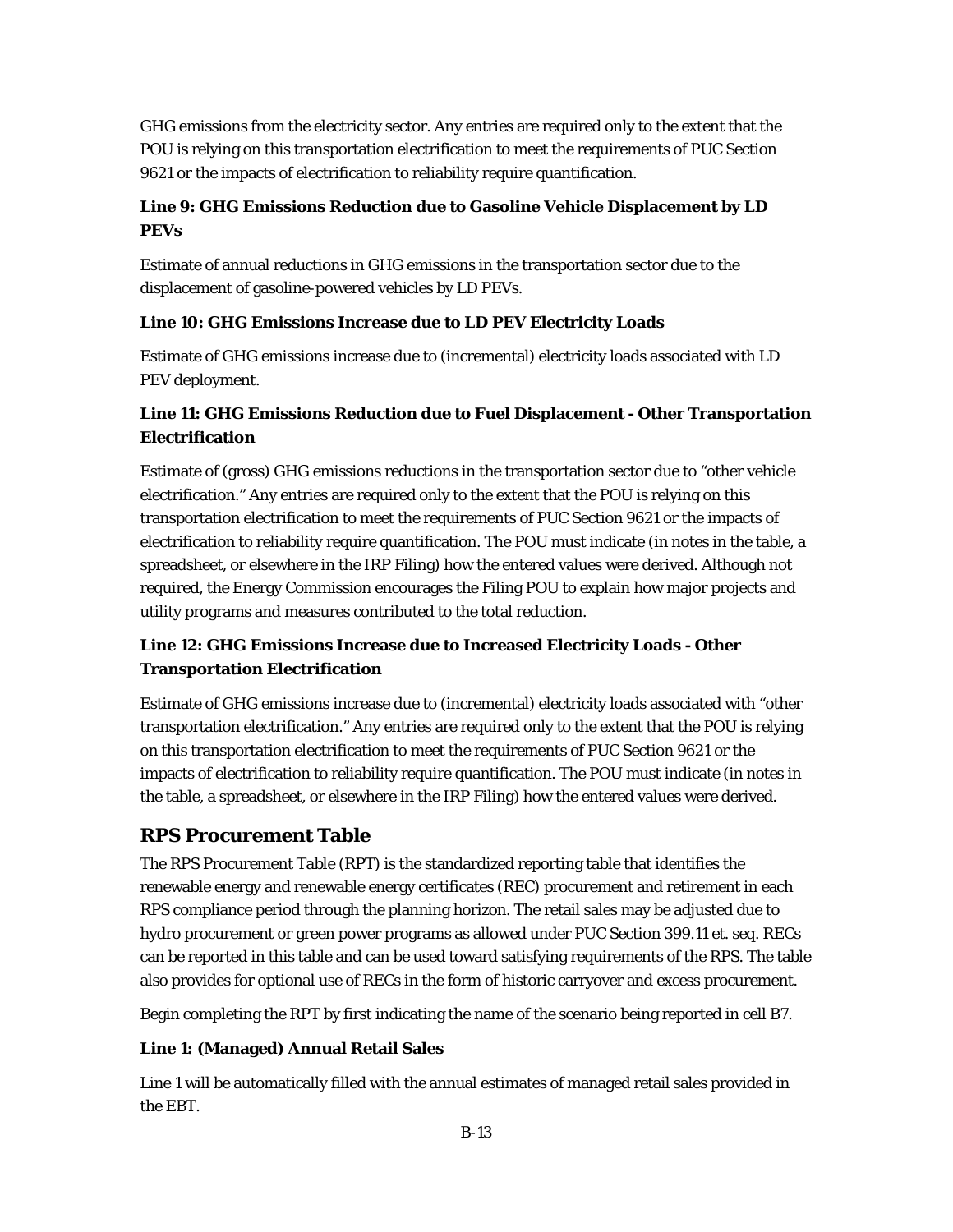# **Line 2: Green Pricing Program Exclusion**

Enter the projected annual retail sales associated with green pricing programs that may be deducted from the retail sales value (in line 1) used to calculate the RPS procurement obligation.

### **Line 3: Soft Target (Percentages)**

Line 3 is the annual soft target for each compliance period, for the RPS.

### **Line 4: Required Procurement for Compliance Period**

Line 4 is the required procurement of renewable energy (or required retirement of RECs) over the compliance period based on lines 1 through 3. Should a POU's procurement requirement for the compliance period be affected by other factors (such as hydroelectric generation in the POU portfolio, as described in Section 399.30 of the Public Utilities Code) or involve optional compliance measures, lines 2 through 4 may be edited or augmented to reflect how the procurement requirement is derived.

### **Line 5: Excess Balance/Historic Carryover at Beginning/End of Compliance Period**

If used for planning, enter the sum of the excess balance and historic carryover of Category 0, 1, and 2 RECs at the beginning of the third compliance period (2017–2020). Subsequent values on line 5 are automatically filled in based on this value and those on line 8.

### **Line 6: RPS-Eligible Energy Procured**

The projected annual procurement of RPS-eligible energy (the sum of lines 13 and 16 from the EBT) will automatically be entered here.

# **Line 6A: Amount of Energy Applied to Procurement Obligation**

Enter the amount of energy that will be applied to the procurement obligation during the year/compliance period. If the value differs from the corresponding entry in line 6, it will result in a change in the carryover at the end of the compliance period.

#### **Line 7: Net Purchases of Category 0, 1, and 2 RECs**

Enter the projected annual net purchases of Category 0, 1 and 2 RECs.

#### **Line 7a: Carryover and REC Purchases Applied to Procurement Obligation**

Enter the projected number of Category 0, 1 and 2 RECs that will be applied to the procurement obligation during the year.

# **Line 8: Net change in Balance/Carryover (RECs and RPS-eligible energy)**

Line 8 is automatically calculated as sum of lines 6 and 7 less lines 6A and 7A.

# **Line 9: Excess Balance/Historic Carryover at Beginning/End of Compliance Period**

If used for planning, enter the sum of the excess balance and historic carryover of Category 3 RECs at the beginning of the third compliance period  $(2017 - 2020)$ . Subsequent values on line 9 are automatically filled in based on this value and entries on line 12.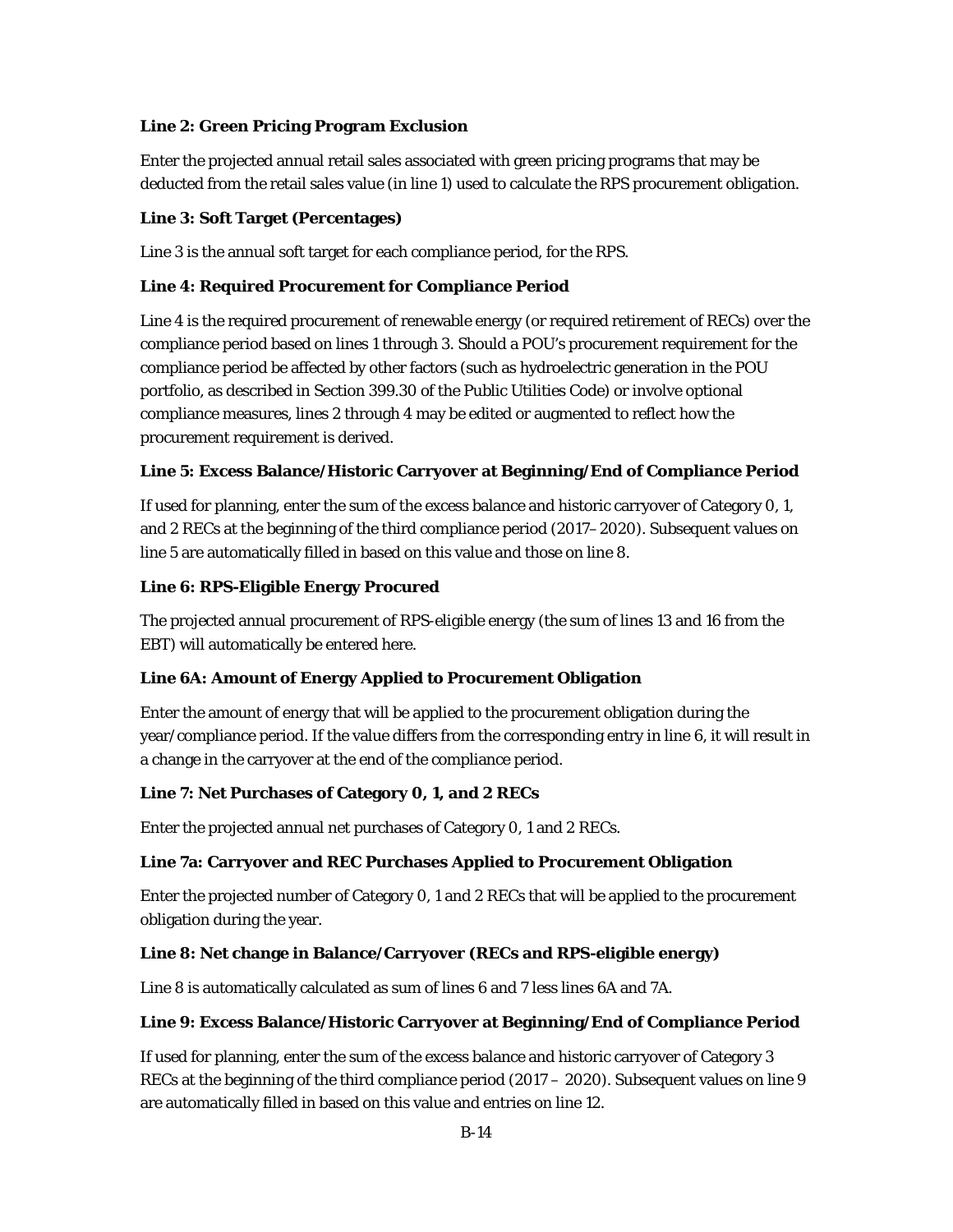### **Line 10: Net Purchases**

Enter the projected net purchases of Category 3 RECs during the year.

### **Line 11: Carryover and REC Purchases Applied to Procurement Obligation**

Enter the projected number of Category 3 RECs (carryover and purchases) that will be applied to the procurement obligation during the year. If the value differs from the corresponding entry in line 10, it will result in a change in the carryover (line 9) at the end of the compliance period, and the net change in balance/carryover (line 12).

# **Line 12: Net Change in REC Balance/Carryover**

This line measures the difference between the amount of RECs purchased and applied, for each year in each compliance period. This line is automatically calculated as line 10 less line 11.

# **Line 13: Total Generation Plus RECs (all categories) Applied to Procurement Requirement (for each period)**

This line is automatically calculated as the sum of lines 6A, 7A, and 11 for each compliance period. This line contains the estimated RECs and RPS-eligible energy that is applied to the procurement obligation in each compliance period.

# **Line 14: Over/Under Procurement for Compliance Period**

Line 14 contains the estimated over/under procurement of renewable energy (retirement of RECs) during the compliance period. It is automatically entered as the difference between lines 14 and 4.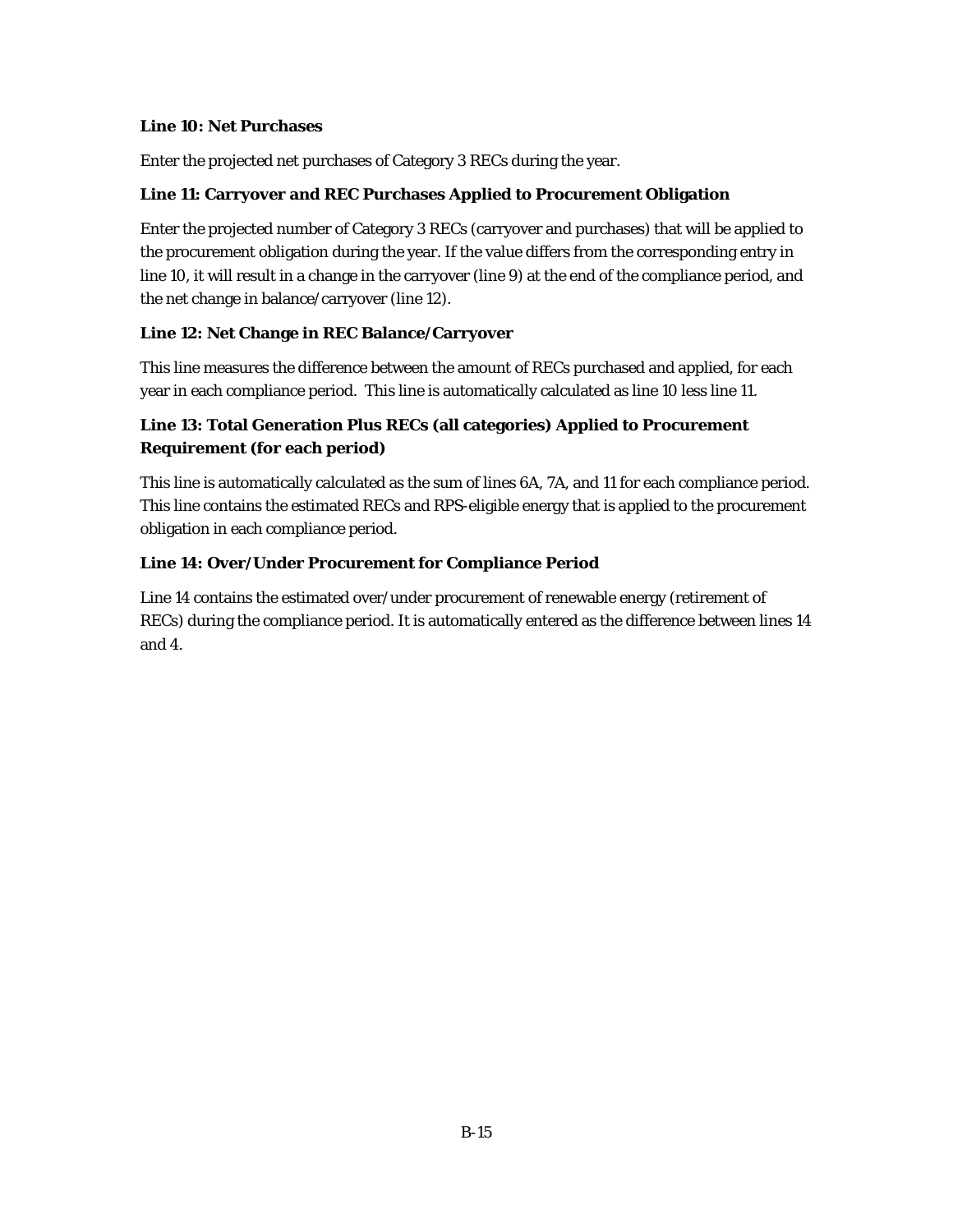# APPENDIX C: CONFIDENTIALITY

# **How to Request Confidentiality**

The Energy Commission's Executive Director has the responsibility for determining what information submitted with an application for confidentiality will be deemed confidential. Parties who seek such a designation for data must submit a separate written request that identifies the specific information to be kept confidential, why the information should be protected from release, the length of time such protection is sought, and whether the information can be released in aggregated form.

Certain categories of data provided to the Energy Commission, when submitted with a request for confidentiality, will be automatically designated as confidential and do not require an application. The types of data that are eligible and the process for obtaining this confidential designation are specified in California Code of Regulations (CCR), Title 20, Section 2505(a) (5). The Energy Commission has its own regulations distinct from those governing the California Public Utilities Commission (CPUC). The CPUC's determinations on confidentiality are not applicable to data submitted to the Energy Commission.

Parties should be aware that some confidential data may be disclosed after aggregation according to CCR, Title 20, 2507(d) or (e). Both historical and forecast energy sales data may be disclosed if reported at the following levels:

- For each POU, data may be aggregated at the statewide level by major customer sector.
- For the sum of all POUs, data may be aggregated at the service area, planning area, or statewide levels by major customer sector.
- For the total sales of the sum of all electric retailers, data may be aggregated at the county level by major generator, utility, and ESP groups as these groups are defined by the U.S. Census Bureau in their North American Industry Classification System.

Data that are not included in these categories, but that the filer believes are entitled to confidential treatment, should be submitted when due along with an application for confidential designation. The Executive Director will review the information and make a determination about its confidential status. Please carefully read and follow the instructions.

# **Repeated Applications for Confidentiality**

Information submitted to the Energy Commission can be deemed confidential without the need for a new application under CCR, Title 20, Sections  $2505(a)(1)(G)$  and  $2505(a)(4)$  if you file a certification under penalty of perjury that the new information is substantially similar to the previously granted confidentiality.

In this case, your current application will serve as your certification, and the designation of confidentiality will be under the same terms as the prior designation. The information will remain confidential under the same terms as the prior designation for the same or comparable period identified by the applicant in the application.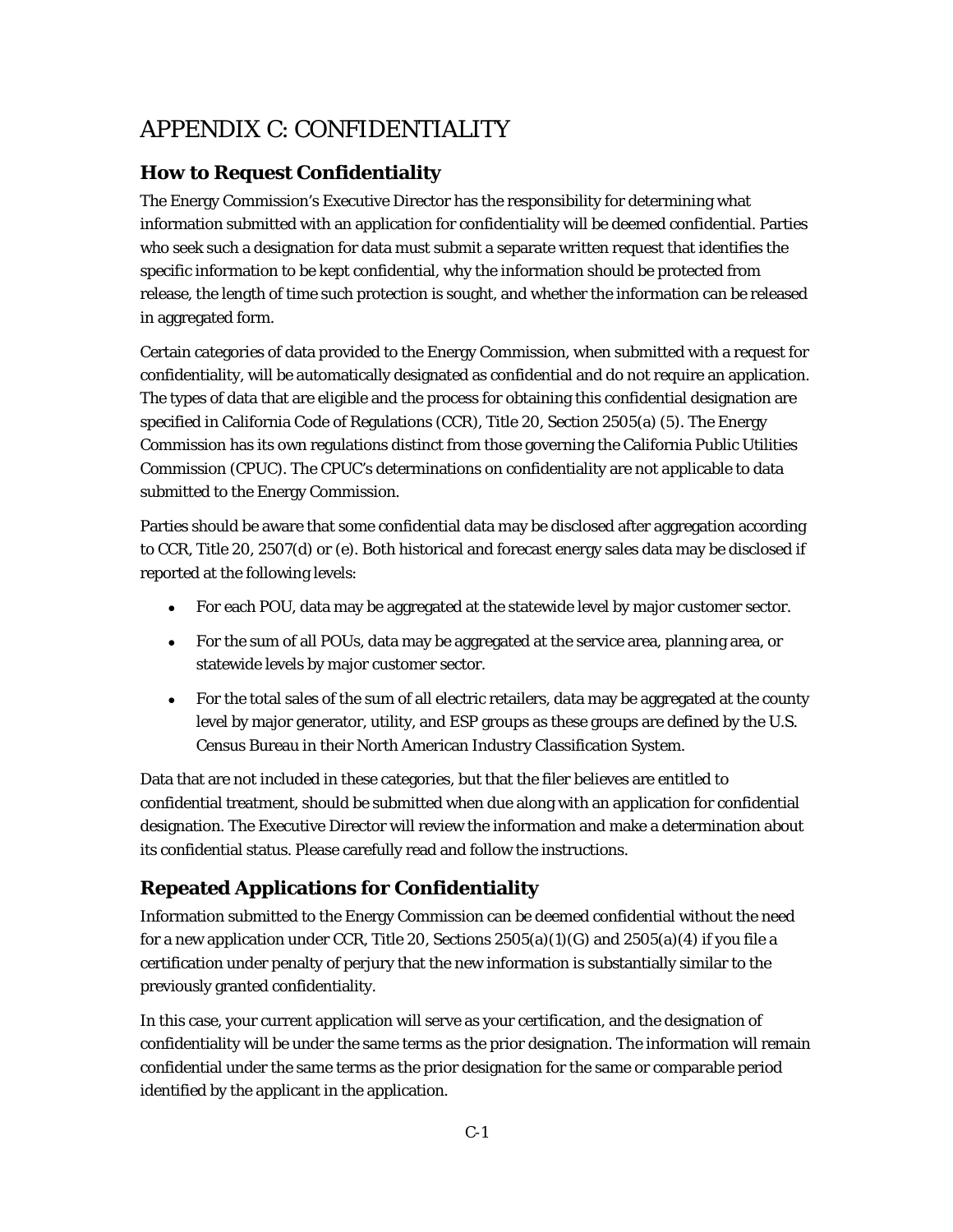#### **What a New or Repeated Confidentiality Application Must Have**

Applications for confidentiality and the confidential documents must be uploaded directly to Dockets Unit through the e-filing system. Paper copies or CDs do not need to be submitted. Links to the e-filing system are provided on each proceeding's webpage

[\(http://www.energy.ca.gov/sb350/IRPs/index.html\)](http://www.energy.ca.gov/sb350/IRPs/index.html) under the link "Submit e-filing." The docket for this proceeding is 17-IEPR-07, project title: Integrated Resource Planning. Registration is necessary the first time documents are uploaded. Once registration is complete, submit a confidential filing by clicking on "Quick Actions" from the dashboard and select "submit confidential e-filing" from the dropdown tab. The application needs to be uploaded first followed by the confidential materials. The application will then be acted upon by the Executive Director in consultation with the Chief Counsel of the Energy Commission.

A signed "penalty of perjury certification" must be included in the application. Suggested standard language is as follows:

I certify under penalty of perjury that the information contained in this application for confidential designation is true, correct, and complete to the best of my knowledge. I also certify that I am authorized to make the application and certification on behalf of (insert the name of your utility here).

For electronic filings containing a signature, including for submissions into electronic data bases requiring a signature as attestation of information, the signature may be in electronic form and represented as a scanned signature graphic, or "Original Signed By," "/S/," or similar notation followed by a typewritten name.

A complete application for confidentiality contains the following information:

- Identification of the information being submitted, including docket number, title, date, and size (for example, pages, sheets, megabytes).
- Description of the data or information for which confidentiality is being requested (for example, particular electricity supply contract categories for particular years).
- On Excel forms submitted with prospectively confidential data, identification of specific cells using yellow fills that are consistent with the confidentiality application.
- A clear description of the period for which confidentiality is being sought for each information category (for example, until December 31, 2017).
- An appropriate justification for each confidential data category request, including applicable provisions of the California Public Records Act (Government Code Section 6250 et seq.) and/or other laws.
- A statement attesting that a) the specific records to be withheld from public disclosure are exempt under provisions of the Government Code, or b) the public interest in nondisclosure of these particular facts clearly outweighs the public interest in disclosure.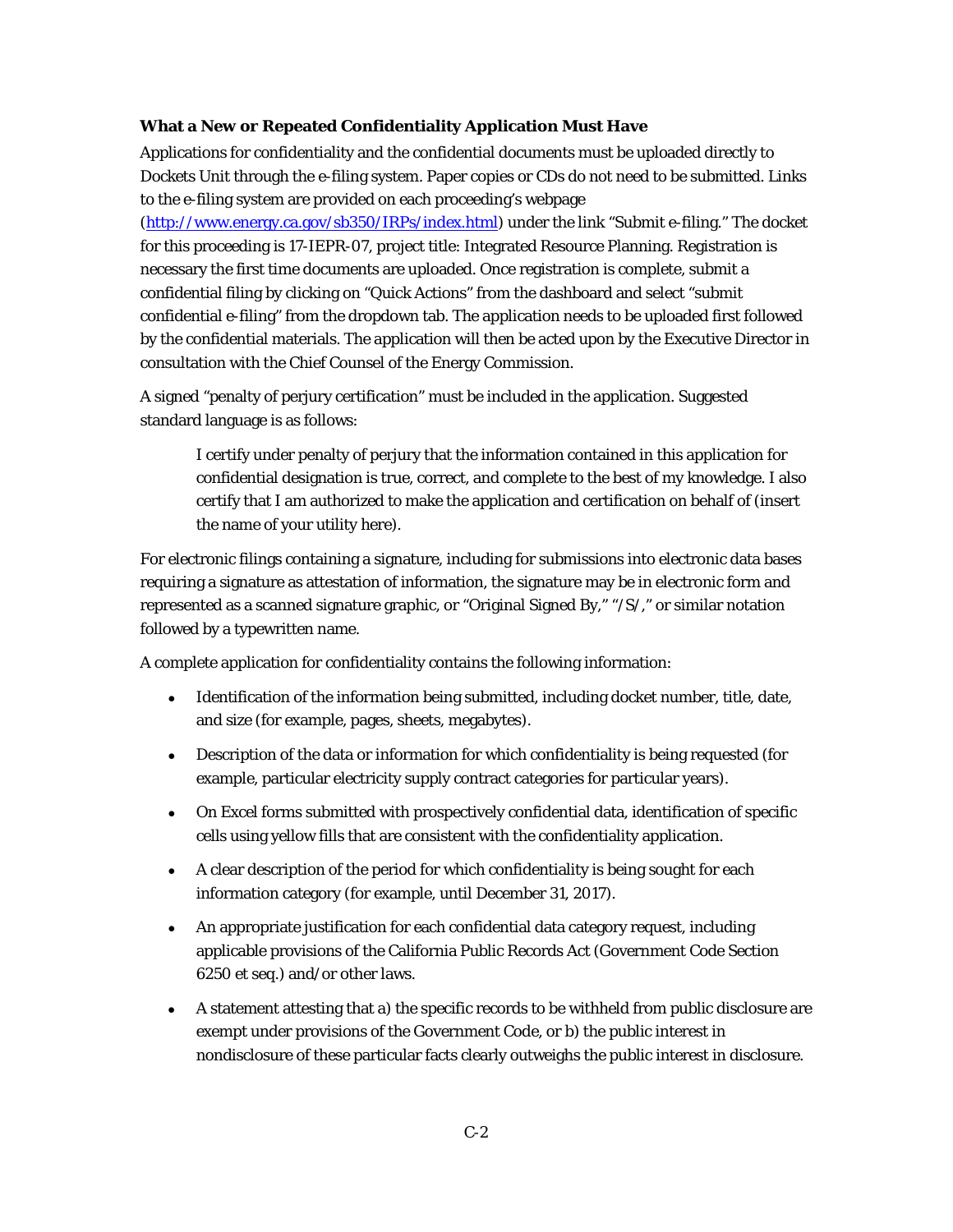# **What Happens If a New or Repeated Application Is Incomplete**

Applications that have been docketed will be reviewed by Energy Commission staff within 30 calendar days of receipt for clarity, completeness, content, and context. If the application is incomplete or ambiguous in one or more respects, or if the data are incomplete or questionable, staff will contact the filer to resolve these uncertainties or obtain needed information.

Applications deemed incomplete may not be docketed by Energy Commission staff and may result in delay in processing until the deficiency can be corrected. The filer will be notified by the Office of the Chief Counsel about deficient attributes in the application. The applicant has 14 calendar days to correct defects in the application and return an amended application to the Energy Commission.

After 14 days, all information associated with a still–incomplete application for confidentiality will be deemed publicly disclosable and will be docketed accordingly.

# **Determinations and Additional Information for New Applications**

The Executive Director signs confidentiality determination letters in response to new applications for confidentiality. The applicant has 14 calendar days to appeal this decision.

An applicant can request confidentiality at any time, but once information is publicly released, confidentiality cannot be granted. The Energy Commission strongly encourages filers to provide data and any confidentiality requests concurrently.

More specific questions about confidentiality may be directed to Michelle Chester at [Michelle.Chester@energy.ca.gov](mailto:Michelle.Chester@energy.ca.gov) or (916) 654-4701 or to Jared Babula at [Jared.Babula@energy.ca.gov](mailto:Jared.Babula@energy.ca.gov) or (916) 654-3843.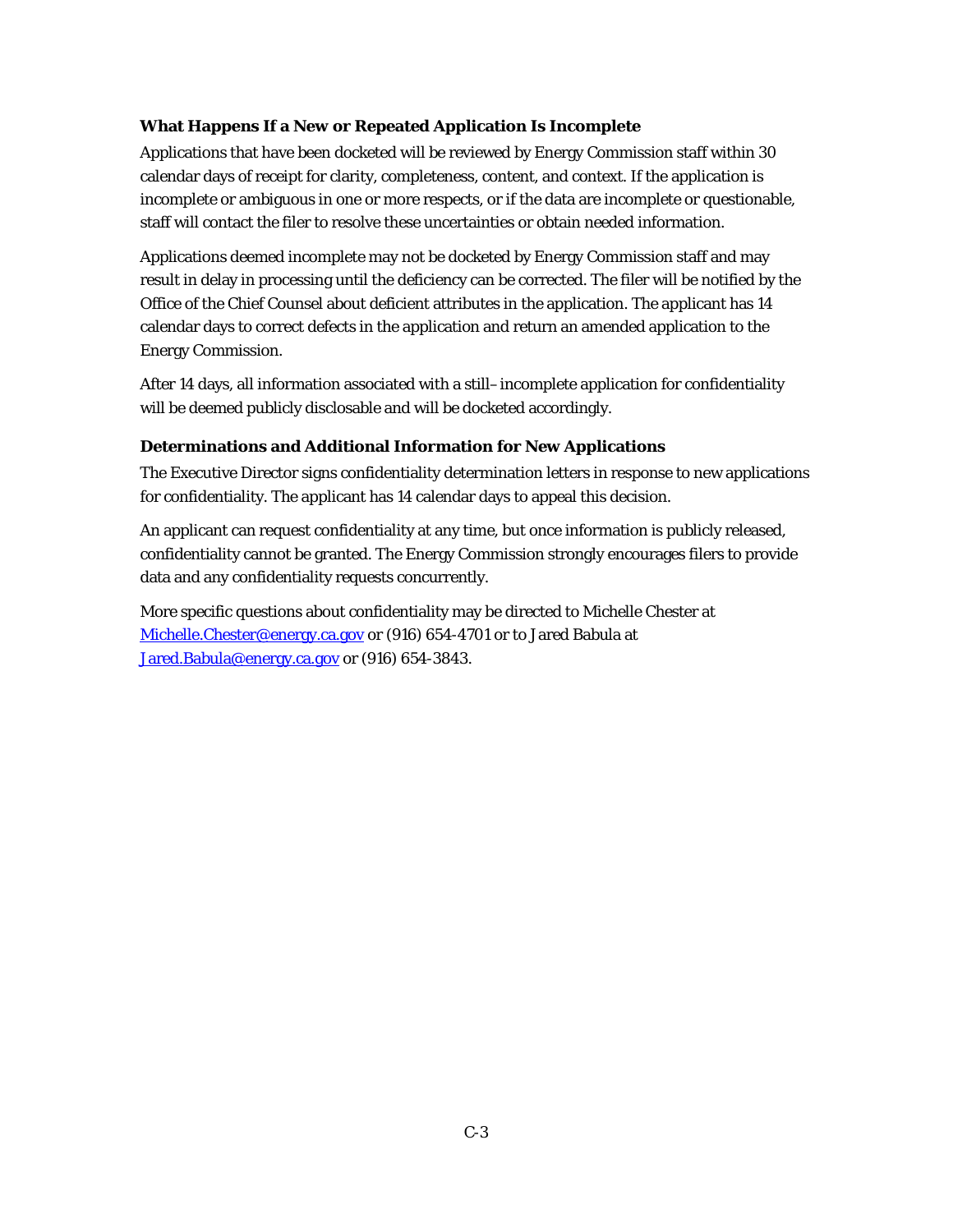# APPENDIX D: DATA AND ASSUMPTIONS

The following tools have been developed to aid in planning decisions and will be made available for optional use by POUs during their planning processes. Additional tools may be developed by Energy Commission staff. Tools and other aids will be posted on the following web page.

**<http://www.energy.ca.gov/sb350/IRPs/>**

# **1. Light-Duty Plug-in Electric Vehicle Calculator**

Staff is developing a spreadsheet based-tool to assist the Filing POUs in developing estimates of the net GHG emissions reductions associated with LD PEV deployment. POU-provided estimates of the number and composition of LD PEVs deployed each year over the planning period and the emissions intensity (mt  $CO<sub>2</sub>e/MWh$ ) of incremental electricity generation are used to produce estimates of GHG emissions reductions on the transportation side and emissions increases from the electricity sector. The tool incorporates jointly-developed (by Energy Commission and CARB staff) assumptions regarding gasoline-powered and LD PEV characteristics and operation to ensure that utility estimates of net emissions savings are reasonable and consistent.

# **2. Climate Change Adaptation – Cal-Adapt**

The Cal-Adapt tool is an interactive web-based climate adaptation planning tool used to identify potential climate change impacts. Using data compiled on an ongoing basis from California's scientific and research community, it allows users to see possible effects on temperature change, snowpack, precipitation, fire risk, and sea level rise downscaled to California's geography. The Cal-Adapt tool includes visualization tools and climate data to enable exploration of local risks related to climate change. The Cal-Adapt tool makes climate science readily accessible to those who need to understand local impacts of, and plan for, climate change.

The Energy Commission is rolling out Cal-Adapt 2.0 (publicly available at beta.cal-adapt.org), which offers substantial enhancements to the original version. Enhancements include improved fidelity regarding projected temperature extremes as well as spatial distribution of precipitation, an applications programming interface that supports third-party development of custom tools that leverage data on Cal-Adapt, alignment with the current scenarios and global climate models used by the International Panel on Climate Change, and the capability to visualize and analyze several preloaded shape files (for example, census tracts tagged with CalEnviroScreen scores, watersheds, and counties) or a user-specified shape file.

# **3. Carbon Allowance Price Projections**

Energy Commission staff developed annual GHG allowance price projection scenarios consistent with the scenarios used in the *California Energy Demand Forecasts*. The methodology used to develop the preliminary *2017 IEPR* GHG price projections is based on CARB's August 2, 2016, Proposed Amendments to the California Cap on Greenhouse Gas Emissions and Market-Based Compliance Mechanisms Regulation. The methodology is described in the footnotes on the GHG Price Calculations tab of this spreadsheet.